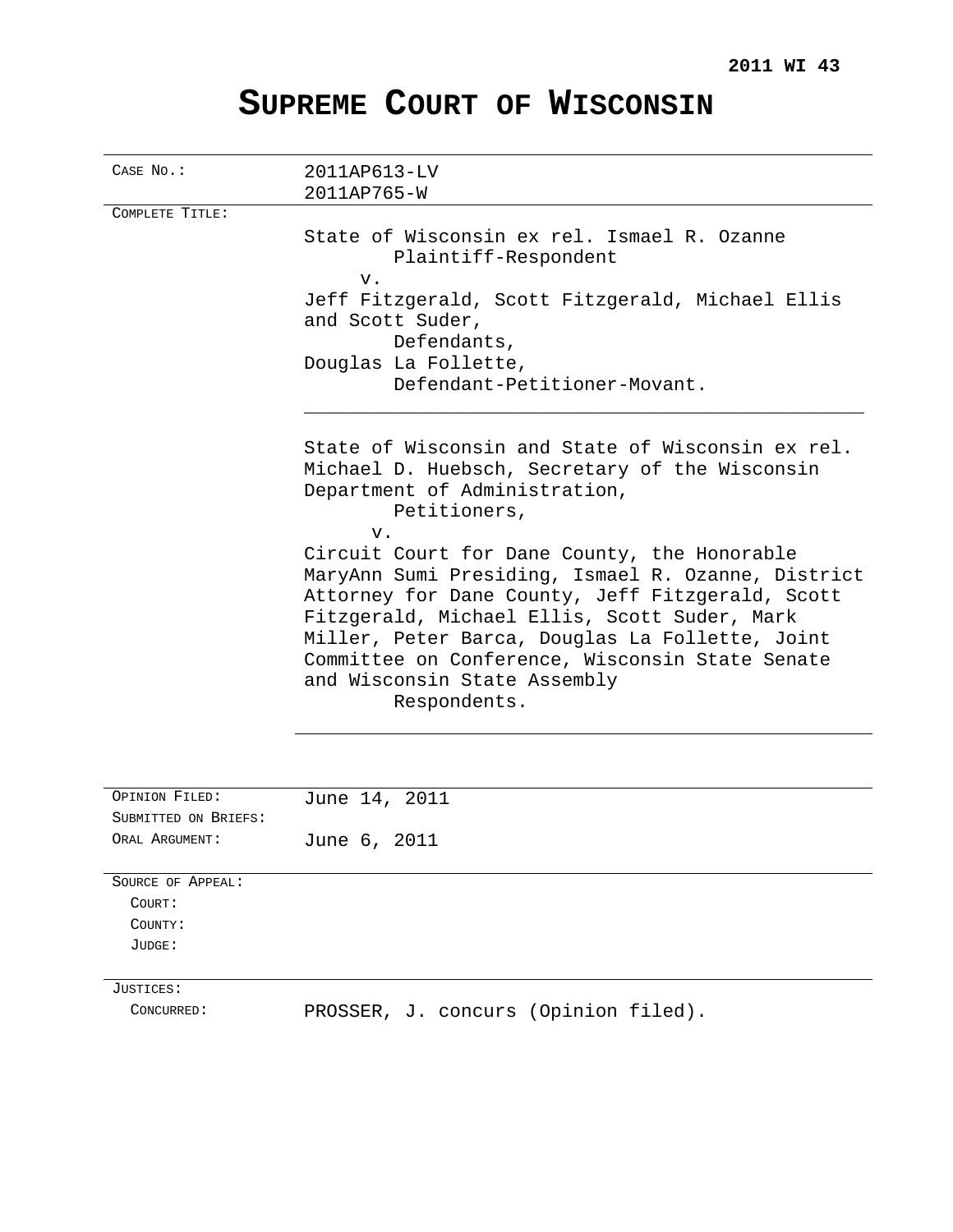CONCURRED/DISSENTED: ABRAHAMSON, C.J. concurs in part; dissents in part (Opinion filed). BRADLEY and CROOKS, JJ. join concurrence/dissent. CROOKS, J. concurs in part; dissents in part (Opinion filed). ABRAHAMSON, C.J. and BRADLEY, J. join concurrence/dissent.

NOT PARTICIPATING:

ATTORNEYS:

For the Plaintiff-Respondent oral argument by Ismael R. Ozanne, Dane County District Attorney.

For the Defendant-Petitioner-Movant oral argument by Roger A. Sage, Roger Sage Law Office, Madison, WI.

For the petitioners oral argument by Kevin St. John, assistant attorney general.

For the respondents Dane County Circuit Court, Hon. MaryAnn Sumi, oral argument by Marie A. Stanton, Hurley, Burish & Stanton, Madison, WI.

For the respondents Dane County District Attorney, oral argument by Ismael R. Ozanne, Dane County District Attorney.

For the respondent Peter Barca, oral argument by Robert  $J$ . Jambois, Jambois Law office, Madison, WI.

For the respondent Mark Miller, oral argument by Lester A. Pines, Cullen, Weston, Pines & Bach, Madison, WI.

For the respondent Douglas La Follette, oral argument by Roger A. Sage, Roger Sage Law Office, Madison, WI.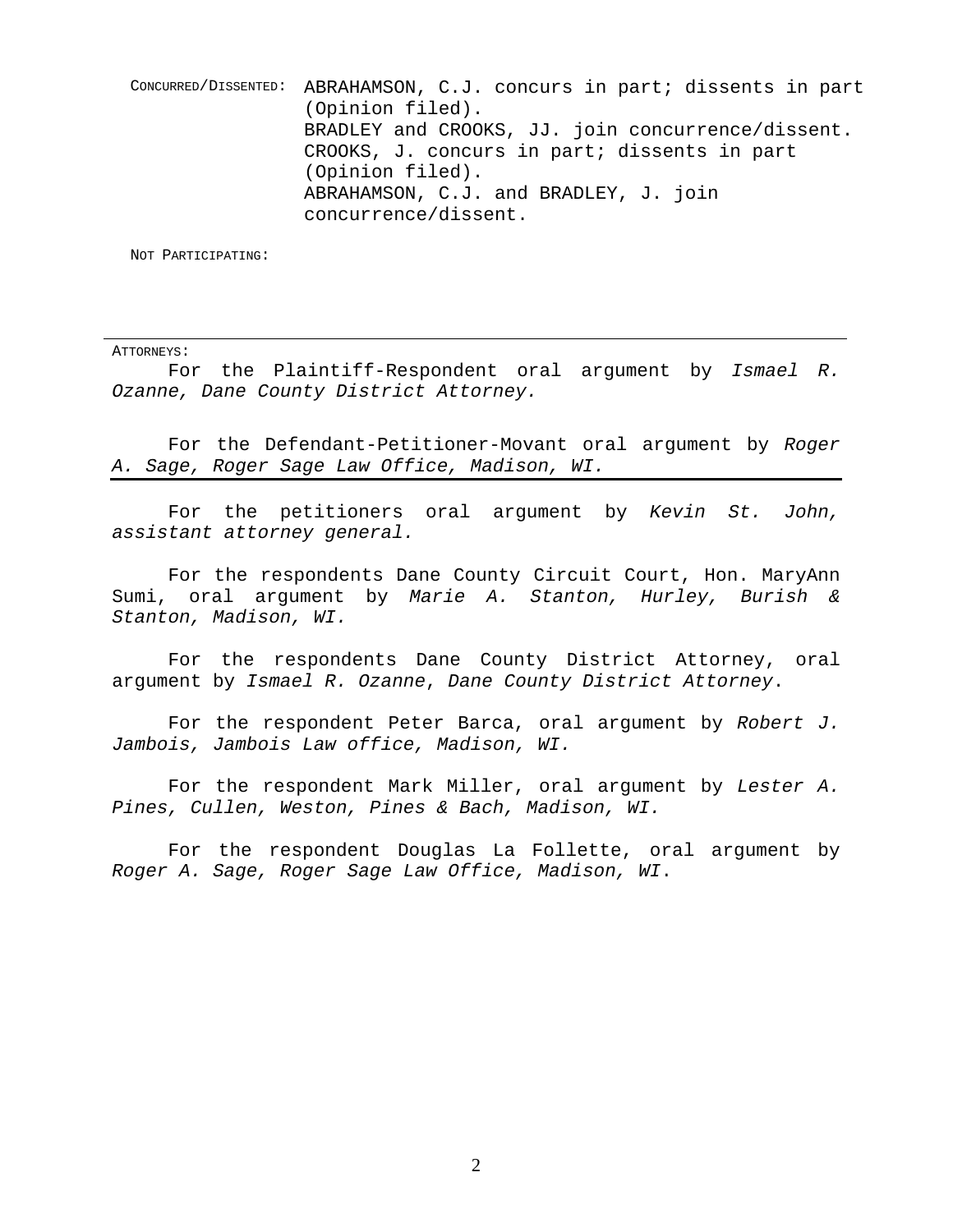**2011 WI 43**

NOTICE

**This opinion is subject to further editing and modification. The final version will appear in the bound volume of the official reports.**

No. 2011AP613-LV & 2011AP765-W (L.C. No. 2011CV1244)

STATE OF WISCONSIN THE RESERVE STATE OF WISCONSIN

**State of Wisconsin ex rel. Ismael R. Ozanne,**

**Plaintiff-Respondent,**

**v.**

**Jeff Fitzgerald, Scott Fitzgerald, Michael Ellis and Scott Suder,**

**Defendants,**

**Douglas La Follette,**

**Defendant-Petitioner-Movant.**

**\_\_\_\_\_\_\_\_\_\_\_\_\_\_\_\_\_\_\_\_\_\_\_\_\_\_\_\_\_\_\_\_\_\_\_\_\_\_\_\_\_\_\_\_\_\_\_**

## **FILED**

**JUN 14, 2011**

**State of Wisconsin and State of Wisconsin ex rel. Michael D. Huebsch, Secretary of the Wisconsin Department of Administration,**

A. John Voelker Acting Clerk of Supreme Court

**Petitioners,**

## **v.**

**Circuit Court for Dane County, the Honorable Maryann Sumi Presiding, Ismael R. Ozanne, District Attorney for Dane County, Jeff Fitzgerald, Scott Fitzgerald, Michael Ellis, Scott Suder, Mark Miller, Peter Barca, Douglas La Follette, Joint Committee on Conference, Wisconsin State Senate and Wisconsin State Assembly,**

**Respondents.**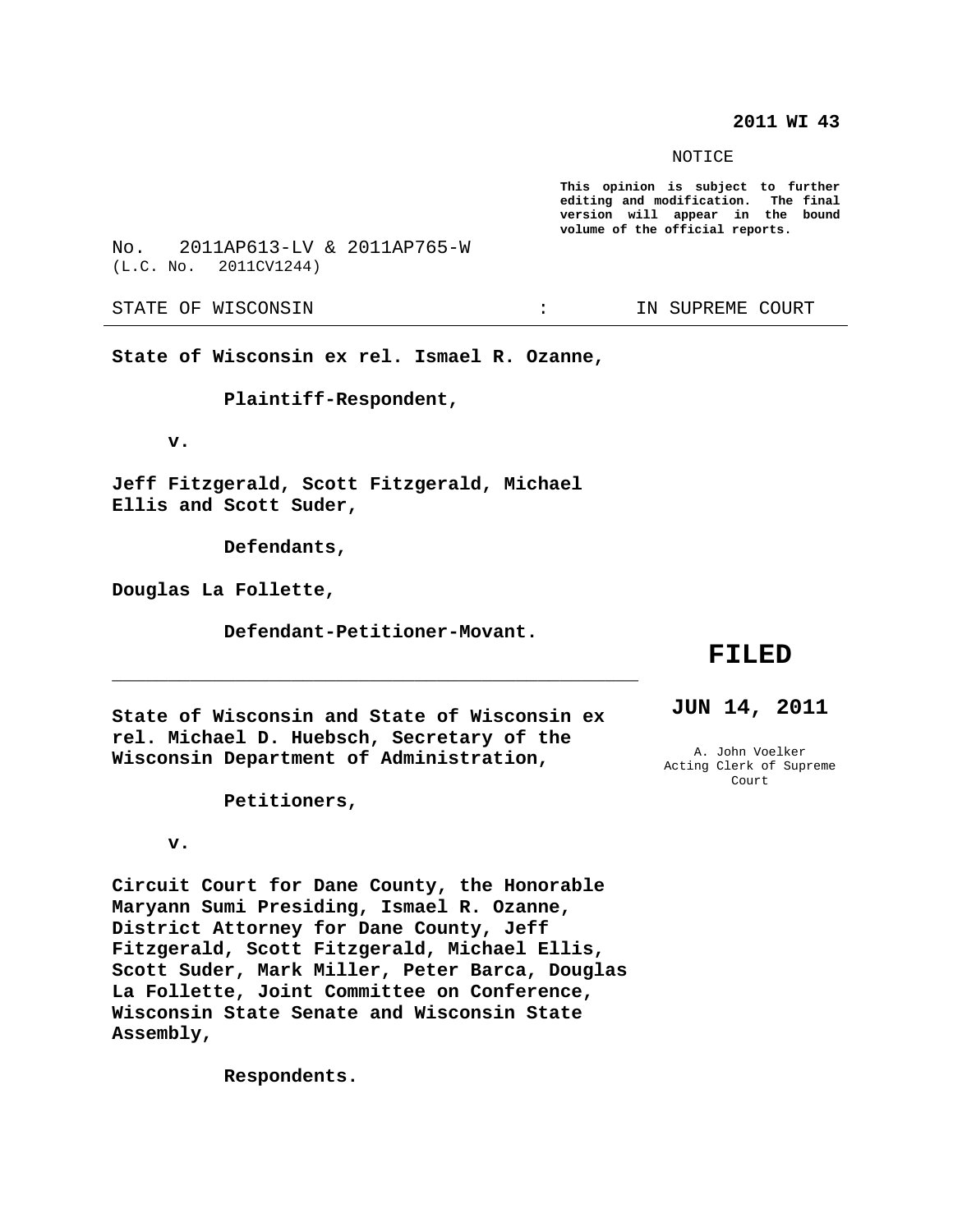The Court entered the following order on this date:

¶1 This court has pending before it a certification by the court of appeals in a petition for leave to appeal a nonfinal order and accompanying motion for temporary relief in Case No. 2011AP613-LV (L.C. #2011CV1244), pursuant to Wis. Stat. § (Rule) 809.61. The petition for leave to appeal a nonfinal order and motion arise out of a Dane County Circuit Court case in which Dane County District Attorney Ismael Ozanne alleged violations of the Open Meetings Law, Wis. Stat. § 19.81, et. seq., in connection with the enactment of 2011 Wisconsin Act 10 (the Act), commonly known as the Budget Repair Bill;

¶2 This court also has pending before it a petition for supervisory/original jurisdiction pursuant to Wis. Stat. §§ (Rules) 809.70 and 809.71 in Case No. 2011AP765-W filed on behalf of the State of Wisconsin and State of Wisconsin ex rel. Michael D. Huebsch, Secretary of the Wisconsin Department of Administration; Peter Barca has moved to dismiss this petition; Mark Miller and Ismael Ozanne have moved to file supplemental briefs;

¶3 On June 6, 2011, this court held oral argument in Case No. 2011AP765-W and Case No. 2011AP613-LV; wherein this court heard argument addressing whether the court should accept either the certification or the petition for supervisory/original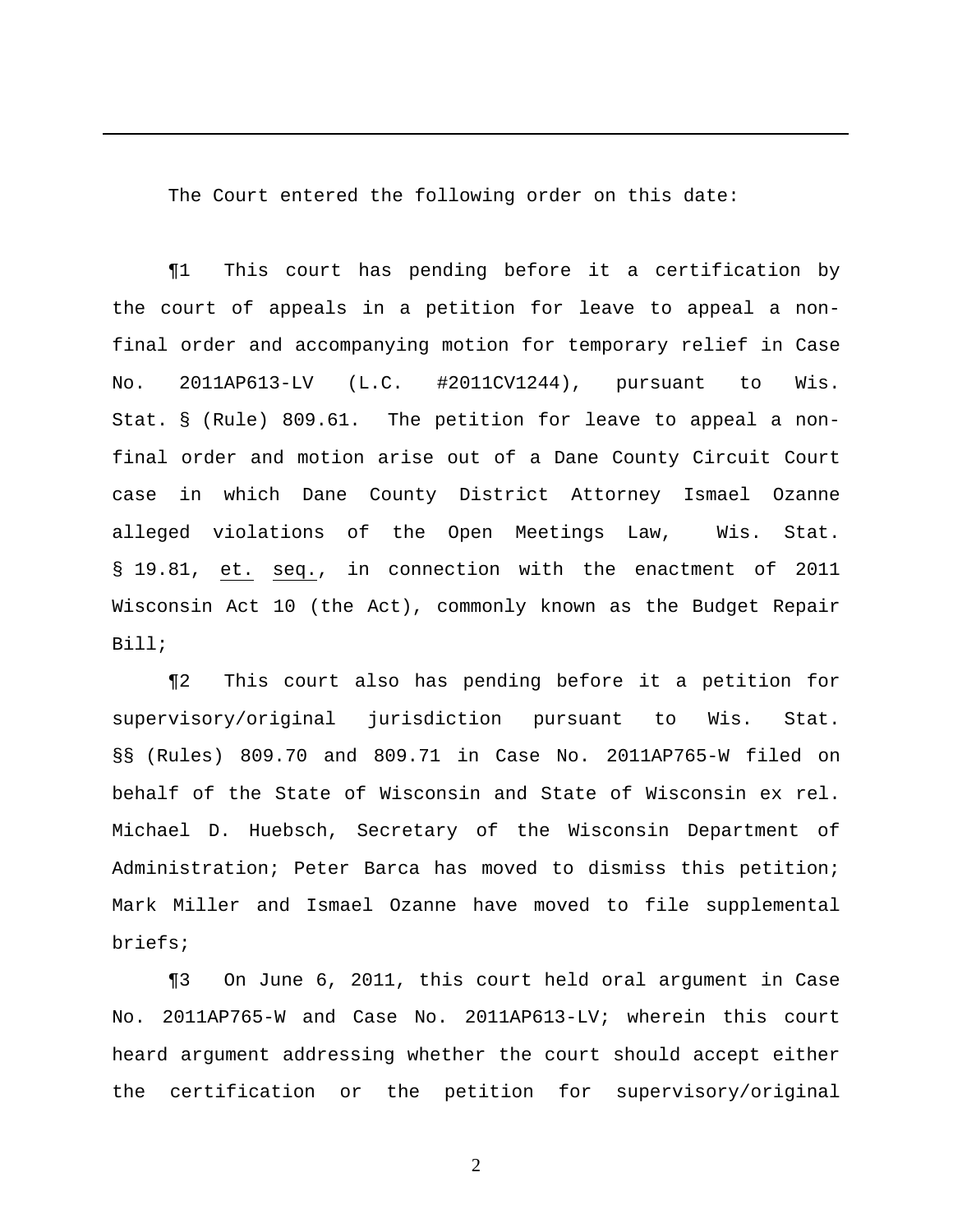jurisdiction or both; the court also heard argument on the merits of the pending matters. Based on the written submissions to the court and the oral arguments held on June 6, 2011;

¶4 IT IS ORDERED that the certification and motions for temporary relief in Case No. 2011AP613-LV are denied.

¶5 IT IS FURTHER ORDERED that the petition for original jurisdiction in Case No. 2011AP765-W is granted, State ex rel. La Follette v. Stitt, 114 Wis. 2d 358, 338 N.W.2d 684 (1983), and all motions to dismiss and for supplemental briefing are denied.

¶6 IT IS FURTHER ORDERED that all orders and judgments of the Dane County Circuit Court in Case No. 2011CV1244 are vacated and declared to be void ab initio. State ex rel. Nader v. Circuit Court for Dane Cnty., No. 2004AP2559-W, unpublished order (Wis. S. Ct. Sept. 30, 2004) (wherein this court vacated the prior orders of the circuit court in the same case).

¶7 This court has granted the petition for an original action because one of the courts that we are charged with supervising has usurped the legislative power which the Wisconsin Constitution grants exclusively to the legislature. It is important for all courts to remember that Article IV, Section 1 of the Wisconsin Constitution provides: "The legislative power shall be vested in a senate and assembly." Article IV, Section 17 of the Wisconsin Constitution provides in relevant part: "(2) . . . No law shall be in force until published. (3) The legislature shall provide by law for the speedy publication of all laws."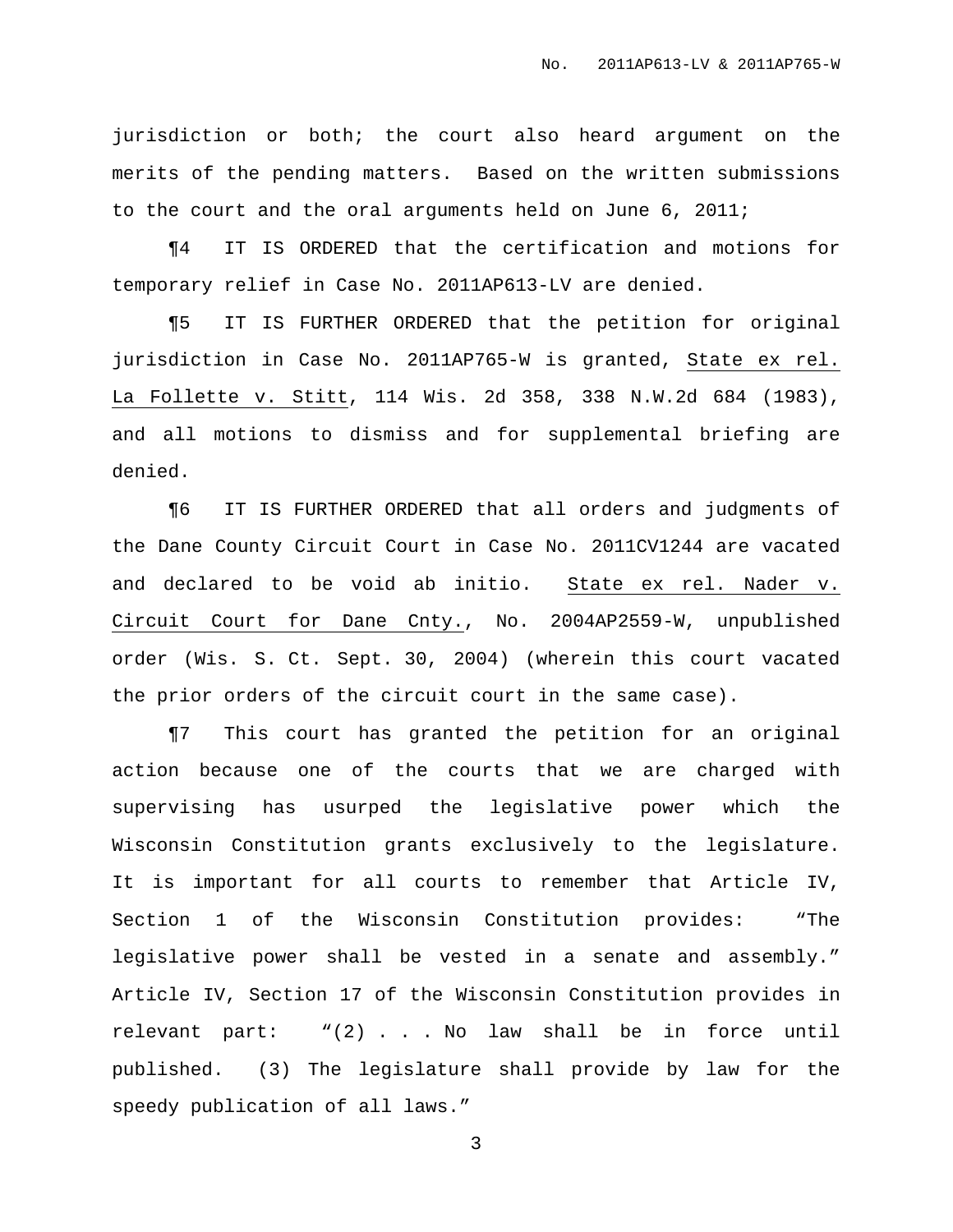¶8 In Goodland v. Zimmerman, 243 Wis. 459, 10 N.W.2d 180 (1943), the court focused on fundamental separation of powers principles and addressed whether a court has the power to enjoin publication of a bill duly enacted by the legislature. The court first explained that "governmental powers are divided among the three departments of government, the legislative, the executive, and judicial." Id. at 466-67. The court then explained that the "judicial department has no jurisdiction or right to interfere with the legislative process. That is something committed by the constitution entirely to the legislature itself." Id. at 467. The court held that "[b]ecause under our system of constitutional government, no one of the co-ordinate departments can interfere with the discharge of the constitutional duties of one of the other departments, no court has jurisdiction to enjoin the legislative process at any point." Id. at 468. The court noted that "[i]f a court can intervene and prohibit the publication of an act, the court determines what shall be law and not the legislature. If the court does that, it does not in terms legislate but it invades the constitutional power of the legislature to declare what shall become law. This [a court] may not do." Id.

¶9 Although all orders that preceded the circuit court's judgment in Case No. 2011CV1244 may be characterized as moot in some respects, the court addresses whether a court can enjoin publication of a bill. The court does so because whether a court can enjoin a bill is a matter of great public importance and also because it appears necessary to confirm that Goodland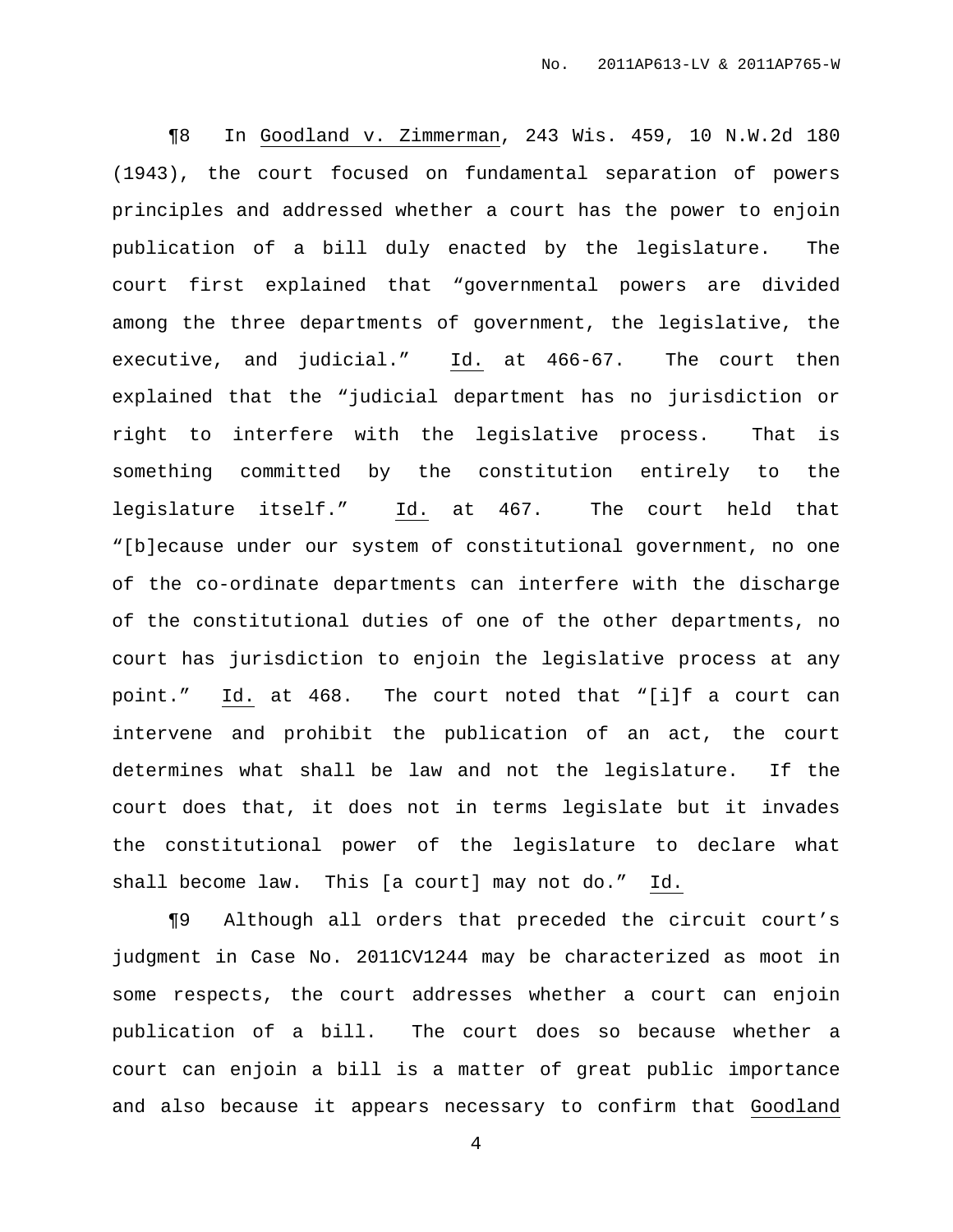remains the law that all courts must follow. State v. Cramer, 98 Wis. 2d 416, 420, 296 N.W.2d 921 (1980) (noting that we consider questions that have become moot "where the question is one of great public importance . . . or of public interest," or "where the problem is likely to recur and is of sufficient importance to warrant a holding which will guide trial courts in similar circumstances"). Accordingly, because the circuit court did not follow the court's directive in Goodland, it exceeded its jurisdiction, invaded the legislature's constitutional powers under Article IV, Section 1 and Section 17 of the Wisconsin Constitution, and erred in enjoining the publication and further implementation of the Act.

¶10 Article IV, Section 17 of the Wisconsin Constitution vests the legislature with the constitutional power to "provide by law" for publication. The legislature has set the requirements for publication. However, the Secretary of State has not yet fulfilled his statutory duty to publish a notice of publication of the Act in the official state newspaper, pursuant to Wis. Stat. § 14.38(10)(c). Due to the vacation of the circuit court's orders, there remain no impediments to the Secretary of State fulfilling his obligations under  $$14.38(10)(c)$ .

¶11 IT IS FURTHER ORDERED that we have concluded that in enacting the Act, the legislature did not employ a process that violated Article IV, Section 10 of the Wisconsin Constitution, which provides in relevant part: "The doors of each house shall be kept open except when the public welfare shall require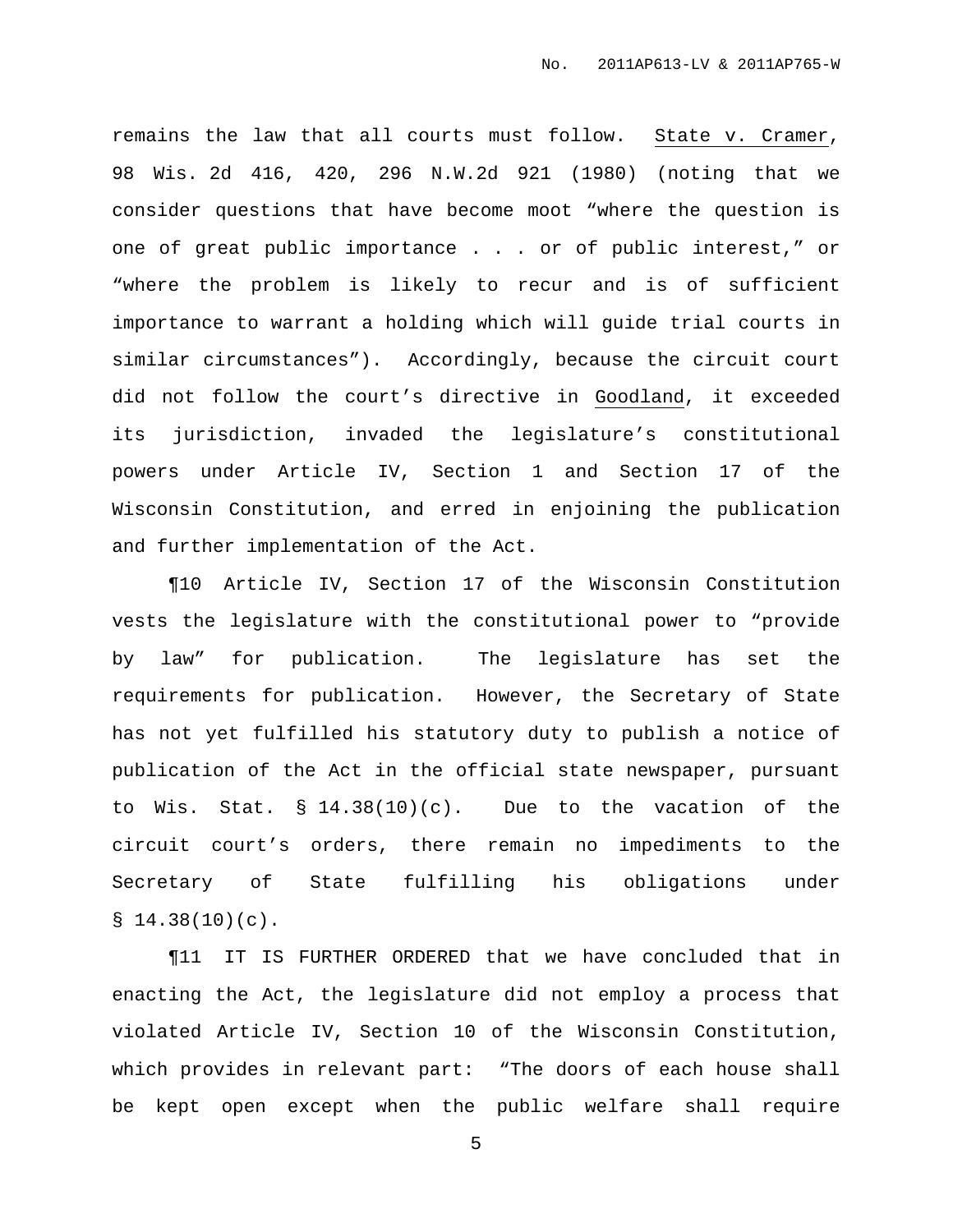secrecy." The doors of the senate and assembly were kept open to the press and members of the public during the enactment of the Act. The doors of the senate parlor, where the joint committee on conference met, were open to the press and members of the public. WisconsinEye broadcast the proceedings live. Access was not denied. $^1$  - There is no constitutional requirement that the legislature provide access to as many members of the public as wish to attend meetings of the legislature or meetings of legislative committees.

¶12 It has been argued to the court that the legislature amended Article IV, Section 10 of the Wisconsin Constitution by its enactment of the Open Meetings Law. That argument is without merit. Article XII, Section 1 of the Wisconsin Constitution establishes the requirements that must be met in order to amend the Wisconsin Constitution through action initiated in the legislature. Article XII, Section 1 requires that both houses of the legislature pass the proposed amendment in two successive sessions of the legislature, and then the proposed amendment must be submitted to the people. It is only when the people have approved and ratified a proposed amendment initiated in the legislature that a constitutional amendment occurs. Milwaukee Alliance Against Racist & Political Repression v. Elections Bd., 106 Wis. 2d 593, 603, 317 N.W.2d 420 (1982). It is beyond dispute that the Open Meetings Law,

 $1$  The transcripts of the hearings before the circuit court were filed with this court as part of the appendices accompanying the various motions and petitions filed herein.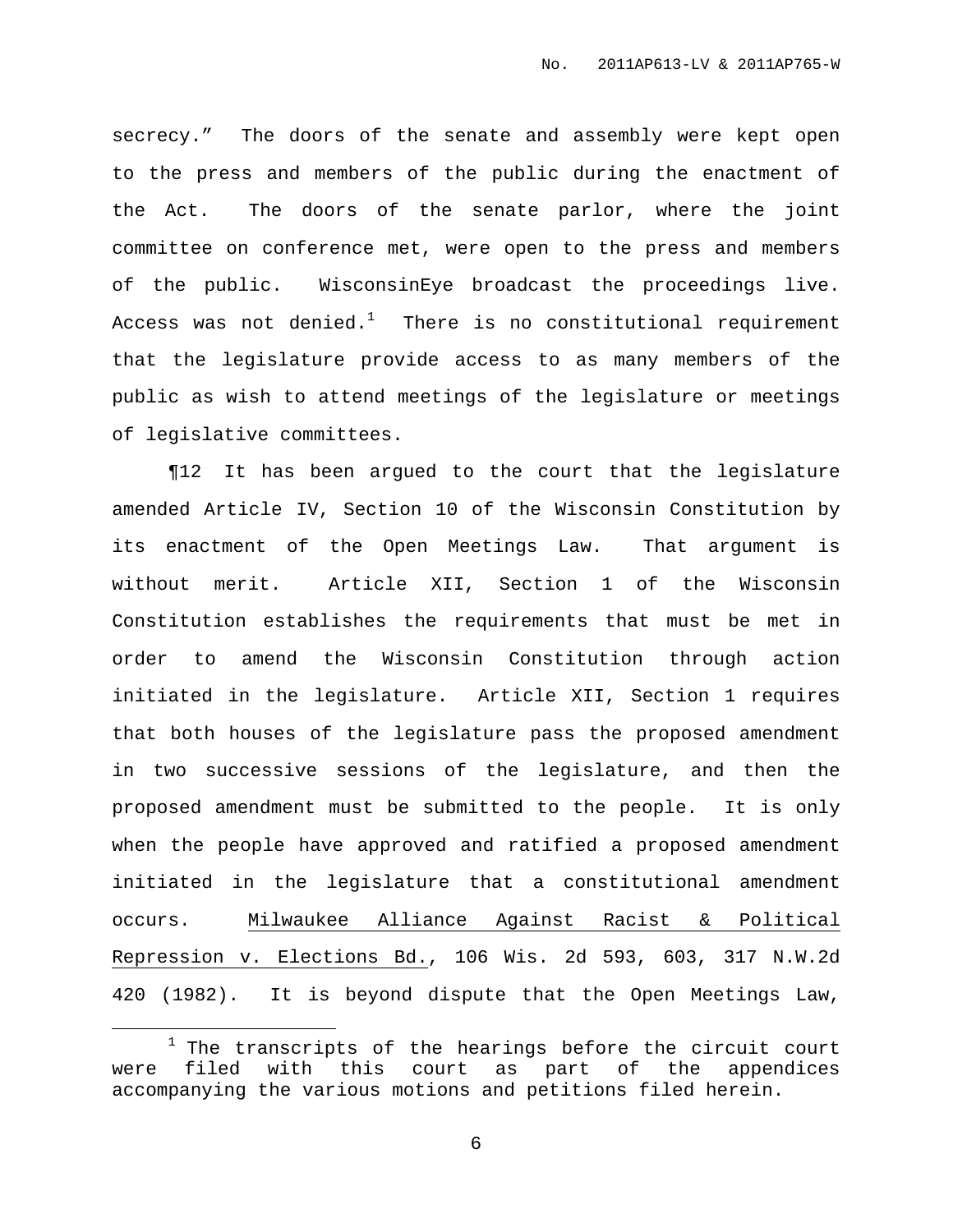Wis. Stat. § 19.81, et seq., was not adopted by the constitutional process required by Article XII, Section 1 of the Wisconsin Constitution.

¶13 It also is argued that the Act is invalid because the legislature did not follow certain notice provisions of the Open Meetings Law for the March 9, 2011 meeting of the joint committee on conference. It is argued that Wis. Stat. § 19.84(3) required 24 hours notice of that meeting and such notice was not given. It is undisputed that the legislature posted notices of the March 9, 2011 meeting of the joint committee on conference on three bulletin boards, approximately 1 hour and 50 minutes before the start of the meeting. In the posting of notice that was done, the legislature relied on its interpretation of its own rules of proceeding. The court declines to review the validity of the procedure used to give notice of the joint committee on conference. See Stitt, 114 Wis. 2d at 361. As the court has explained when legislation was challenged based on allegations that the legislature did not follow the relevant procedural statutes, "this court will not determine whether internal operating rules or procedural statutes have been complied with by the legislature in the course of its enactments." Id. at 364. "[W]e will not intermeddle in what we view, in the absence of constitutional directives to the contrary, to be purely legislative concerns." Id. The court's holding in Stitt was grounded in separation of powers principles, comity concepts and "the need for finality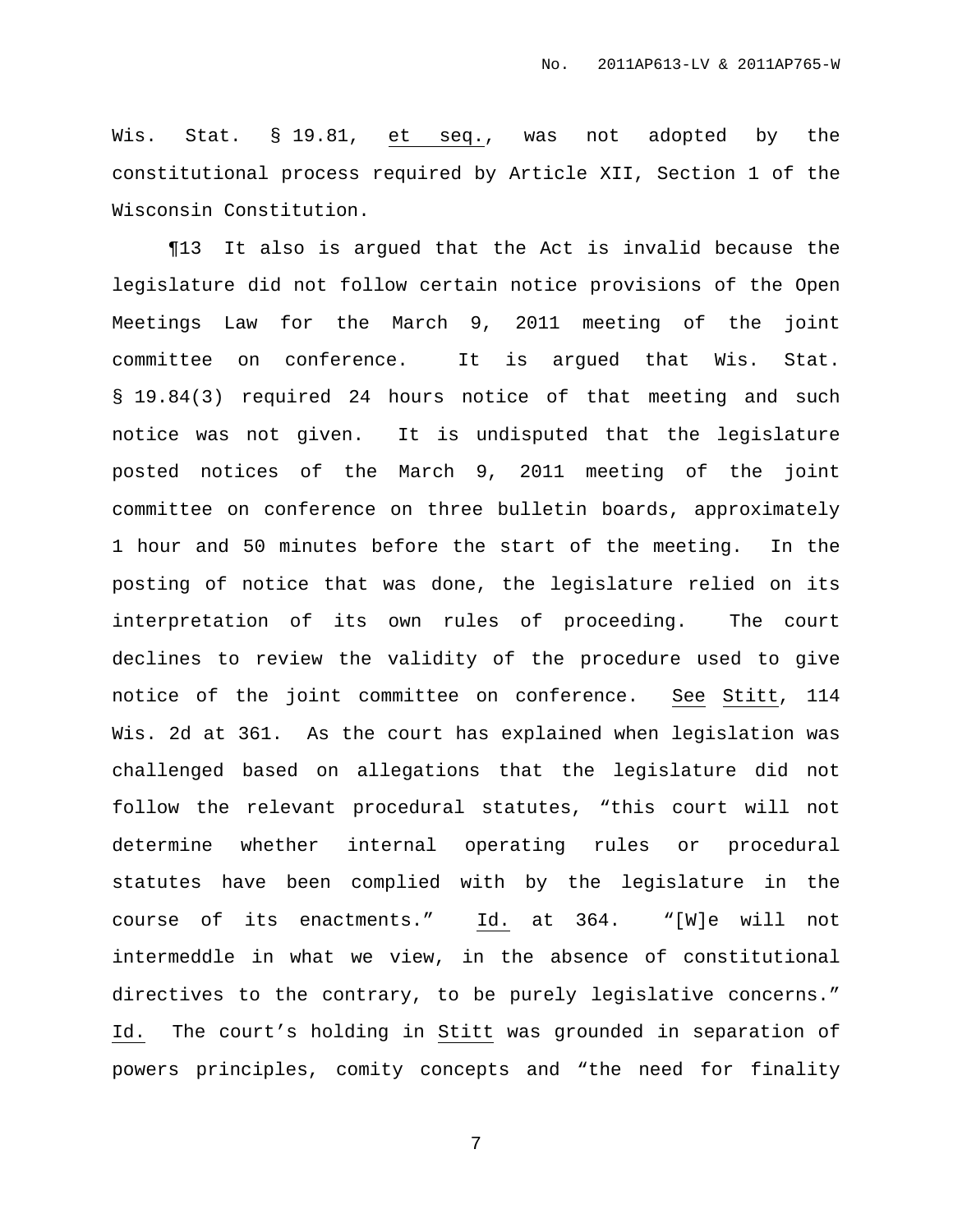and certainty regarding the status of a statute." Id. at 364- 65.

¶14 The court's recent decision in Milwaukee Journal Sentinel v. Wisconsin Department of Administration, 2009 WI 79, 319 Wis. 2d 439, 768 N.W.2d 700, provides no support for the invalidation of the Act. In Milwaukee Journal Sentinel, a party contended that by ratifying a union contract the legislature also amended the Public Records Law to be consistent with Article 2/4/4 of the contract. Id., ¶34. In order to answer the question presented, the court reviewed the enactment of the ratifying statute to see whether Article 2/4/4 of the contract was enacted by bill and was published as Article IV, Section 17(2) of the Wisconsin Constitution requires. Id., ¶¶22, 34. The court concluded that the legislature did not take the additional constitutionally required actions that were necessary for amendment of the Public Records Law. Id., ¶¶24, 35. In so doing, the court did not review whether the legislature followed its own procedural rules in ratifying the contract, and the court did not invalidate any law. The court looked only at what Article IV, Section 17 required in order to cause a portion of the union contract to become law.

¶15 The court's decision on the matter now presented is grounded in separation of powers principles. It is not affected by the wisdom or lack thereof evidenced in the Act. Choices about what laws represent wise public policy for the State of Wisconsin are not within the constitutional purview of the courts. The court's task in the action for original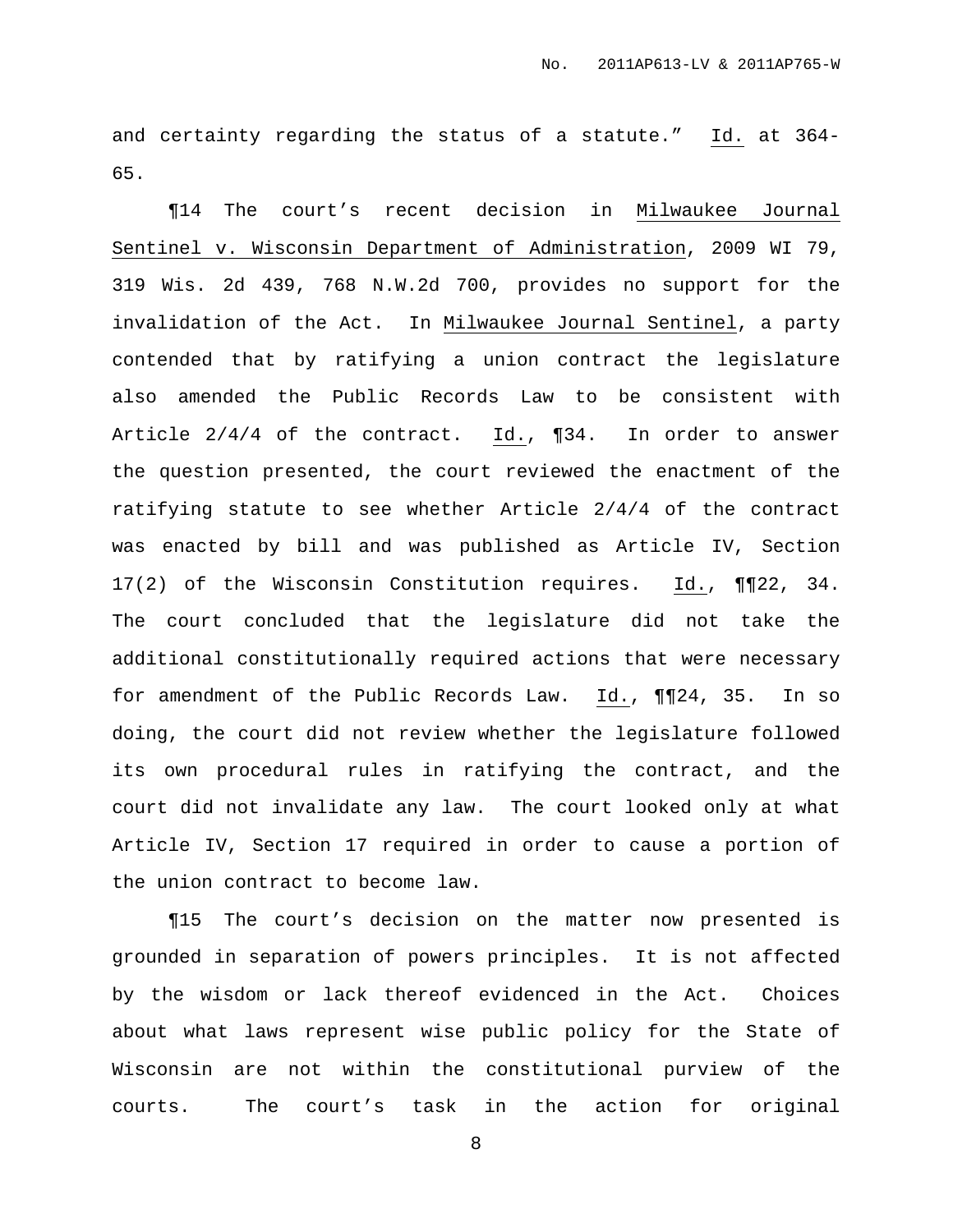jurisdiction that we have granted is limited to determining whether the legislature employed a constitutionally violative process in the enactment of the Act. We conclude that the legislature did not violate the Wisconsin Constitution by the process it used.

¶16 Chief Justice Shirley S. Abrahamson, Justice Ann Walsh Bradley and Justice N. Patrick Crooks concur in part and dissent in part from this order.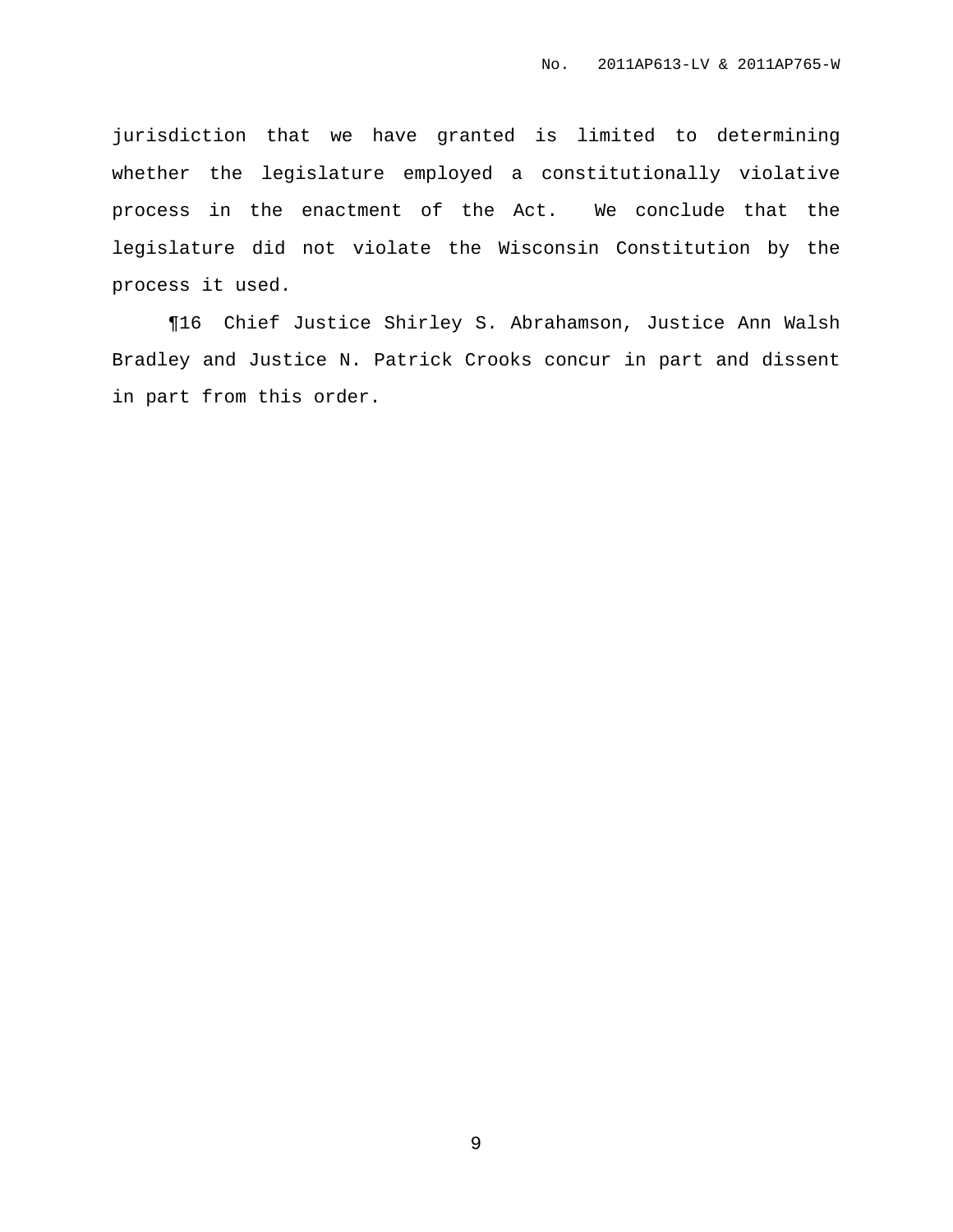¶17 DAVID T. PROSSER, J. (concurring). I join this court's order but write separately to provide additional background and analysis.

I

¶18 This case is an offshoot of the turbulent political times that presently consume Wisconsin. In turbulent times, courts are expected to act with fairness and objectivity. They should serve as the impartial arbiters of legitimate legal issues. They should not insert themselves into controversies or exacerbate existing tensions. In the present dispute, different parties claim to speak for the State. It is the inescapable responsibility of this court to determine the law to facilitate a resolution of the dispute.

¶19 Accordingly, a majority of the court has determined that this litigation qualifies for and should be accepted as an original action under Article VII, Section 3(2) of the Wisconsin Constitution. The litigation presents issues of exceptional constitutional importance. It is of high public interest. It implicates the powers of all three branches of government. It affects most public employees in Wisconsin as well as taxpayers. Although the defendants in State ex rel. Ozanne v. Fitzgerald, 2011AP613-LV, might be able to appeal the decision of the circuit court, the identity and posture of the defendants makes such an appeal problematic in the short term without the intervention of one or more additional parties. The time required to sort out this procedure and follow the court's traditional briefing schedule would deny the petitioners timely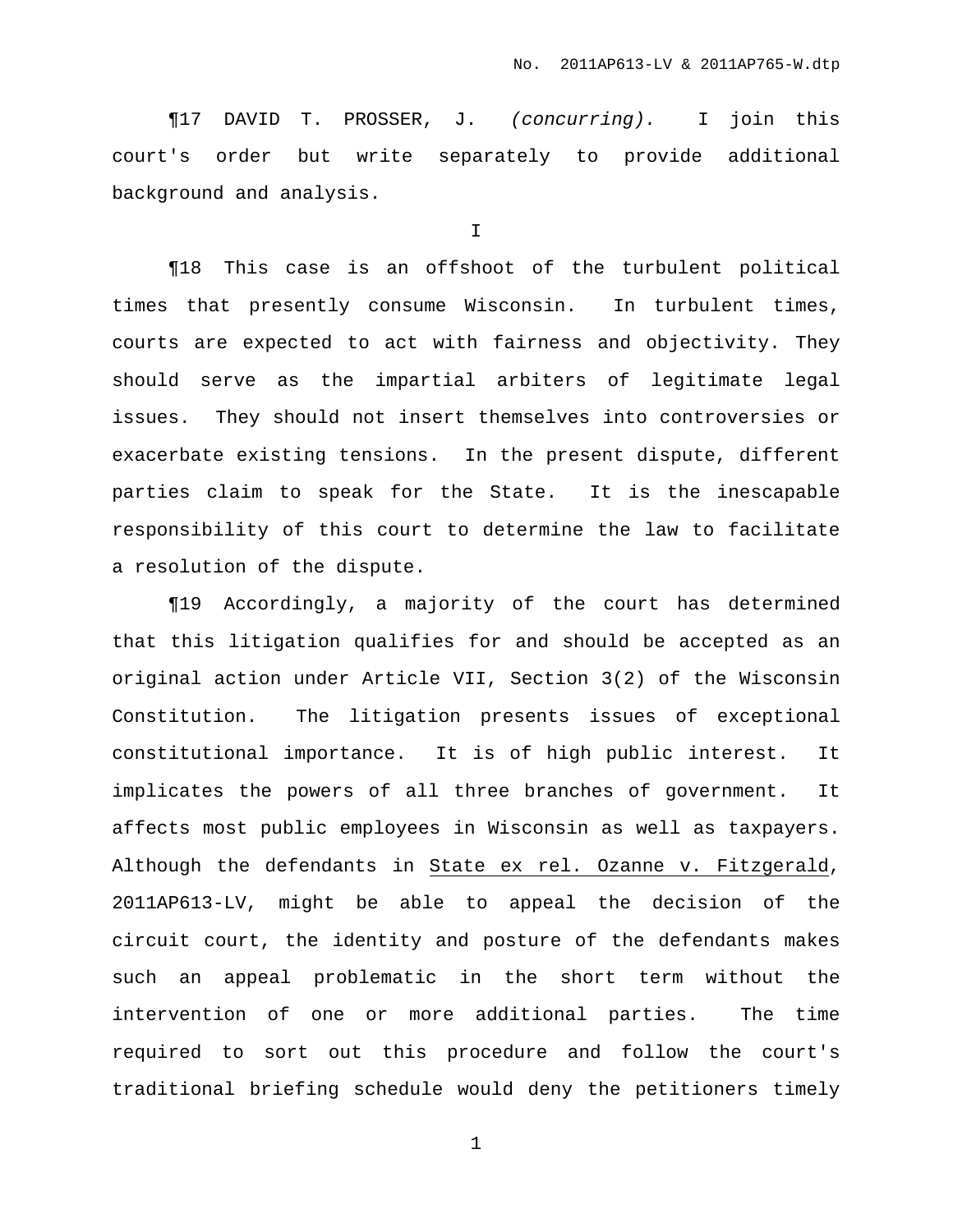relief by delaying the case until the court's next term, at the earliest. The majority deems this unacceptable considering the gravity of the issues and the urgency of their resolution. I am satisfied that this case satisfies several of the court's criteria for an original action publici juris, Petition of Heil, 230 Wis. 428, 440, 284 N.W. 42 (1939), and that there are no issues of material fact that prevent the court from addressing the legal issues presented. Wis. Prof'l Police Ass'n v. Lightbourn, 2001 WI 59, 243 Wis. 2d 512, 627 N.W.2d 807; State ex rel. La Follette v. Stitt, 114 Wis. 2d 358, 338 N.W.2d 684 (1983); State ex rel. Lynch v. Conta, 71 Wis. 2d 662, 239 N.W.2d 313 (1976).

¶20 Simply stated, no matter how long we waited to consider a perfect appeal, the legal issues before the court would not change. Whether the case is decided now or months from now at the height of the fall colors, the court would be required to answer the same difficult questions. Delaying the inevitable would be an abdication of judicial responsibility; it would not advance the public interest.

### II

¶21 On February 15, 2011, the Assembly's Committee on Assembly Organization introduced January 2011 Special Session Assembly Bill 11, at the request of Governor Scott Walker. Governor Walker said that this "budget repair bill" was intended to address the state's fiscal situation in both the 2009-2011 biennium ending June 30, 2011, and the 2011-2013 biennium beginning July 1. The proposed legislation included provisions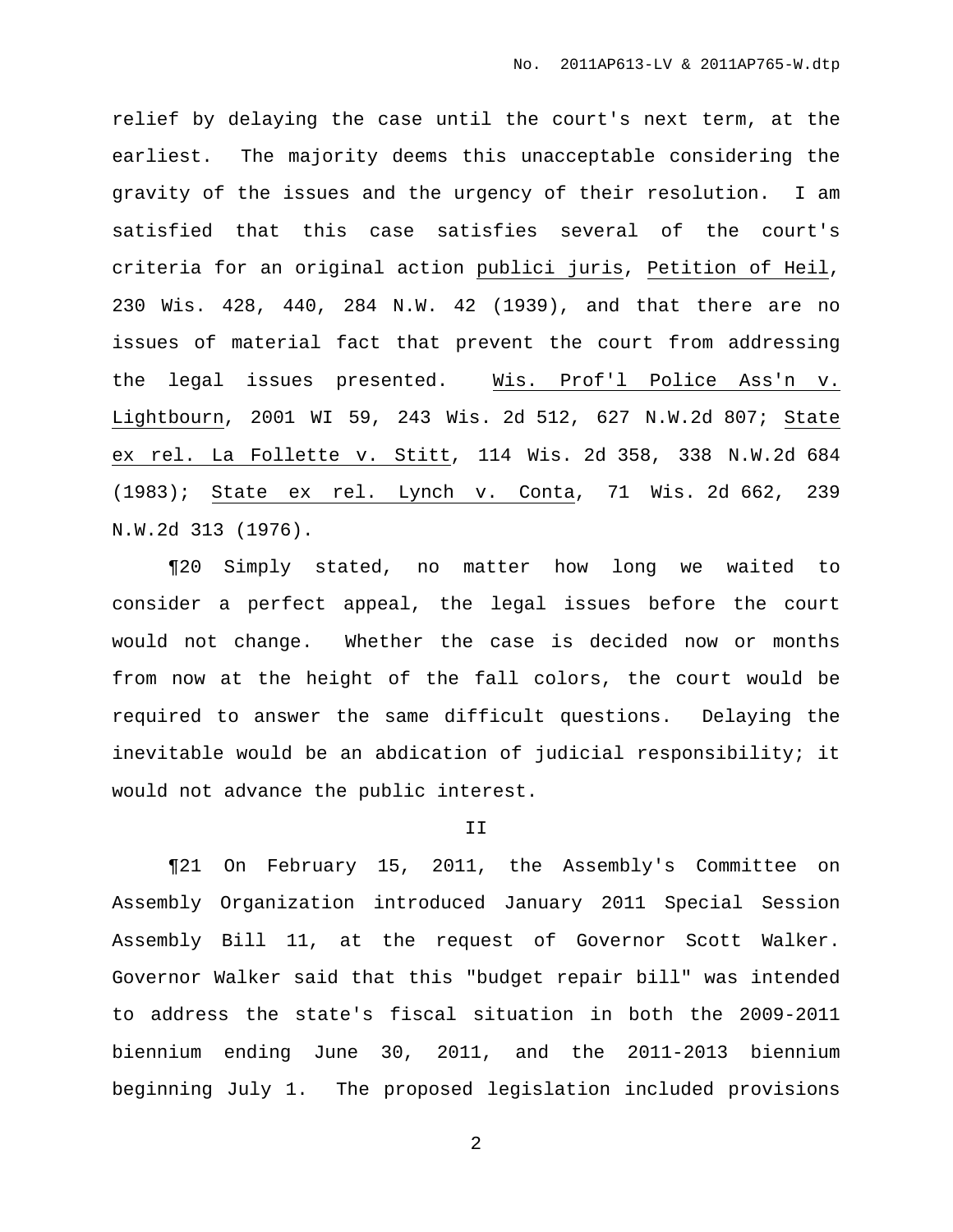requiring additional public employee contributions for health care and pensions, curtailing collective bargaining rights for most state and local public employees, and making appropriations. Because the Bill contained appropriations, three-fifths of all the members of each house had to be present for any vote on passage to constitute a quorum. Wis. Const. art. VIII, § 8.

¶22 Special Session Assembly Bill 11 was referred to the Joint Committee on Finance on February 15 where a public hearing was held that day. On the following day, the Joint Committee took executive action. The Bill was amended and passed with an emergency statement attached, pursuant to Wis. Stat. § 16.47(2). The Bill was immediately calendared for debate in the Assembly on February 17.

¶23 According to its paper history, January 2011 Special Session Assembly Bill 11 was debated on February 17 and again on February 22. It was passed on February 22 and immediately messaged to the Senate. It was not received in the Senate, however, until February 25. The discrepancy in the paper record between Assembly messaging and Senate receipt is explained by the fact that the Bill engendered approximately 61 consecutive hours of debate on the February 22 Assembly Calendar. At least 128 Amendments were debated in the Assembly before the Bill was passed.

¶24 On February 25, the Senate read Special Session Assembly Bill 11 for the first time, referred it to the Committee on Senate Organization, withdrew it from that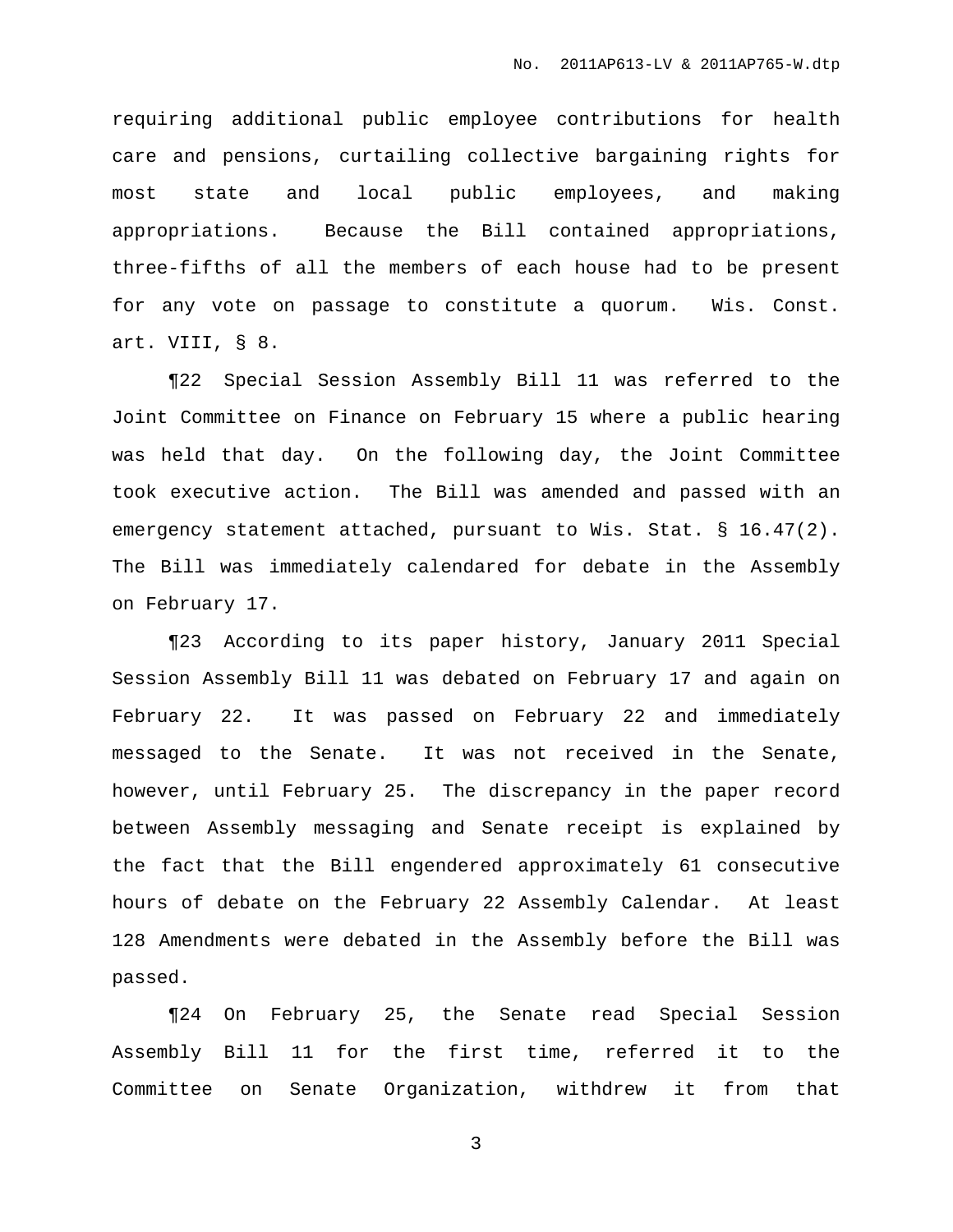committee, and read it a second and third time. However, the Senate was unable to proceed because of the absence of the constitutional quorum necessary to act on a bill containing appropriations.

¶25 A companion bill to January 2011 Special Session Assembly Bill 11 had been introduced in the Senate on February 14 by the Committee on Senate Organization. See January 2011 Special Session Senate Bill 11. This Bill also was referred to the Joint Committee on Finance, given a public hearing on February 15, and favorably reported by the committee on February 16. It was placed on the Senate Calendar for debate on February 17.

¶26 On February 17, the Senate Bill was read a second time, amended, and ordered to a third reading. However, as with the Assembly Bill eight days later, the Senate could go no further because all 14 Democratic Senators had absented themselves from the chamber before the session began. The 14 senators left the state and did not publicly reappear in Madison until March 12. As noted, this action deprived the Senate of a quorum to act on any appropriation bill.

¶27 Governor Walker's proposed legislation created controversy and division. In the weeks following introduction of the two identical "budget repair bills," the Wisconsin State Capitol was the center of demonstrations against the governor. The building was taken over by protesters. By and large, the protesters did not impede the work of state government but their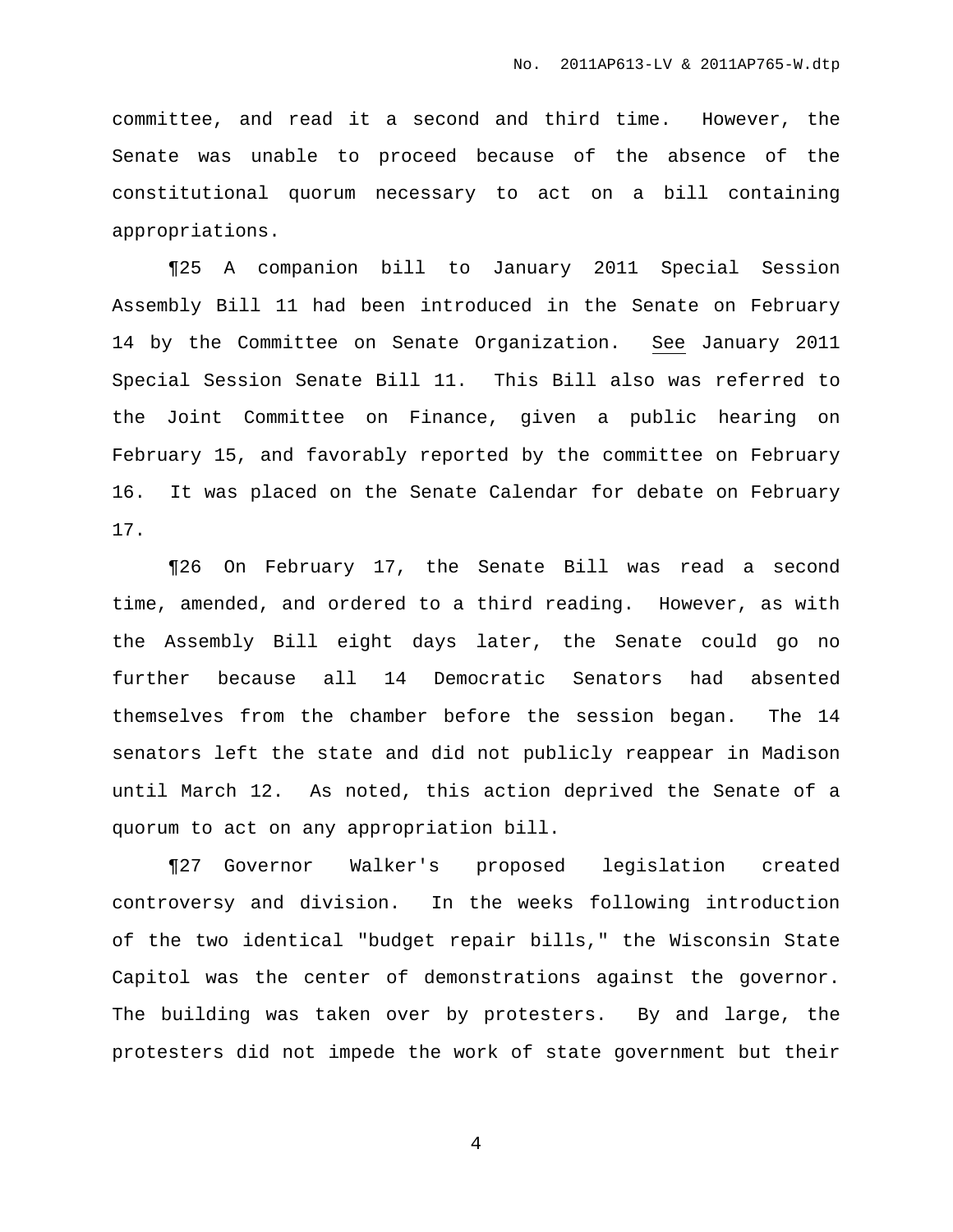presence dominated the Capitol scene and captured international attention.

¶28 After several weeks of impasse, majority Republicans developed a strategy to pass a budget repair bill. On March 7 they instructed the Legislative Fiscal Bureau to strip out all elements of the Bill that would require a three-fifths quorum in the Senate. On March 9, they called for a conference committee in the Senate Parlor at 6:00 p.m. At that time, they adopted the stripped-down version of the Bill as an unamendable conference committee report. The vote was taken over the objection of Assembly Minority Leader Peter Barca, who asserted that the conference committee meeting violated Wisconsin's Open Meetings Law.

¶29 The Senate adopted the conference committee report on the evening of March 9. The Assembly adopted the conference committee report on March 10. The governor signed the Bill on March 11, 2011.

¶30 The conference committee meeting of March 9, 2011, and the subsequent litigation challenging the legality of that meeting are the subject of this original action.

### III

¶31 Article IV, Section 17 of the Wisconsin Constitution reads in part:

(2) No law shall be enacted except by bill. No law shall be in force until published.

(3) The legislature shall provide by law for the speedy publication of all laws. (Emphasis added.)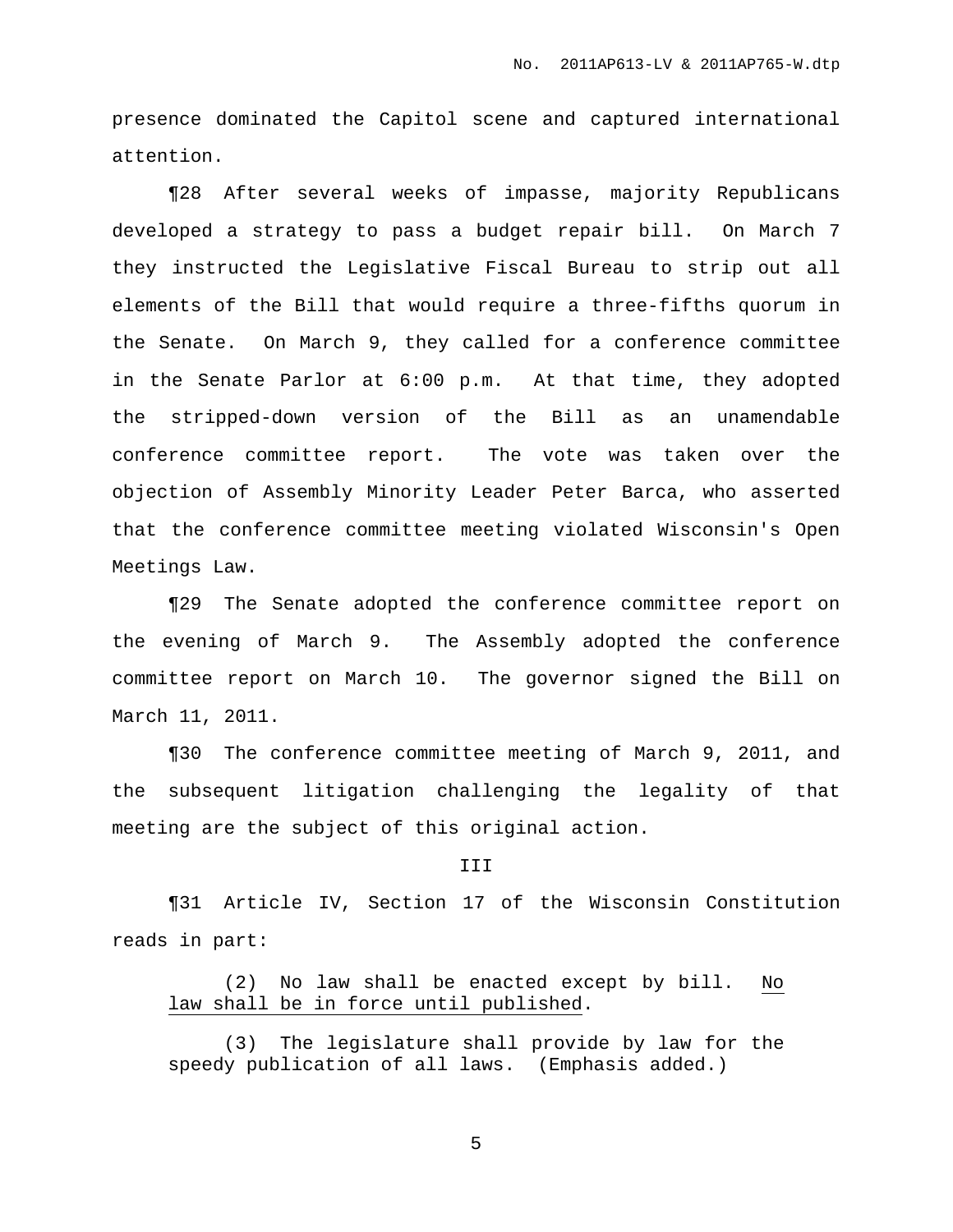¶32 Wisconsin Stat. § 35.095 is entitled "Acts." <sup>1</sup> It is contained in Chapter 35 of the Wisconsin Statutes entitled "Publication and Distribution of Laws and Public Documents." Wisconsin Stat. § 35.095(3) reads in part:

PUBLICATION. (a) The legislative reference bureau shall publish every act . . . within 10 working days after its date of enactment.

(b) The secretary of state shall designate a date of publication for each  $act . . . .$  The date of publication may not be more than 10 working days after the date of enactment.

¶33 Wisconsin Stat. § 991.11, entitled "Effective date of acts," reads: "Every act . . . which does not expressly prescribe the time when it takes effect shall take effect on the day after its date of publication as designated under s. 35.095(3)(b)." This is the date designated by the Secretary of State.

¶34 Wisconsin Stat. § 14.38 outlines additional duties of the Secretary of State. Subsection (10) reads in part that the Secretary of State shall:

(c) Publish in the official state newspaper within 10 days after the date of publication of an act a notice certifying the number of each act, the number of the bill from which it originated, the date of publication and the relating clause. Each certificate shall also contain a notice of where the full text of each act can be obtained.

¶35 Following the passage of January 2011 Special Session Assembly Bill 11 and its approval by the governor, Secretary of State Douglas La Follette announced that he would designate

 $1$  All references to the Wisconsin Statutes are to the 2009-10 version unless otherwise indicated.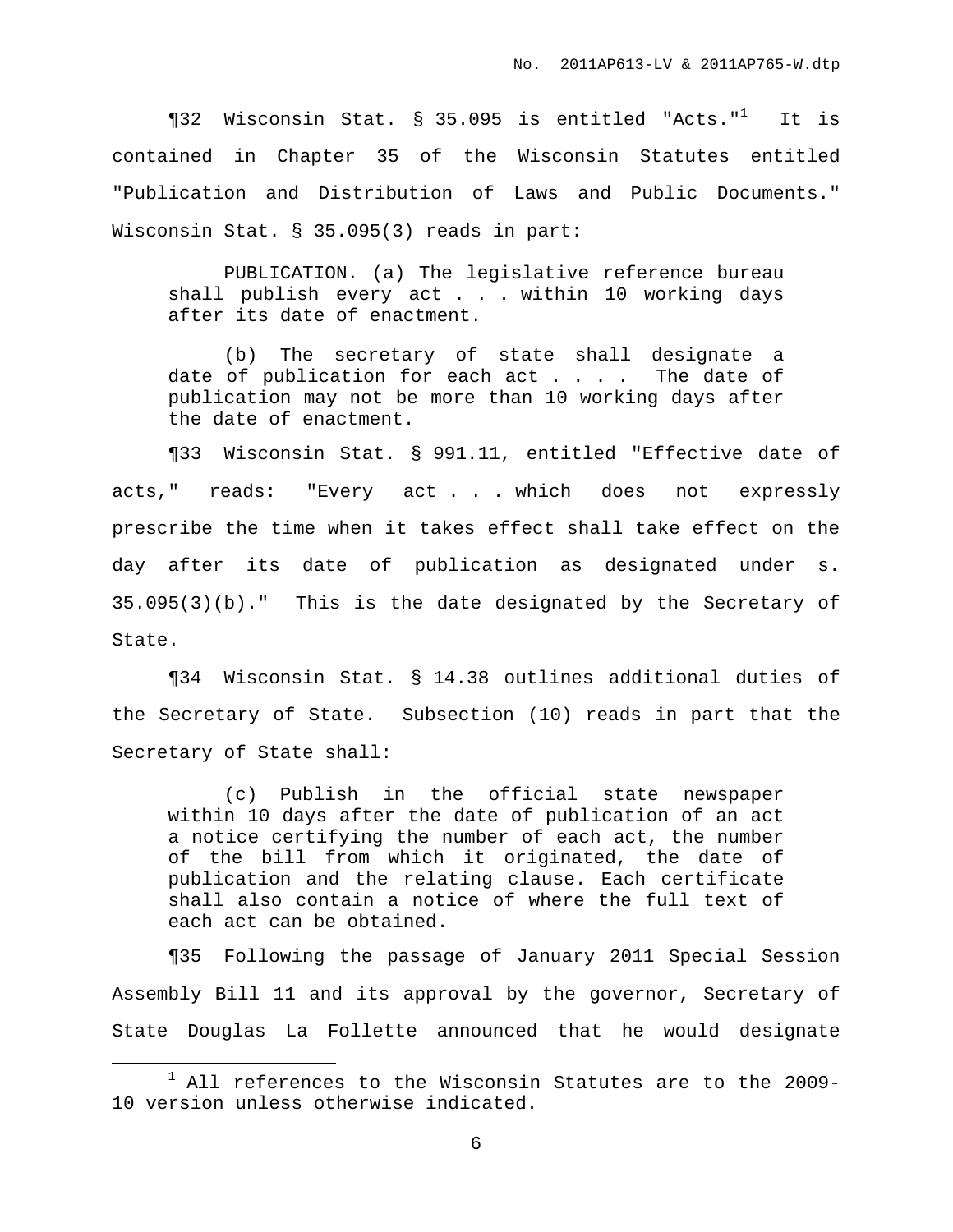March 25, 2011, the last day within the 10 working days after enactment allowed by statute, as the date for publication of the Act. He indicated that his reason for not designating an earlier date was to allow critics of the Act time to challenge the Act in court.

¶36 On March 16, Dane County District Attorney Ismael Ozanne filed suit in Dane County Circuit Court against several legislators and Secretary of State La Follette. Ozanne's suit accused four Republican legislative leaders of violating the state's Open Meetings Law, Wis. Stat. §§ 19.81-19.98, and Article IV, Section 10 of the Wisconsin Constitution, in connection with the March 9, 2011, conference committee meeting. Ozanne asked that the circuit court declare "void" "the actions taken by the Joint Committee of Conference" and sought a judgment that the "budget repair bill" be declared "void as the product of voidable actions by the Joint Committee of Conference." He also sought a temporary and permanent injunction enjoining Secretary of State La Follette from publishing 2011 Wisconsin Act 10. In the latter connection, he moved for a temporary restraining order against La Follette.

¶37 On March 17 the Dane County Circuit Court, Maryann Sumi, Judge, set a hearing on Ozanne's motion for a temporary restraining order. On March 18 the court held the hearing and granted Ozanne's motion to restrain implementation of 2011 Wisconsin Act 10 pending further hearing. Thereafter, Secretary La Follette rescinded his prior designation of March 25 as the date of publication. On March 31 Judge Sumi issued an amended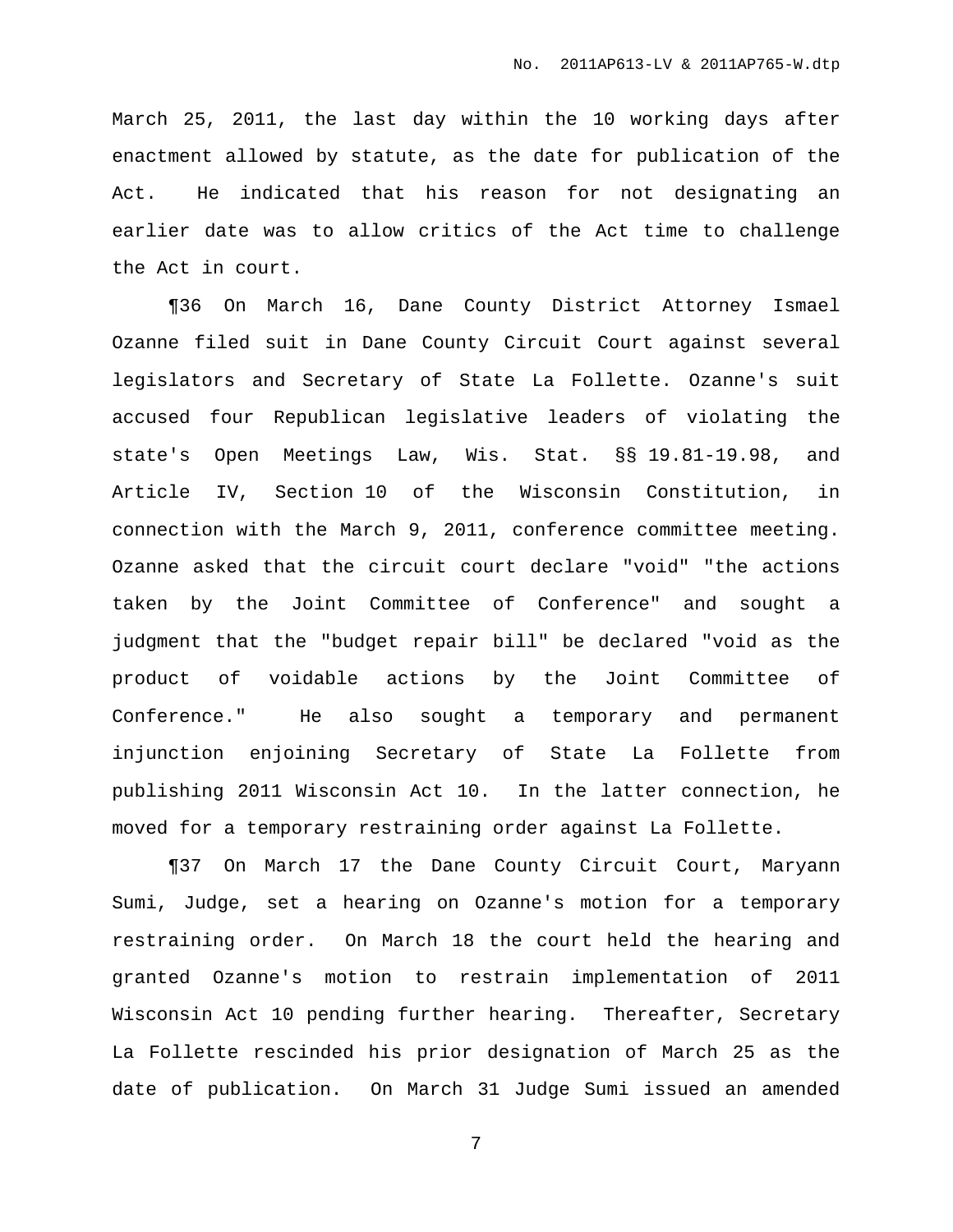order to the effect that 2011 Wisconsin Act 10 had not been published and is not in effect.

¶38 On May 26 Judge Sumi filed findings of fact and conclusions of law and an opinion voiding 2011 Wisconsin Act 10.

IV

¶39 The first and most obvious issue presented by this case is whether the Dane County Circuit Court, or any court in Wisconsin, may enjoin the publication of an act to prevent that act from becoming law. The answer is "no."

¶40 This precise issue was settled in Goodland v. Zimmerman, 243 Wis. 459, 10 N.W.2d 180 (1943). In that case, the governor of Wisconsin sought to enjoin the secretary of state from publishing an act of the legislature that the governor had vetoed. Governor Goodland sought an injunction on grounds that the Assembly had failed to override his veto by the constitutionally required vote of two thirds of all members present. In other words, Governor Goodland sought to prevent publication of the act on constitutional grounds. Goodland, 243 Wis. at 464-65. The court unanimously rejected his position.

¶41 The court was definitive that "the legislative process is not complete unless and until an enactment has been published as required by the constitution and by statute." Id. at 466 (emphasis added). Then the court added:

There is no such thing known to the law as an unconstitutional bill. A court cannot deal with the question of constitutionality until a law has been duly enacted and some person has been deprived of his constitutional rights by its operation.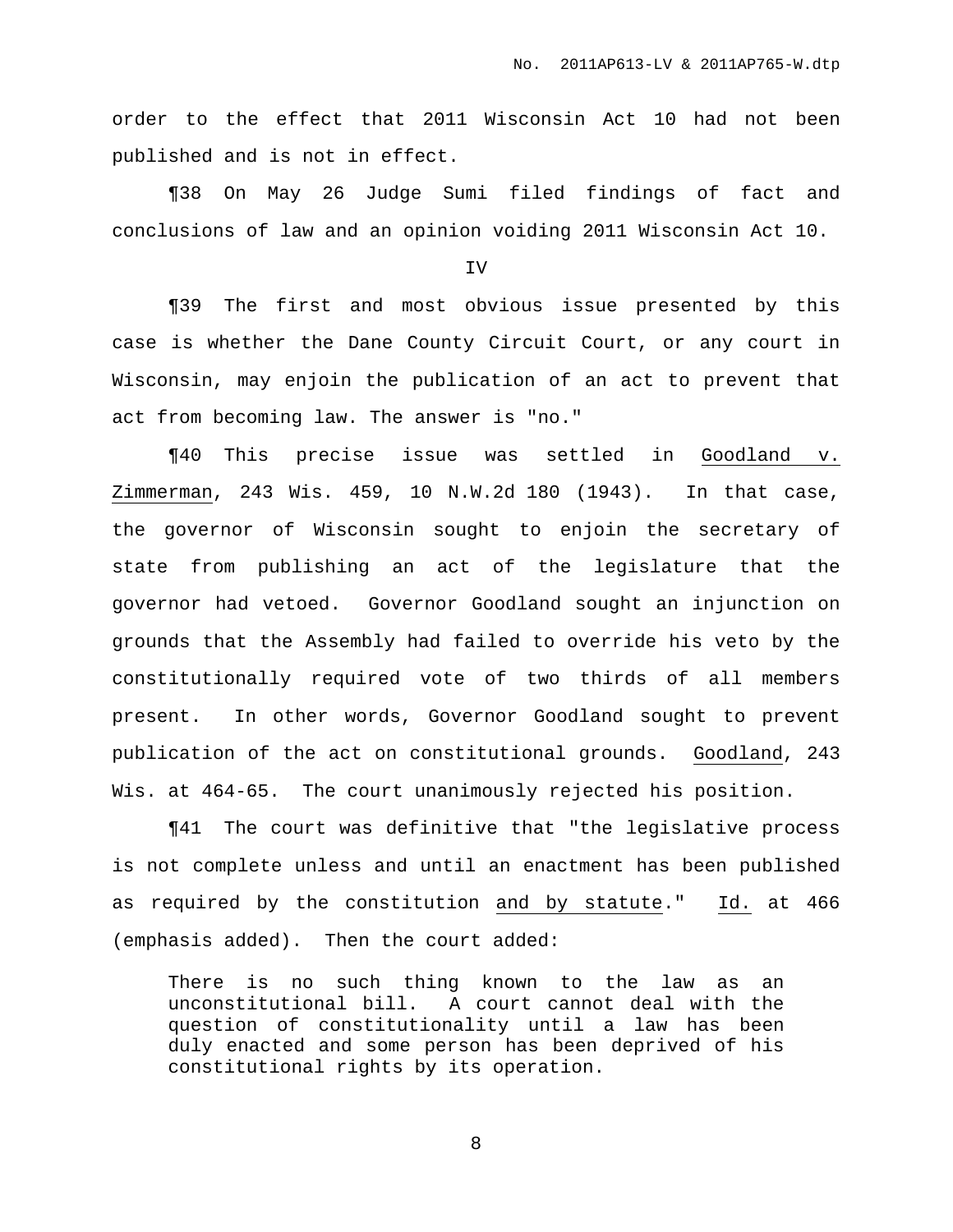Id. Only after a law has been published may a person who is injured by the law challenge it in court. Id.

¶42 The court provided a textbook discussion of the separation of powers:

It must always be remembered that one of the fundamental principles of the American constitutional system is that governmental powers are divided among the three departments of government, the legislative, the executive, and judicial, and that each of these departments is separate and independent from the others except as otherwise provided by the constitution. The application of these principles operates in a general way to confine legislative powers to the legislature, executive powers to the executive department, and those which are judicial in character to the judiciary. . . . While the legislature in the exercise of its constitutional powers is supreme in its particular field, it may not exercise the power committed by the constitution to one of the other departments.

What is true of the legislative department is true of the judicial department. The judicial department has no jurisdiction or right to interfere with the legislative process. That is something committed by the constitution entirely to the legislature itself. It makes its own rules, prescribes its own procedure, subject only to the provisions of the constitution and it is its province to determine what shall be enacted into law.

Id. at 466-67 (emphasis added).

¶43 In short, "no court has jurisdiction to enjoin the legislative process at any point." Id. at 468 (citing cases from Wisconsin and other jurisdictions).

¶44 Goodland was decided nearly 70 years ago, but it remains fundamental law. In State ex rel. Althouse v. City of Madison, 79 Wis. 2d 97, 255 N.W.2d 449 (1977), this court cited State ex rel. Martin v. Zimmerman, 233 Wis. 16, 288 N.W. 454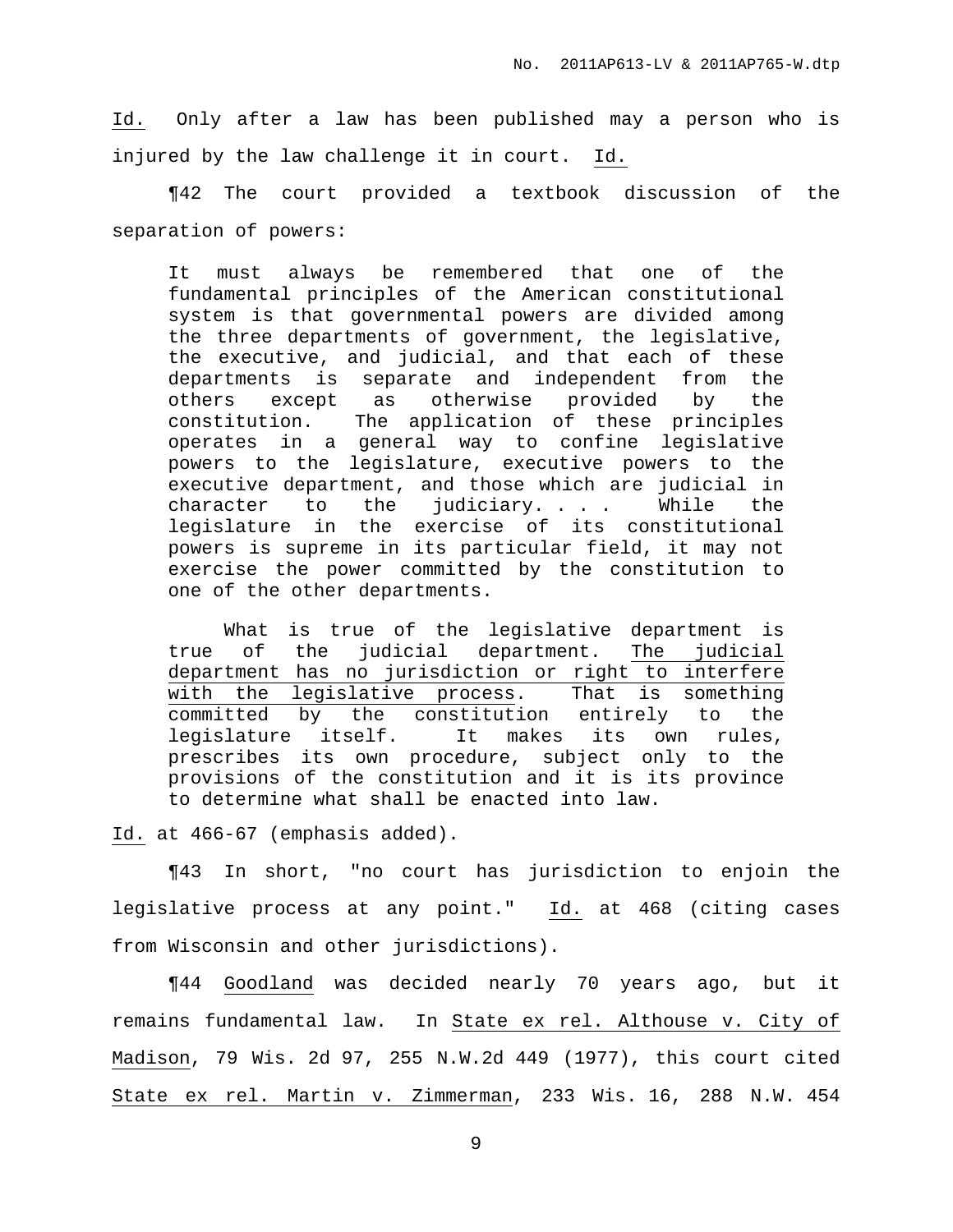(1939), with approval, noting that "the [Martin] court pointed out that the question of the validity of [an] act could not be entertained by any court prior to its enactment." Althouse, 79 Wis. 2d at 112. Justice Nathan Heffernan then quoted from Goodland at length and observed that, "If a court could enjoin publication of a bill, the [Goodland] court reasoned, it, not the legislature, would be determining what the law should be." Althouse, 79 Wis. 2d at 113. Turning back to Goodland, Justice Heffernan repeated the statement that "no court has jurisdiction to enjoin the legislative process at any point." Id.

¶45 Goodland also was cited approvingly by Justice Abrahamson in State v. Washington, 83 Wis. 2d 808, 816, 266 N.W.2d 597 (1978) to support the principle that Article IV, Section 1 and Article V, Section 1 of the Wisconsin Constitution are construed to "prohibit one branch of government from exercising the powers granted to other branches."

¶46 The majority of this court now concludes that the circuit court exceeded its authority in prohibiting publication of 2011 Wisconsin Act 10. This is not a close question. Wisconsin law in this regard is longstanding and completely in line with the law in other jurisdictions. See Murphy v. Collins, 312 N.E.2d 772 (Ill. App. Ct. 1974); Vinson v. Chappell, 164 S.E.2d 631 (N.C. Ct. App. 1968); State v. Sathre, 110 N.W.2d 228 (N.D. 1961); Collins v. Horten, 111 So.2d 746 (Fla. Dist. Ct. App. 1959); Maryland-Nat'l Capital Park & Planning Comm'n v. Randall, 120 A.2d 195 (Md. 1956); Randall v. Twp. Bd. of Meridian, 70 N.W.2d 728 (Mich. 1955); Kuhn v.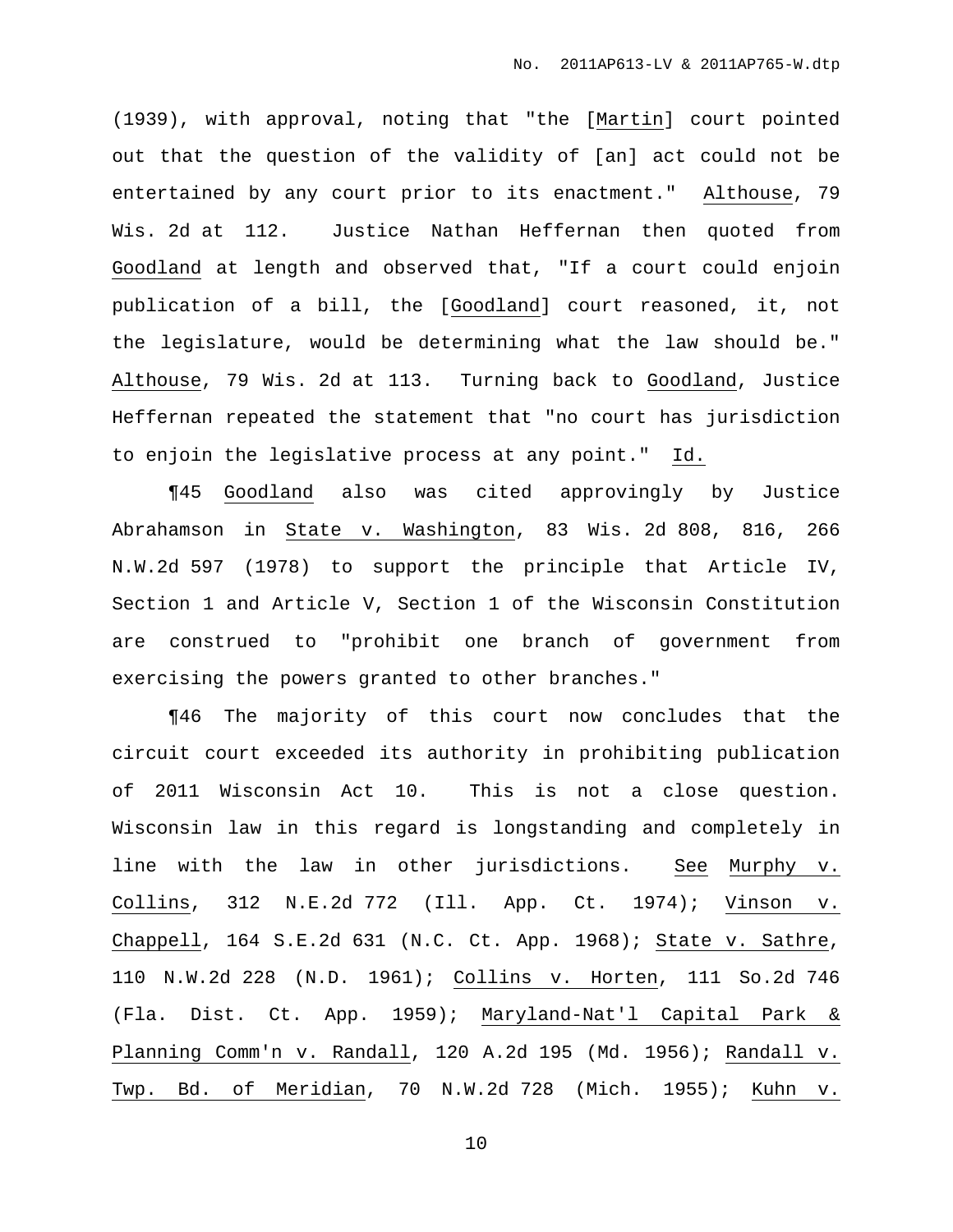Curran, 56 N.Y.S.2d 737 (N.Y. Sup. Ct. 1944); State ex rel. Carson v. Kozer, 270 P. 513 (Or. 1928); State ex rel. Flanagan v. South Dakota Rural Credits B., 189 N.W. 704 (S.D. 1922).

 $\overline{V}$ 

¶47 Attacking the constitutionality of an act after it has been published is quite different from attacking its validity before it becomes law. This must be acknowledged. Nonetheless, no useful purpose would be served by inviting a new series of challenges to 2011 Wisconsin Act 10 after publication of the Act has been completed.

¶48 In my view, this case is governed by Stitt. In the Stitt case, the court was presented with a challenge to 1983 Wisconsin Act 3, after the act had been published. Senator Stitt argued that neither the Senate nor the Assembly had ever referred the legislation to the Joint Survey Committee on Debt Management, as appeared to be required by Wis. Stat. § 13.49(6). This statute provided in part that a proposal authorizing the issuance of state debt or revenue obligations "shall not be considered further by either house until the committee has submitted a report, in writing[.]"

¶49 The court's response was blunt:

Because we conclude this court will not determine whether internal operating rules or procedural statutes have been complied with by the legislature in the course of its enactments, we do not address the question of whether sec. 13.49(6), Stats., applies to this legislation. To discuss or consider the petitioner's argument that the procedure mandated in sec. 13.49, does not apply to Act 3 because the latter did not create state debt or revenue obligations as set forth in ch. 18, would imply that this court will review legislative conduct to ensure the legislature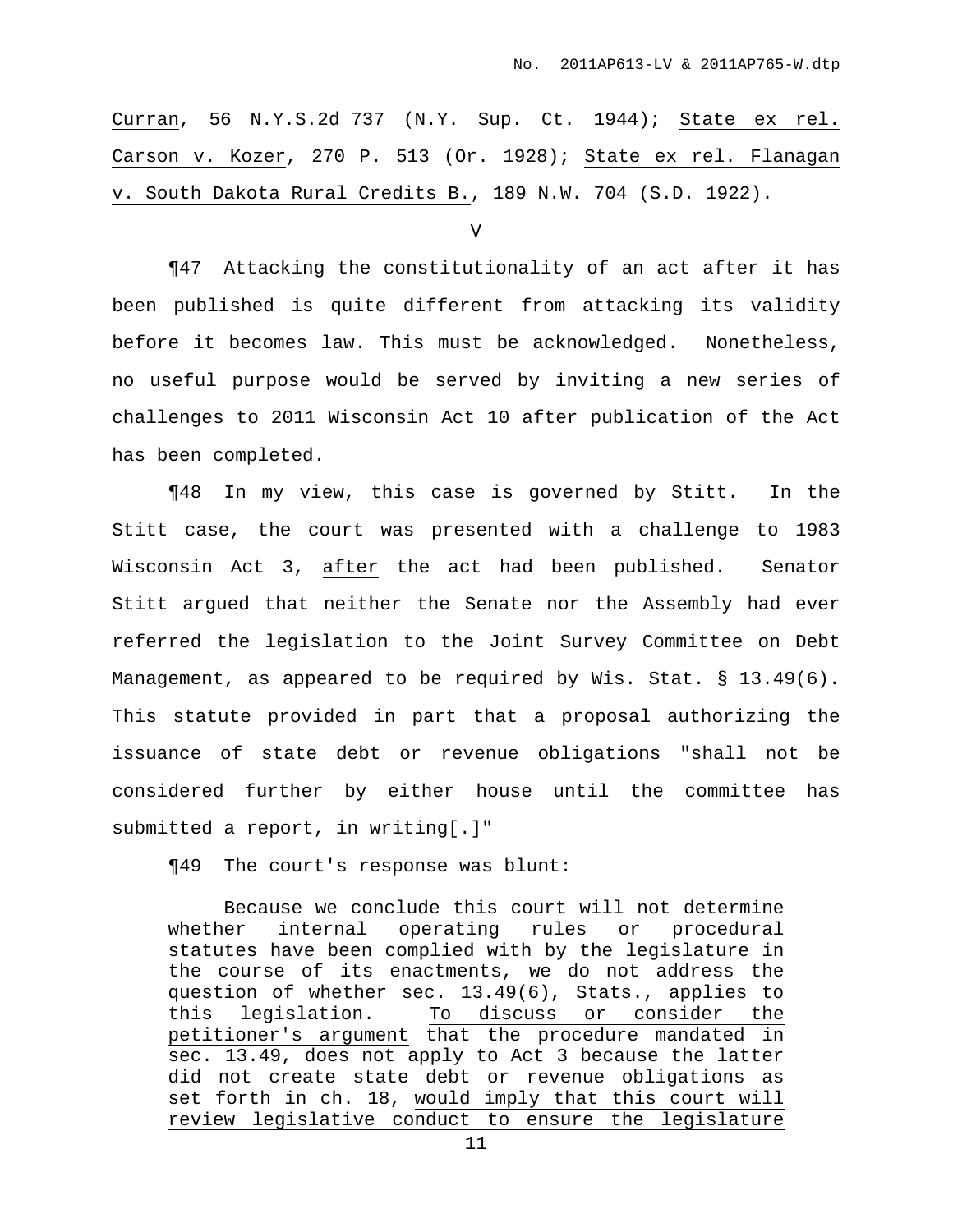complied with its own procedural rules or statutes in enacting the legislation. . . . [W]e conclude we will not intermeddle in what we view, in the absence of constitutional directives to the contrary, to be purely legislative concerns.

. . . .

If the legislature fails to follow self-adopted procedural rules in enacting legislation, and such rules are not mandated by the constitution, courts will not intervene to declare the legislation invalid. The rationale is that the failure to follow such procedural rules amounts to an implied ad hoc repeal of such rules.

This principle has been expressed in 1 Sutherland, Statutory Construction (4th Ed.) sec. 7.04, p. 264, as follows:

"The decisions are nearly unanimous in holding that an act cannot be declared invalid for failure of the house to observe its own rules. Courts will not inquire whether such rules have been observed in the passage of the act. Likewise, the legislature by statute or joint resolution cannot bind or restrict itself or its successors as to the procedure to be followed in the passage of legislation."

Stitt, 114 Wis. 2d at 364, 365 (quoting 1 Sutherland Statutory Construction § 7.04, at 264 (4th ed.)) (emphasis added).

¶50 The court also quoted a passage from McDonald v. State, 80 Wis. 407, 411-12, 50 N.W. 1854 (1891), where the court concluded that "no inquiry will be permitted to ascertain whether two houses have or have not complied strictly with their own rules in their procedure upon the bill." Stitt, 114 Wis. 2d at 366.

¶51 In sum, "the legislature's adherence to the rules or statutes prescribing procedure is a matter entirely within legislative control and discretion, not subject to judicial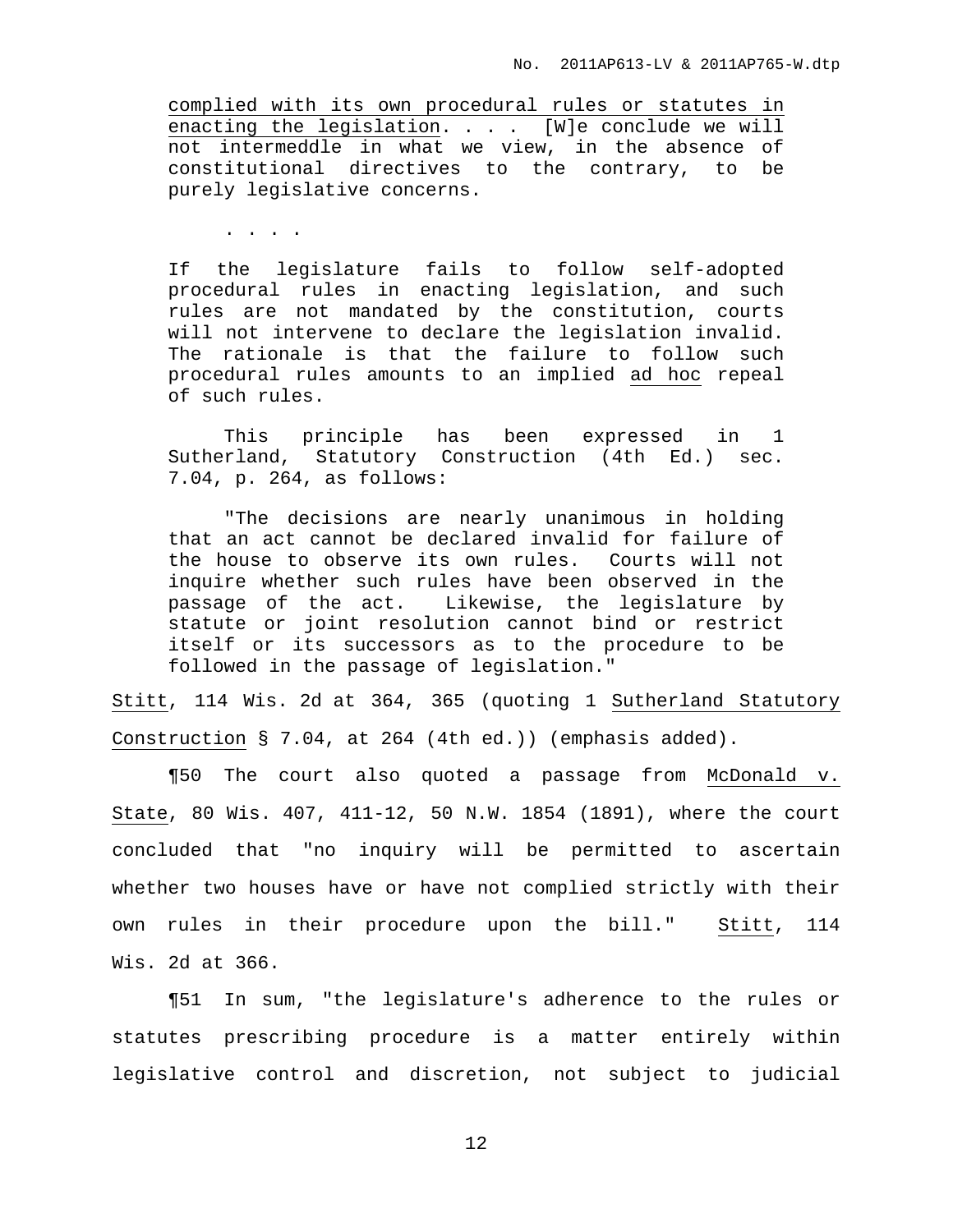review unless the legislative procedure is mandated by the constitution." Id. at 365 (emphasis added).

VI

¶52 When the circuit court voided 2011 Wisconsin Act 10, it scrutinized the Wisconsin Open Meetings Law and concluded that there had been two violations of the law:

80. A violation of the Open Meetings Law occurred when the Joint Committee of Conference met on March 9, 2011, because it failed to provide at least 24 hours advance public notice of the meeting, as required by Wis. Stat. § 19.84(3), and failed to provide even the two-hour notice allowed for "good cause" shown.

81. A violation of the Open Meetings Law occurred when the Joint Committee of Conference met on March 9, 2011, and failed to provide reasonable public access to the meeting, as required by Wis. Stat.  $$19.83(1).$ 

¶53 The circuit court acknowledged that Senate Chief Clerk Robert Marchant had advised Senate Majority Leader Scott Fitzgerald that no advance notice of the Joint Committee on Conference was required because the Senate and Assembly were in special session. The court acknowledged that Marchant relied on Senate Rule 93(2), which provides that, when in special session, "notice of a committee meeting is not required other than posting on the legislative bulletin board[.]" Finding of Fact No. 15.

¶54 But the court found that, "No Joint Rule in effect on March 9, 2011, conflicts with the requirements of the Open Meetings Law that a public notice of every meeting of a governmental body must set forth the time, date, place and subject matter of the meeting, in a form reasonably likely to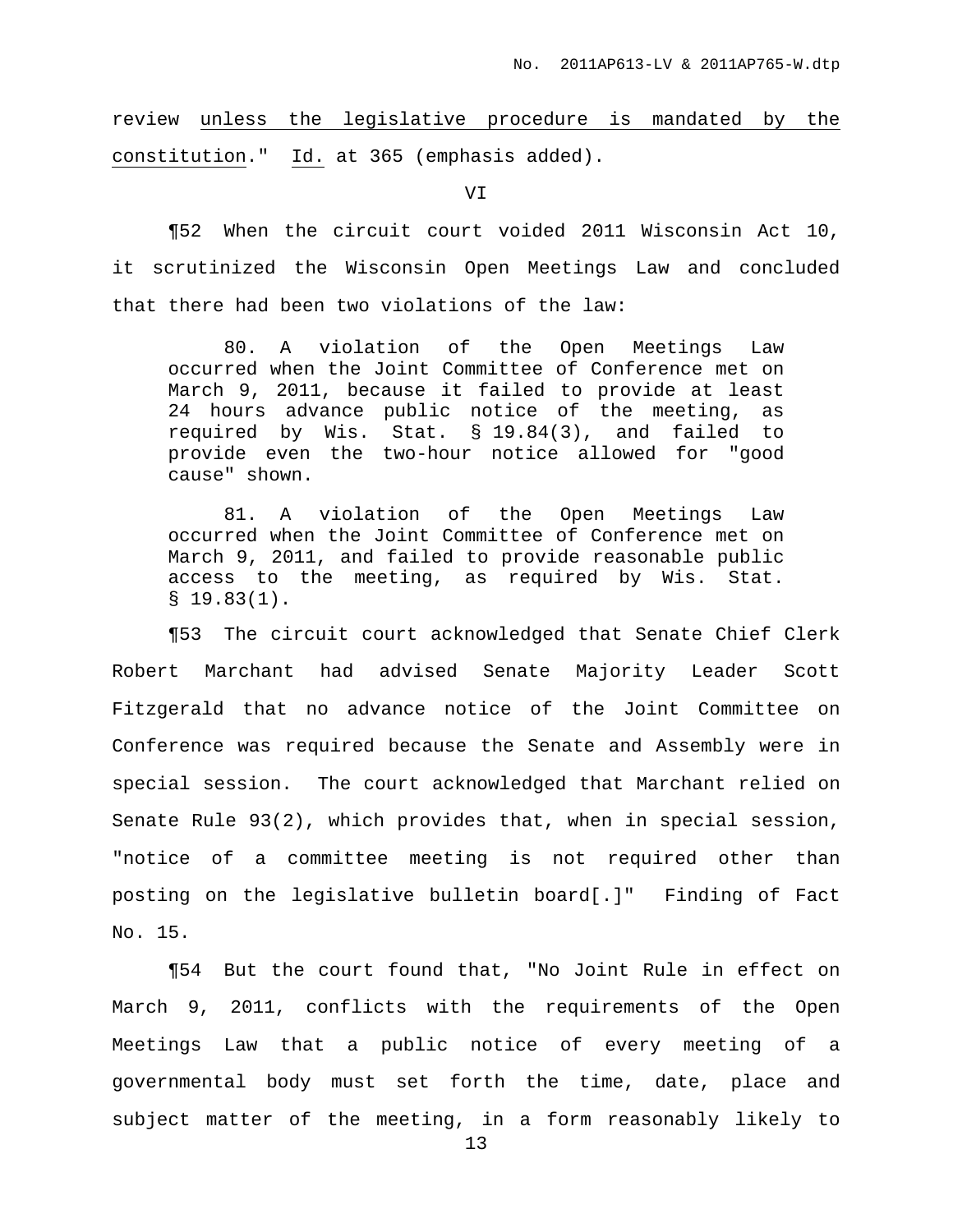inform members of the public and news media, and that the notice shall be given at least 24 hours before the meeting." Finding of Fact No. 19. Thus, the court concluded: "There is no rule adopted by the legislature, applicable to the March 9, 2011, meeting of the Joint Committee of Conference, that conflicts with any requirement of the Open Meetings Law, within the meaning of Wis. Stat. § 19.87(2)." See Conclusions of Law ¶79.

¶55 I am troubled by the circuit court's apparent indifference to this court's holding in Stitt. The circuit court enjoined the publication of an act passed by the legislature, preventing it from becoming law. It justified this action by relying on statutory provisions that apply to the legislature except when the legislature says they do not.

¶56 Wisconsin Stat. § 19.87 entitled, "Legislative meetings," contains four exceptions. Subsection (1) reads in part as follows: "Section 19.84 shall not apply to any meeting of the legislature or a subunit thereof called solely for the purpose of scheduling business before the legislative body." Wis. Stat. § 19.87(1). The circuit court could not determine whether the Joint Committee of Conference failed to comply with subsection (1) without "inquiring" deeply into legislative procedure, contrary to this court's decision in Stitt.

¶57 Subsection (2) provides: "No provision of this subchapter which conflicts with a rule of the senate or assembly or joint rule of the legislature shall apply to a meeting conducted in compliance with such rule." Wis. Stat. § 19.87(2). The circuit court second-guessed not only four legislative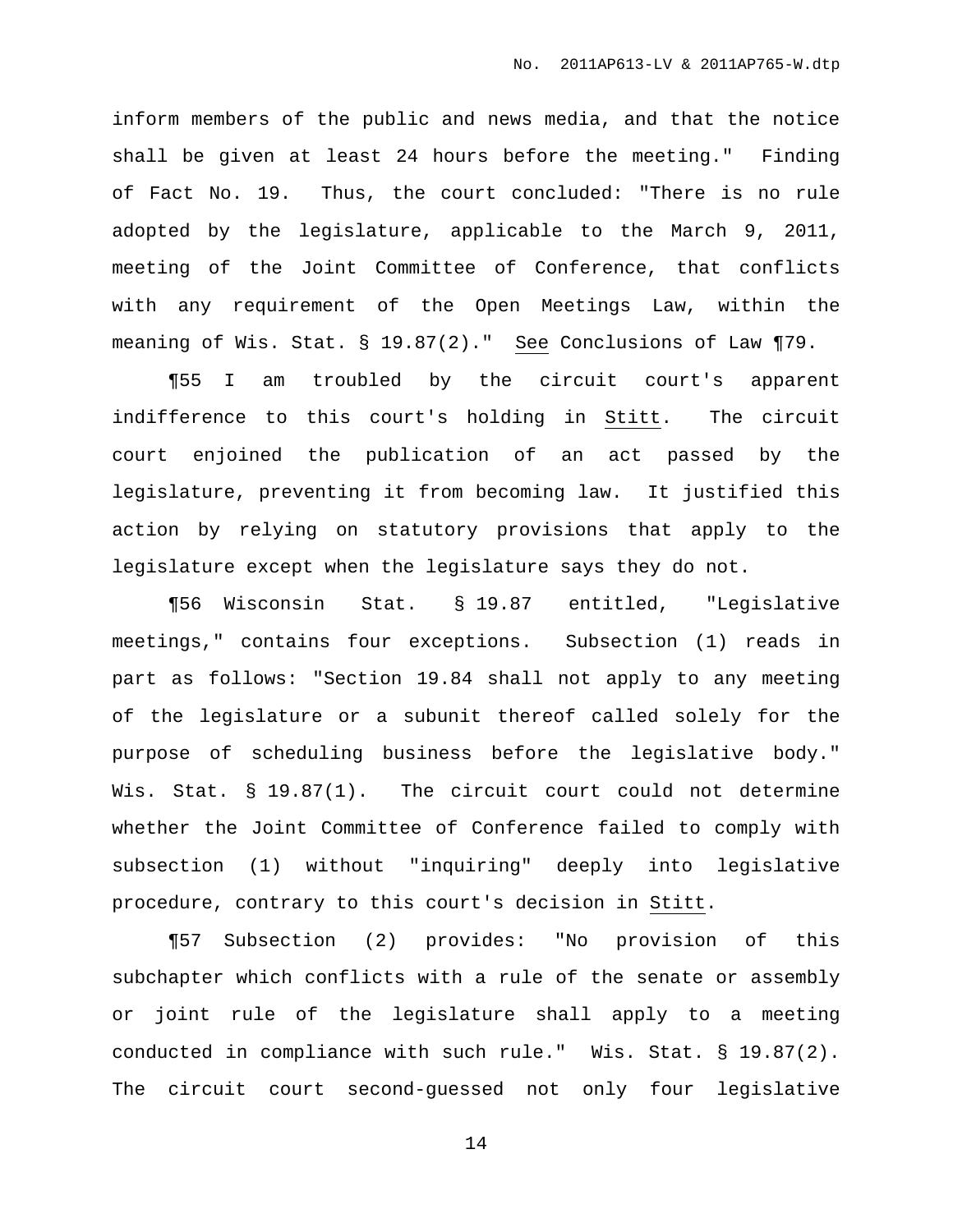leaders but also the Senate Chief Clerk—an attorney—when it determined that no senate or assembly rule, including Senate Rule 93 (on which the Senate Chief Clerk relied), governed the notice requirements of the special session conference committee. The circuit court, in effect, told the Senate Chief Clerk that he did not know what the Senate rule meant.

¶58 The circuit court concluded that the legislature should have provided public notice of the special session conference committee 24 hours in advance. The court did not acknowledge that thousands of demonstrators stormed and occupied the State Capitol within a few hours of the notice that a conference committee meeting would be held.

¶59 The circuit court found that 20 seats were set aside for the public in the Senate Parlor, but it did not report that the entire proceedings were broadcast on WisconsinEye and events were observed online by Wisconsin state senators in Illinois.

¶60 The circuit court determined that the Senate Parlor did not provide adequate public access under Wis. Stat. § 19.87(3), but it overlooked the fact that conference committees on state budgets routinely met in the Senate and Assembly Parlors until the State Capitol was renovated in the 1990s.

¶61 The circuit court voided 2011 Wisconsin Act 10 on the basis of a committee meeting that lasted less than five minutes— —in a room packed with reporters and television cameras. This reality was captured on television and in photographs, one of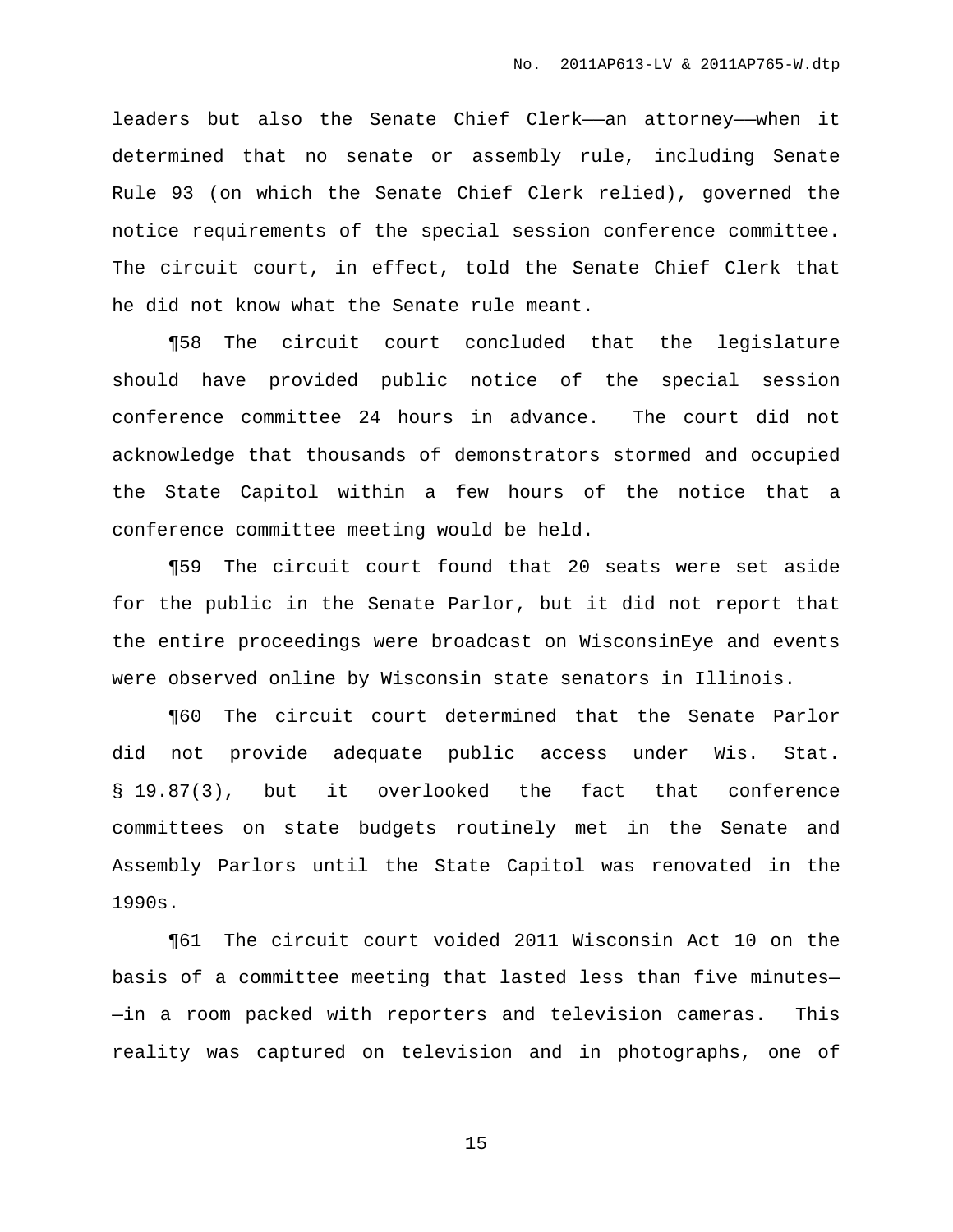which appeared on the front page of the Wisconsin State Journal on March 10, 2011 (see attached).

¶62 The circuit court has retained jurisdiction over the prosecution of four legislative leaders for alleged violations of the Open Meetings Law, but the additional remedy it imposed in voiding 2011 Wisconsin Act 10 effectively punished the executive branch as well as legislators who were not involved in the meeting.

¶63 The actions of the circuit court exceeded the court's authority and must be vacated.

### VII

¶64 The Dane County District Attorney and the circuit court contend that these concerns are all overcome by the Open Meetings Law itself. The circuit court held that, "The Open Meetings Law, Wis. Stat. § 19.81, et. seq., is based upon the constitutional requirement, applicable to the Wisconsin Legislature, that '[t]he doors of each house shall be kept open except when the public welfare shall require secrecy.'" Wis. Const. art. IV, § 10.

¶65 This proposition does not withstand careful examination.

¶66 Article IV, Section 10 was part of the original constitution approved in 1848. The provision reads in full:

Each house shall keep a journal of its proceedings and publish the same, except such parts as require secrecy. The doors of each house shall be kept open except when the public welfare shall require secrecy. Neither house shall, without consent of the other, adjourn for more than three days.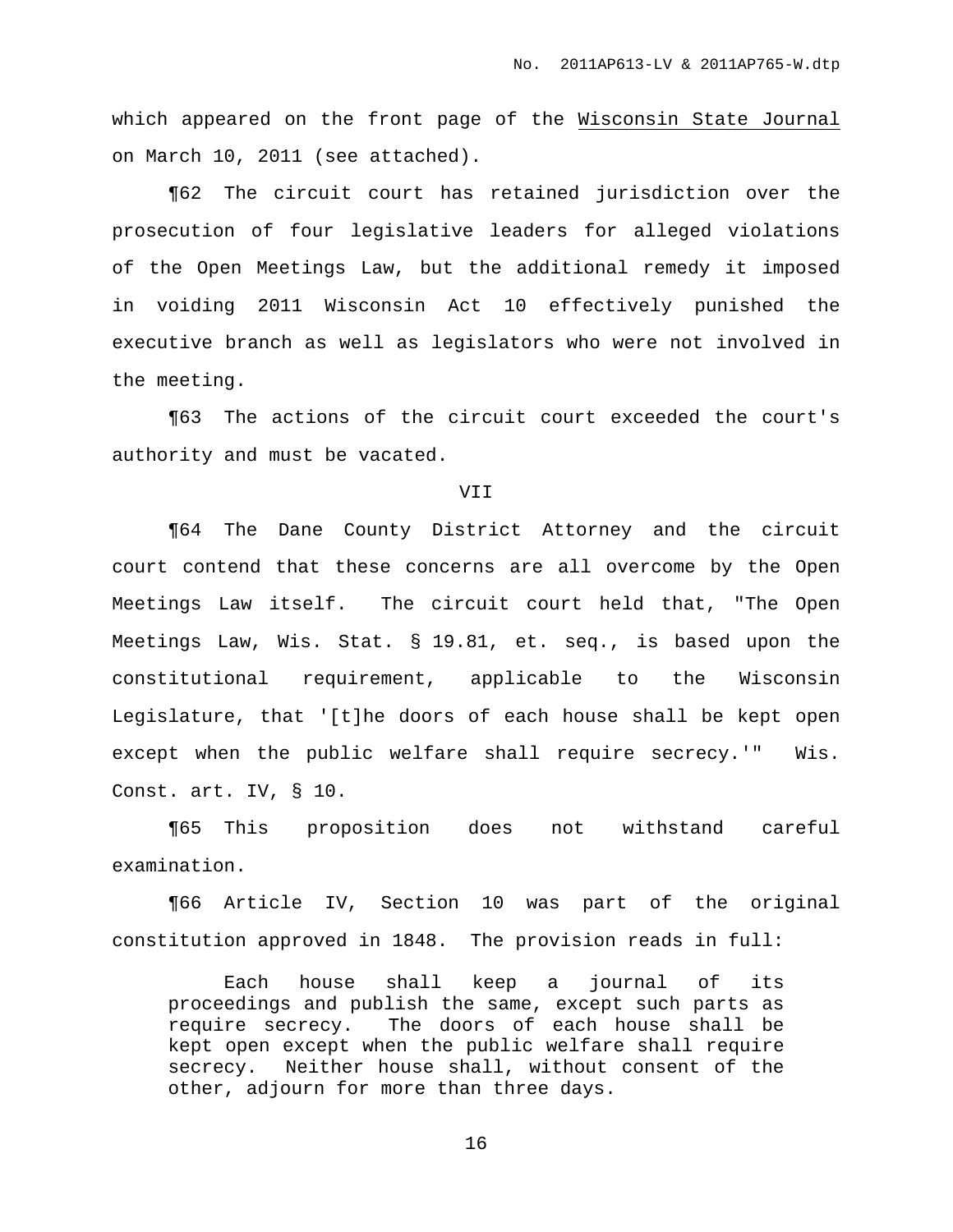¶67 The manifest purpose of this provision is to prevent state legislative business from being conducted in secret except in extremely limited circumstances. The provision itself does not establish notice requirements for governmental meetings. It does not dictate the size or location of governmental meeting rooms. It does not apply to the executive branch or the judiciary or to local governments. And it certainly does not bar locking the doors of the Senate or Assembly or the Capitol during non-business hours. Applying the spirit of this constitutional provision to additional governmental meetings in Wisconsin has been a legislative undertaking.

¶68 The first open meetings law was enacted in 1959. Chapter 289, Laws of 1959. This means that more than a century passed before the legislature acted to effectively promote openness. The first law provided no notice requirements.

¶69 In 1976 this court decided Lynch v. Conta, which involved a private meeting of 11 members of the Joint Committee on Finance on March 11, 1975, during consideration of the state budget. The case involved Wis. Stat. § 66.77 (1975). The Lynch case led to changes in the Open Meetings Law at a special session of the legislature in June 1976. Chapter 426, Laws of 1975.

¶70 The special session bill that was approved in 1976 incorporated language from two Assembly amendments to 1975 Senate Bill 630, an open meetings bill that had been heavily debated in both houses earlier in the session but did not pass. The language is now contained in Wis. Stat. § 19.81(3):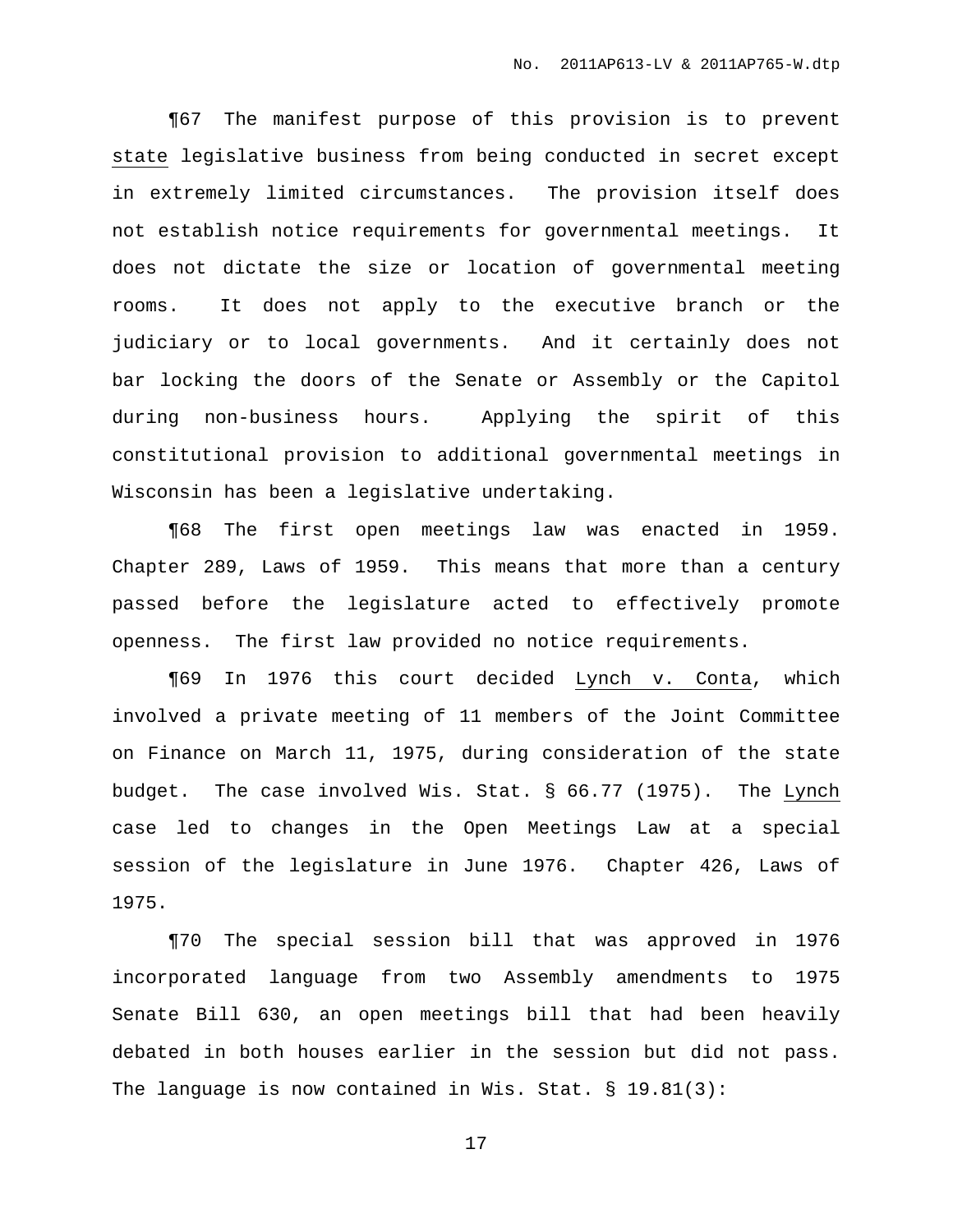In conformance with article IV, section 10, of the constitution, which states that the doors of each house shall remain open, except when the public welfare requires secrecy, it is declared to be the intent of the legislature to comply to the fullest extent with this subchapter.

¶71 The rhetoric contained in the statute's "Declaration of Policy" does not transform the Open Meetings Law into a codification of Article IV, Section 10. There is no documentary support for such a proposition. Constitutional commands cannot be changed at the whim of the legislature; statutory provisions may.

¶72 Only a clear constitutional violation would justify voiding 2011 Wisconsin Act 10——and then only after the Act was published. There is no constitutional violation in this case.

¶73 For these reasons, briefly stated, I join the court's order.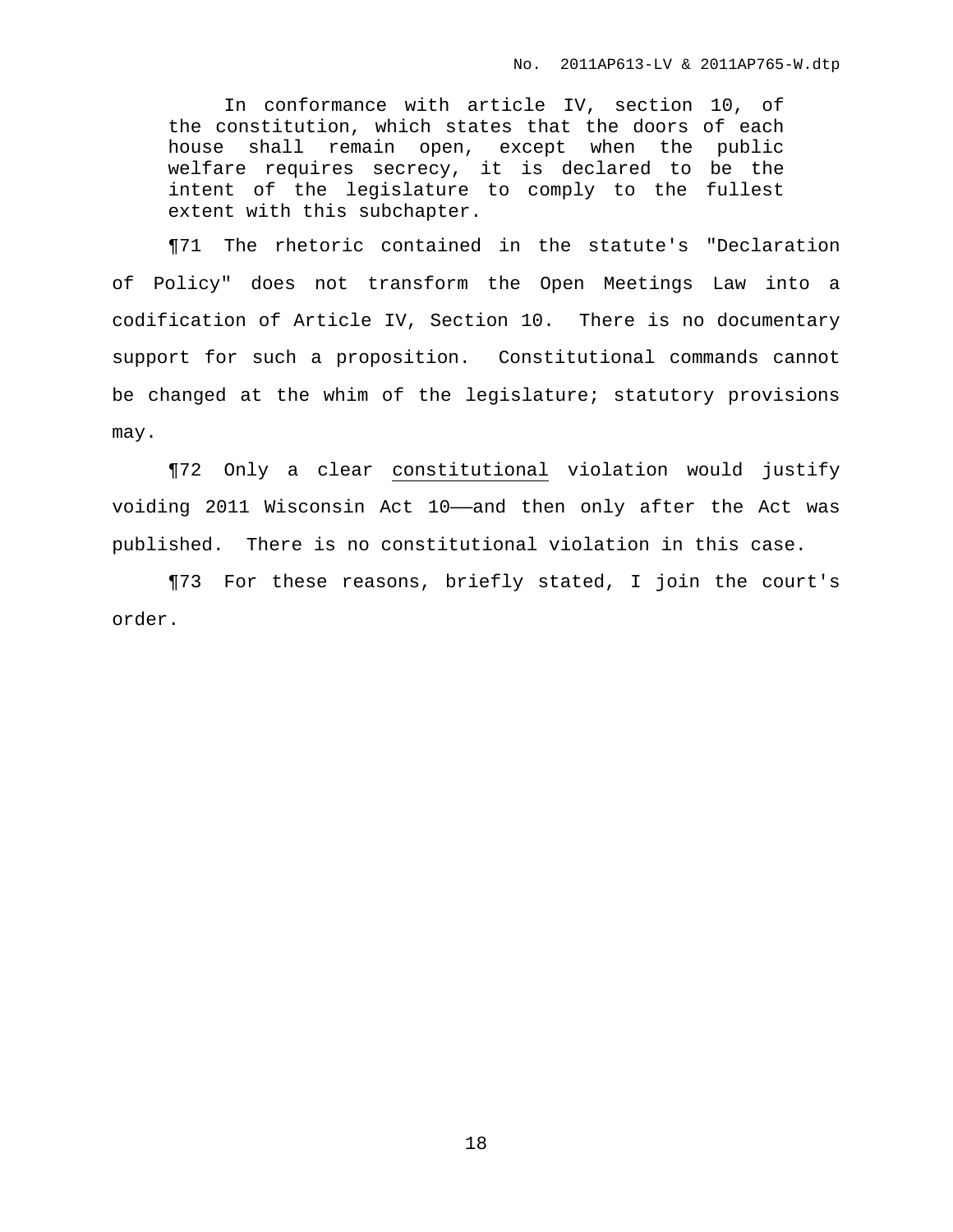

THE GAVEL FALLS ISen. Statt Fizigirald Askeraa let, tangs the game<br>to adjoin the carterence christine<br>reeding on Medievskie while Rep. Peter<br>Baca, D-Kenedia, right, leeyn speaking. **MO 600 / TANK SHOUL** 

ANGRY REACTION **PANGRY REACTION**<br>Praisains show out of the Service<br>change as Republished by Sancra Hade<br>advance the amended version of Gov<br>Soon water - use some<br>some ware - use some

**REACTION:** Protesters yow to remain in Capitol.

FIGURE 1 FOCCSICLES VOW COULTRAINT IT CAPITOI.<br>
Size assessing the materials of processes maded to action of the Semidele improper and lingal<br>
The standard policies and the Capital on Withwales and the distribution count;

urged funchers to show up to work today,<br>despite a rall for a mass demonstration

Please see REACTION, Page AT

LEGISLATION: After a 3-week stalemate, Walker's budget repair bill set for final Assembly vote today.

## By MARY SPICILIZEA and CLAY RARIDOUR

The assumption mass of the symbol symbol and a state of the symbol<br>symbol symbol symbol symbol symbol symbol symbol symbol symbol symbol<br>symbol symbol symbol symbol symbol symbol symbol symbol symbol symbol symbol symbol

posal but still can<br>be considered bargain-ing posal but still can<br>be considered bargain-ing position and modific henders. The chosen<br>position and modific henders, the chosen of the stress<br>of a system of the stress of the orily Leader Soott Exegerald said only<br>that he consulted with the Legislature's<br>attorneys and "every riem in tomght's<br>bill follows the letter of the law."

In induces the section of the law.<br>The move ended a bizarre two-and-abilit bour legislative sector. In which<br>the Section is defined in and set that the Section band the mass<br>of the Section control of the second possible w

Please see SHOCKER, Page A7



BOYCOTTS: Consumers organize to direct their CONTRACTS: Union encourages rush to pass MATC: Facing deep cuts, collège will wife en<br>deal for the part fine teachers writer.

#### **WEB EXTRA**

**Videos:** Watch the passage of the budget report<br>bill and the Capitol protests after the veries, Go to: madispo com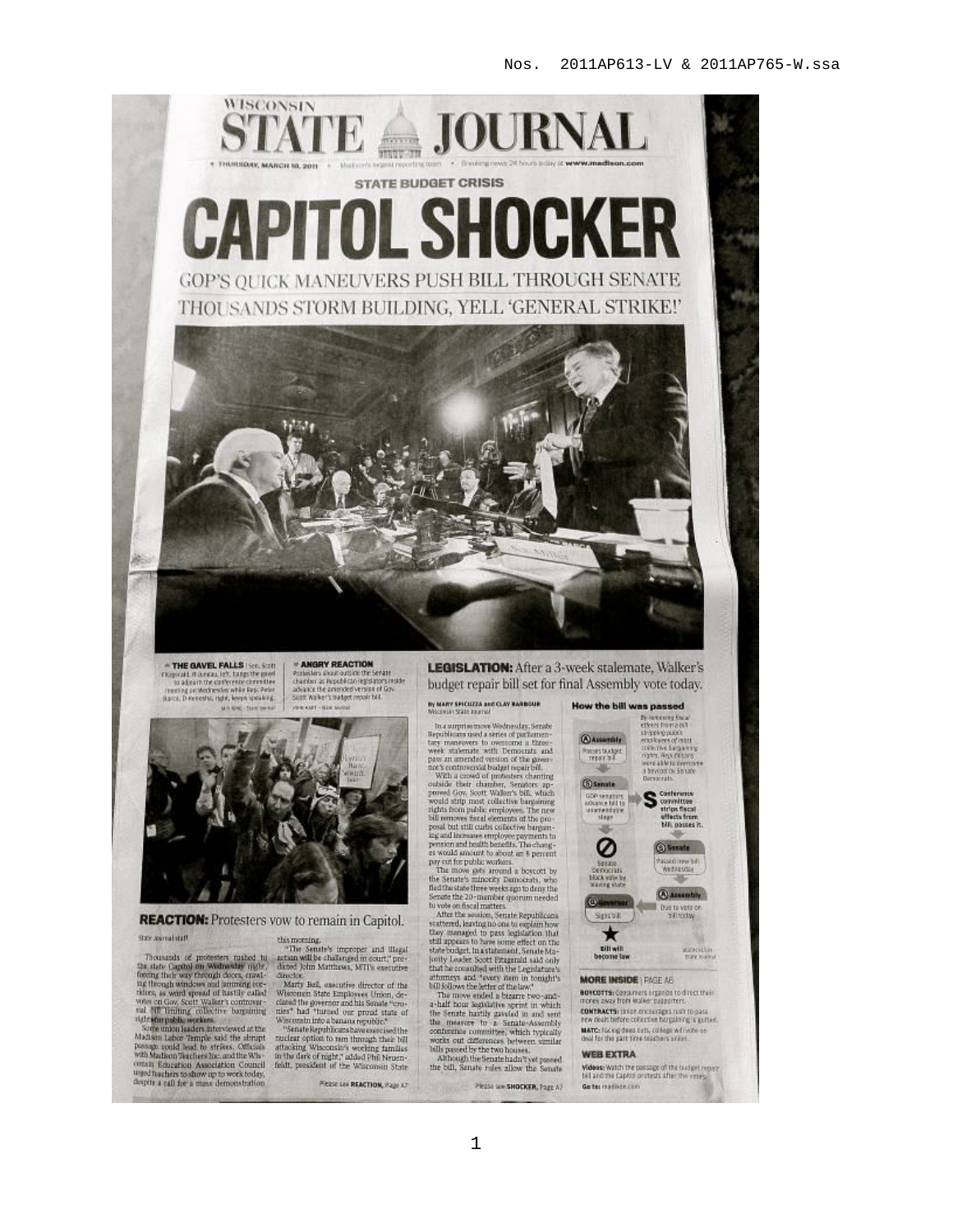¶74 SHIRLEY S. ABRAHAMSON, C.J. (concurring in part and dissenting in part). I agree that the Budget Repair Bill is not in effect. I further agree that the certification by the court of appeals should be denied.

¶75 Moreover, I agree that the challenge to the legality of the Budget Repair Bill, a bill that significantly affects all the people of this state, presents important fundamental constitutional issues about the separation of powers; the roles of the legislative, executive, and judicial branches of government; and judicial review.

¶76 It is exactly because the issues in the present case are of such constitutional and public policy importance that I do not join the order.

¶77 In a case in which the court is called upon to review the legitimacy of the legislative process, it is of paramount importance that the court adhere to the Wisconsin Constitution and its own rules and procedures, lest the legitimacy of the judicial process and this court's decision be called into question.

¶78 The Dane County Circuit Court took the time and made the effort to consider the issues carefully and write a 48-page decision, including findings of fact and conclusions of law, explaining and supporting its reasoning. In contrast, this court gives this important case short shrift. Today the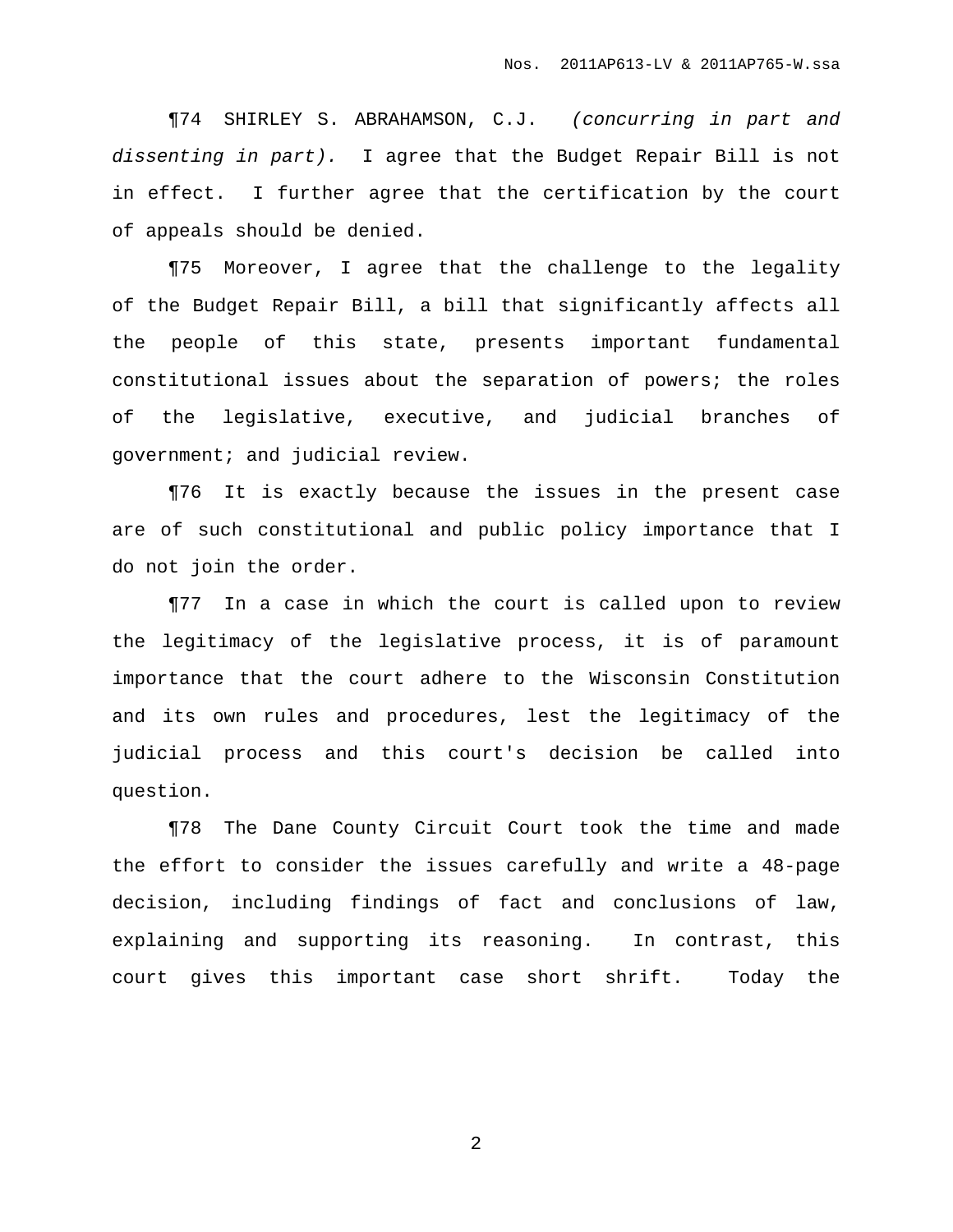majority announces for the first time that it is accepting the case. And today the majority decides the case. $^{\rm l}$ 

¶79 In rendering a decision, a court is to provide not merely an answer but also a reasoned, accurate explanation. A reasoned, accurate explanation is not an inconsequential nicety that this court may disregard for the sake of convenience or haste. It is the cornerstone of the legitimacy of judicial decision-making.

¶80 At first glance, the order appears to provide some support for broad conclusions reached on fundamental and complex issues of law. But on even casual reading, the explanations are clearly disingenuous, based on disinformation.

¶81 Justice Prosser's concurrence is longer than the order. The concurrence consists mostly of a statement of happenings. It is long on rhetoric and long on story-telling that appears to have a partisan slant. Like the order, the concurrence reaches unsupported conclusions.

¶82 In hastily reaching judgment, Justice Patience D. Roggensack, Justice Annette K. Ziegler, and Justice Michael J. Gableman author an order, joined by Justice David T. Prosser, lacking a reasoned, transparent analysis and incorporating numerous errors of law and fact. This kind of order seems to open the court unnecessarily to the charge that the majority has

 $1$  This case came to the court at the end of March. Thereafter, the court issued two separate orders asking the parties to address numerous questions. We held extended oral argument on June 6 presented by six parties.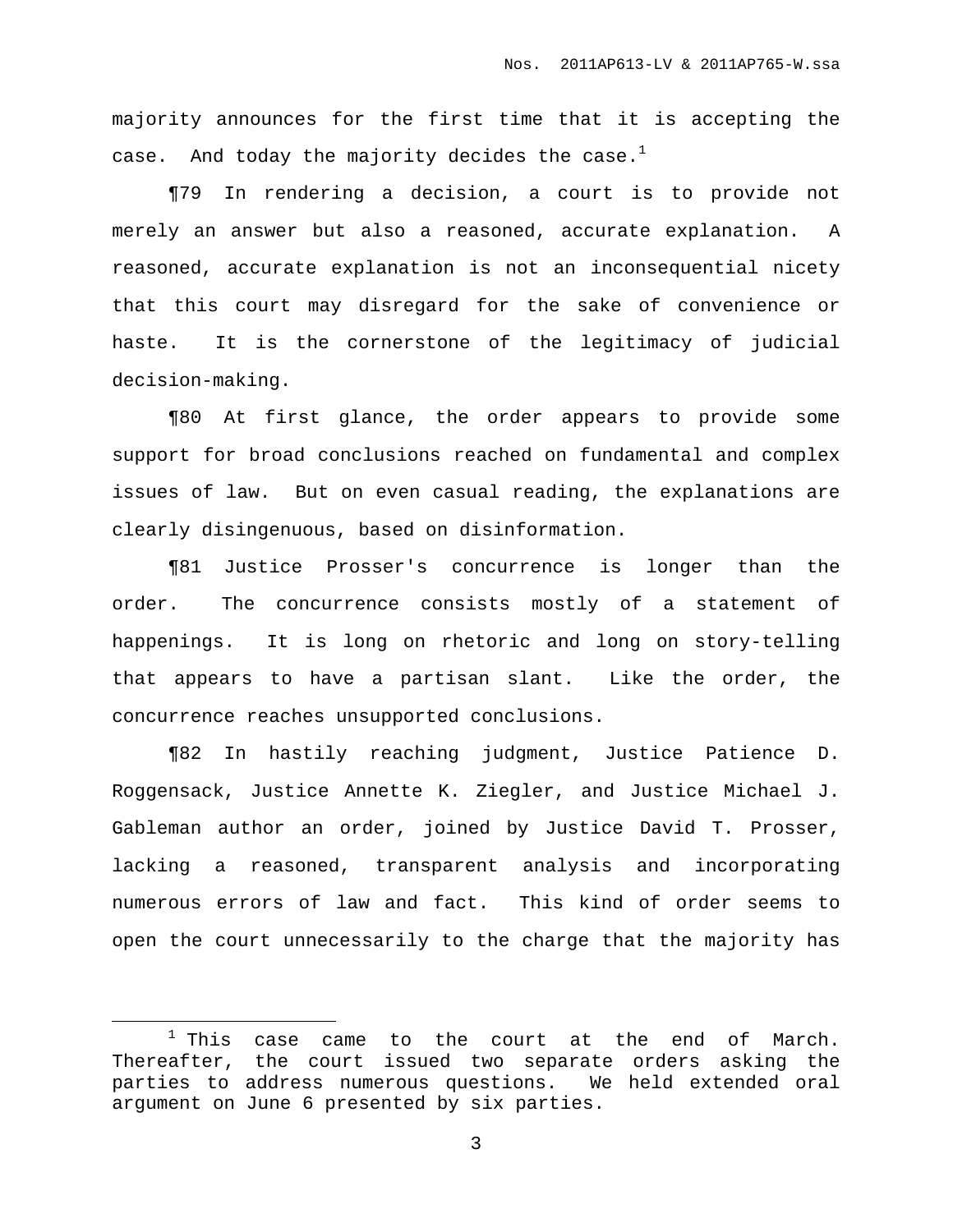reached a pre-determined conclusion not based on the facts and the law, which undermines the majority's ultimate decision.

¶83 Justice N. Patrick Crooks explains the flaws in the order's and concurrence's attempt to recast the petition for supervisory writ as an original action. He explains why this court should decide this case in an orderly appellate review of the circuit court's order with a full opinion. I join his writing.

¶84 I write to emphasize that in a case turning on separation of powers and whether the legislature must abide by the Open Meetings Law and the Wisconsin Constitution in adopting the Budget Repair Bill, it is imperative that this court carefully abide by its authority under the Constitution and follow its own rules and procedures.

¶85 A court's failure to follow rules and a court's failure to provide a sufficient, forthright, and reasoned analysis undermine both the court's processes and the decision itself. Only with a reasoned, accurate analysis can a court assure the litigants and the public that a decision is made on the basis of the facts and law, free from a judge's personal ideology and free from external pressure by the executive or legislative branches, by partisan political parties, by public opinion, or by special interest groups.

I

¶86 At its most basic level this case is about the need for government officials to follow the Wisconsin Constitution and the laws.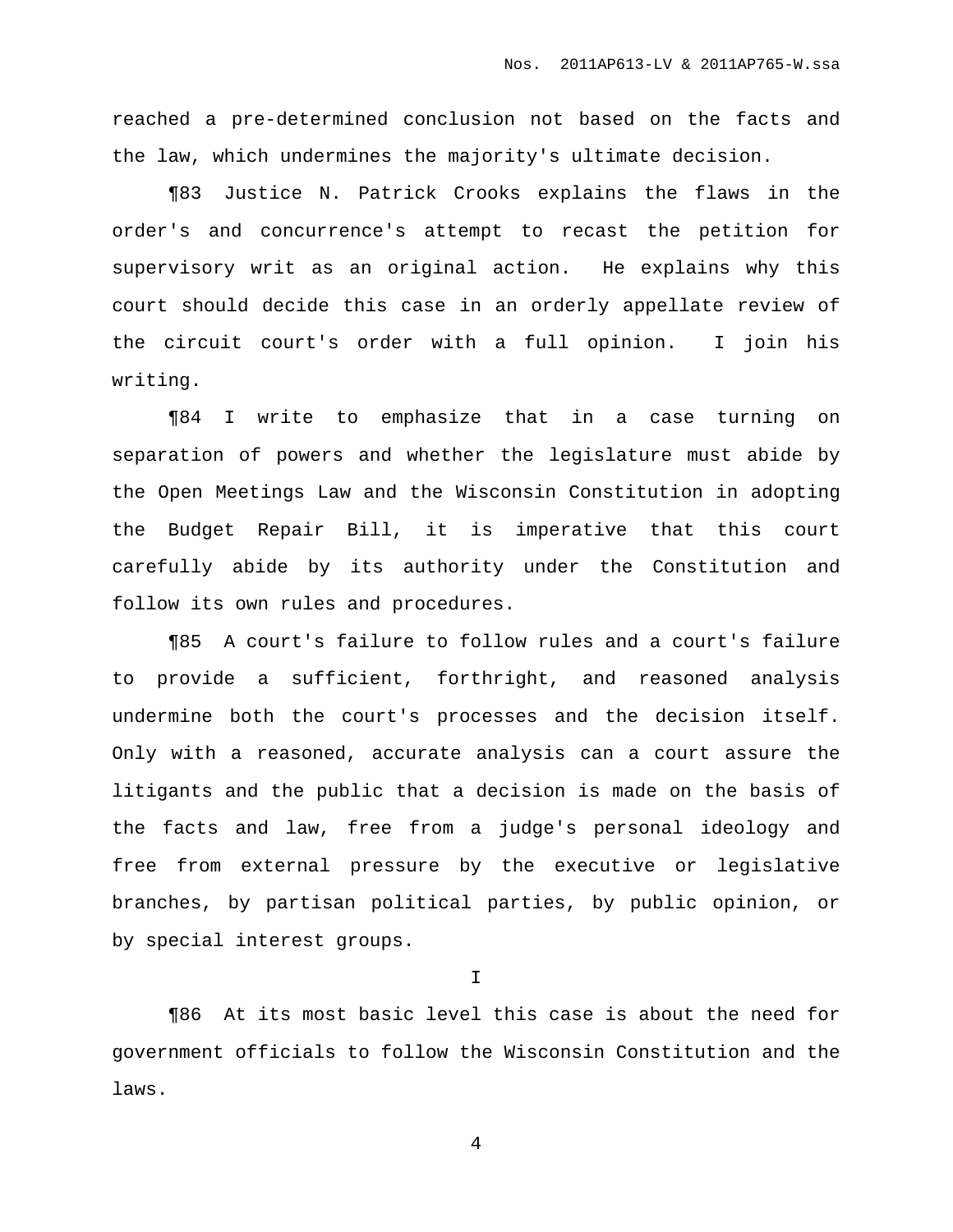¶87 The District Attorney's challenge to the Budget Repair Bill asserts that the Open Meetings Law is a codification of the mandates expressly provided for in the Wisconsin Constitution. The District Attorney relies on Article IV, Section 10, "[t]he doors of each house shall be kept open," and also on Article I, Section 4: "The right of the people peaceably to assemble, to consult for the common good, and to petition the government, or any department thereof, shall never be abridged."

¶88 The legislature declared in the Open Meetings Law that the legislature would comply with the Law to the fullest extent "in conformance with article IV, section 10" of the Wisconsin Constitution.<sup>2</sup> Statutes are interpreted to give effect to every word. A court assumes that the legislature says what it means, and means what it says. The words in a statute are not to be treated as rhetorical flair.

¶89 Nevertheless, the Attorney General asserts that the legislature need not abide by the Open Meetings Law; that the legislature can choose when and if it will follow the Open

 $2$  Wis. Stat. § 19.81 (3): "In conformance with article IV, section 10, of the constitution, which states that the doors of each house shall remain open, except when the public welfare requires secrecy, it is declared to be the intent of the legislature to comply to the fullest extent with [the Open Meetings Law]."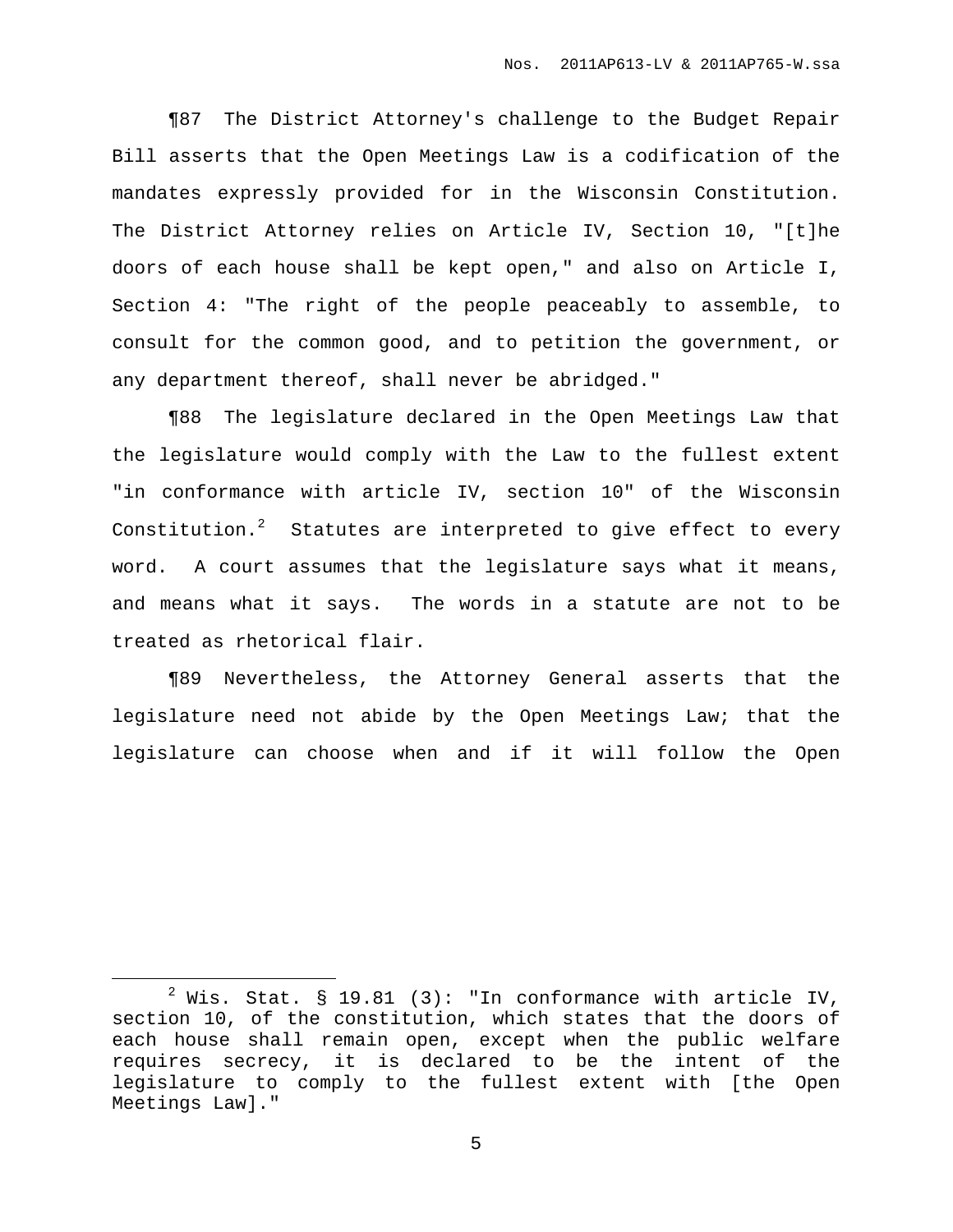Meetings Law; and that courts cannot enforce the Open Meetings Law against the legislature and any of its committees. $^3$ 

¶90 The legislature must play by the rules of the Wisconsin Constitution and the laws.

¶91 Playing by the rules and playing fair are integral to public trust and confidence in our government officials— legislative, executive, and judicial. Public trust and confidence in the integrity of the judicial branch is engendered by a court's issuing a reasoned public decision based on public records after public arguments. The judicial branch claims legitimacy by the reasoning of its decisions. "Any step that withdraws an element of the judicial process from public view makes the ensuing decision look more like fiat and requires rigorous justification." 4

¶92 Trust and confidence in the integrity of the judicial branch as an institution is critical at all times but especially when a case has high public visibility, is mired in partisan

<sup>&</sup>lt;sup>3</sup> The District Attorney and Senator Miller assert that the Attorney General is attacking the constitutionality of the Open Meetings Law by asserting that the court cannot enforce the Law against the legislature. In other words, the Attorney General is arguing that the Open Meetings Law is categorically invalid with regard to the legislature. For a discussion of a categorical attack on the constitutionality of a statute, see State v. Ninham, 2011 WI 33, \_\_\_ Wis. 2d \_\_\_, 797 N.W.2d 451. The Attorney General does not have the general authority to attack the constitutionality of the statute, without statutory authorization from the legislature or some other constitutional or common-law doctrine giving the Attorney General such authority. State v. City of Oak Creek, 2000 WI 9, ¶33, 232 Wis. 2d 612, 605 N.W.2d 526.

 $4$  Hicklin Eng'g, L.C. v. Bartell, 439 F.3d 346, 348-49 (7th Cir. 2006).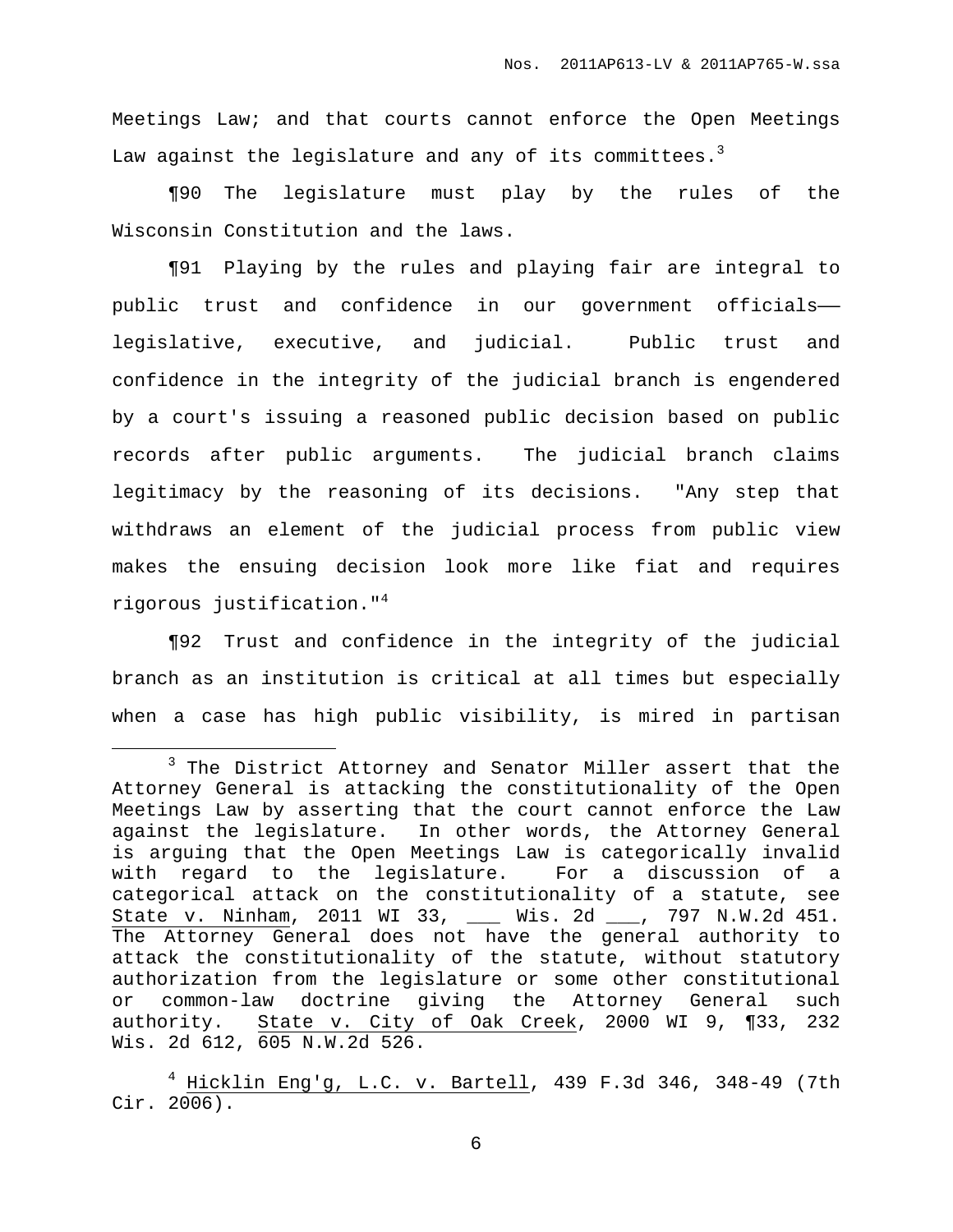politics, and is emotionally charged. The need for reasoned judgment is at its greatest in a case such as this one, in which substantial public policy and budgetary decisions of the coordinate branches may be affected.<sup>5</sup> The issues presented in this case are steeped in a politically charged environment and involve highly controversial public policy and budgetary matters.

¶93 That the judiciary has the power of judicial review, that is, the power to interpret the Constitution and hear challenges to the constitutionality of legislative enactments, without pressure from the executive or legislative branches, is a fundamental principle of the United States and Wisconsin Constitutions.

¶94 This fundamental principle of judicial review was described in Federalist No. 78, <sup>6</sup> which emphasized the importance of the separation of powers and of an independent judiciary to ensure that legislative enactments are consistent with the constitution.

There is no liberty, if the power of judging be not separated from the legislative and executive powers.

<sup>&</sup>lt;sup>5</sup> As other courts have admonished, reasoned judgment is especially needed "when a judicial decision accedes to the requests of a coordinate branch, lest ignorance of the basis for the decision cause the public to doubt that 'complete independence of the courts of justice [which] is peculiarly essential in a limited Constitution.'" United States v. Aref, 533 F.3d 72, 83 (2d Cir. 2008).

 $6$  The Federalist Papers, written in 1787-88, were drafted to promote ratification of the United States Constitution. They remain a significant primary source for constitutional interpretation.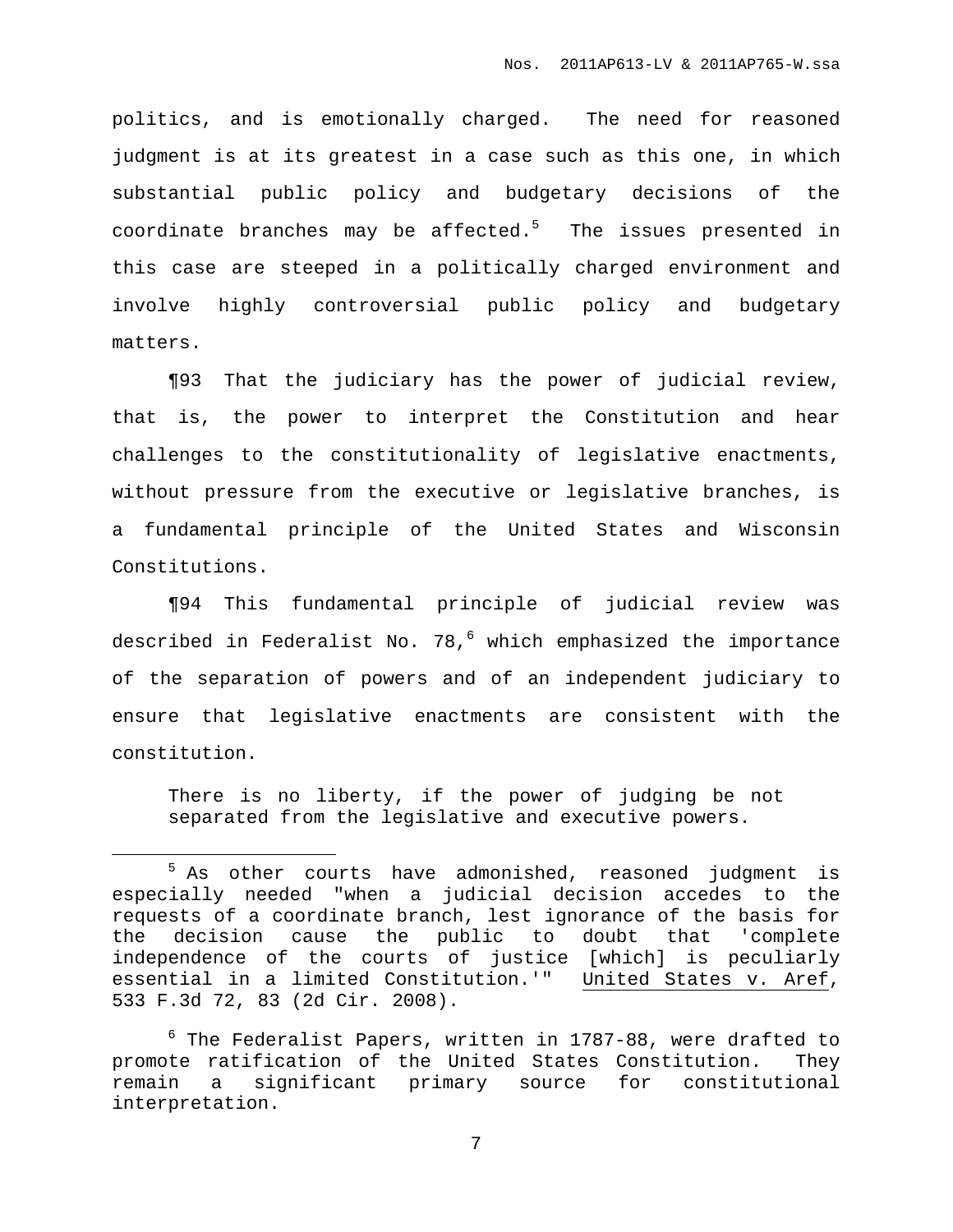. . . .

The complete independence of the courts of justice is peculiarly essential in a limited Constitution. . . .

A constitution is, in fact, and must be regarded by the judges, as a fundamental law. It therefore belongs to them to ascertain its meaning, as well as the meaning of any particular act proceeding from the legislative body.

¶95 Ascertaining the meaning of the Wisconsin Constitution and whether the enactment of the Budget Repair Bill complies with constitutional directives is the essence of the present case. And the court must do so adhering to the Constitution, laws, and its own rules of procedure.

T<sub>T</sub>

¶96 The order and Justice Prosser's concurrence are based on errors of fact and law. They inappropriately use this court's original jurisdiction, make their own findings of fact, mischaracterize the parties' arguments, misinterpret statutes, minimize (if not eliminate) Wisconsin constitutional guarantees, and misstate case law, appearing to silently overrule case law dating back to at least 1891. This case law recognizes a court's power to review legislative actions in enacting laws when constitutional directives are at issue.

## A. The Order and the Concurrence Inappropriately Use This Court's Original Jurisdiction.

¶97 The order mistakenly asserts that the State of Wisconsin and Secretary Huebsch filed "a petition for supervisory/original jurisdiction pursuant to Wis. Stat.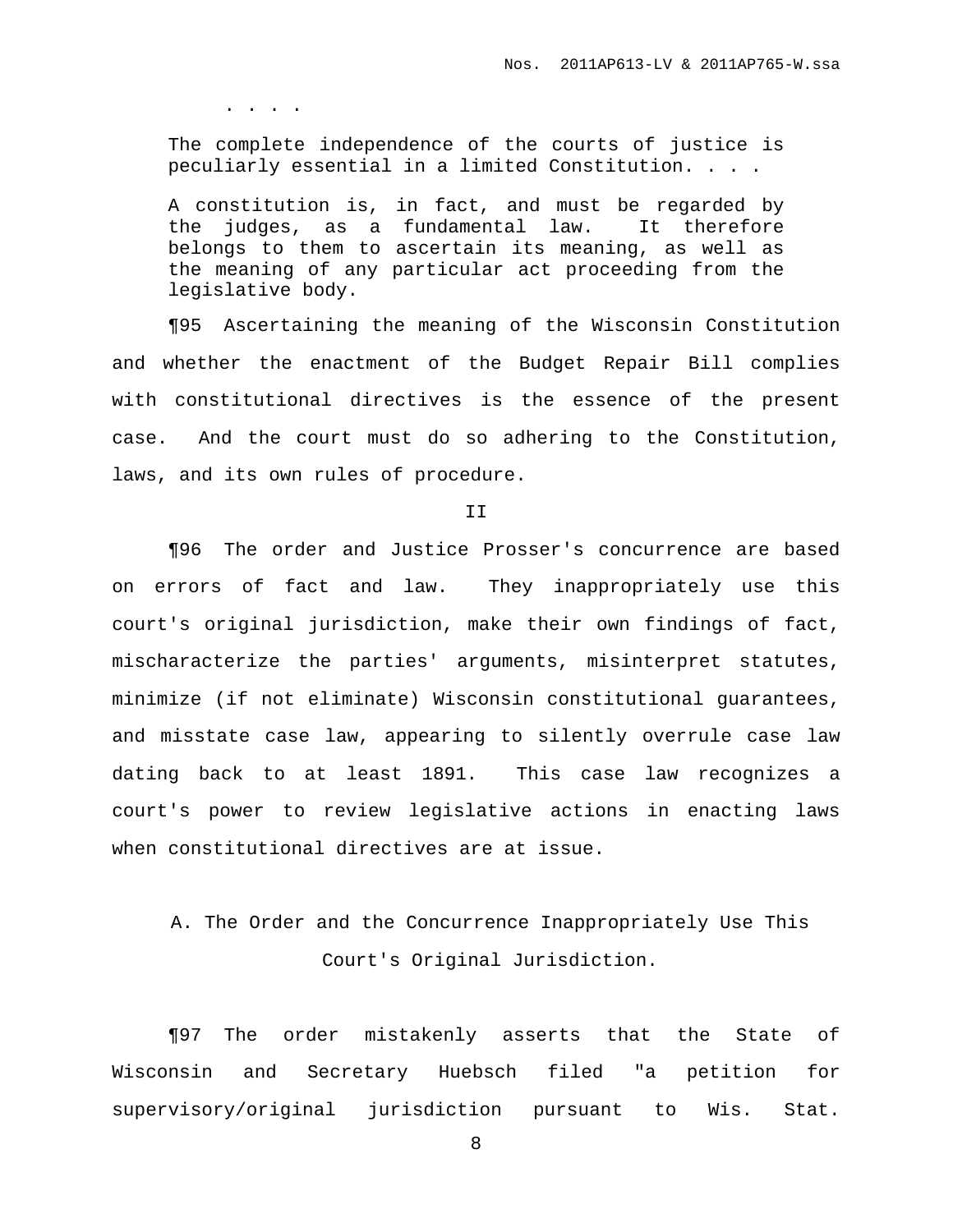§§ (Rules) 809.70 and 809.71." No petition for original jurisdiction pursuant to Wis. Stat. § (Rule) 809.70 was filed in this court by any party. The petition that was filed is captioned "petition for supervisory writ pursuant to Wis. Stat. § 809.71 and for immediate temporary relief pursuant to Wis. Stat. § 809.52," and the text of the petition adheres to the caption.

¶98 This court's authority for review is derived from the Wisconsin Constitution, which provides that the court has two types of jurisdiction: appellate and original.<sup>7</sup> They are separate and distinct jurisdictions, serving different purposes. "The concept of original jurisdiction allows cases involving matters of great public importance to be commenced in the supreme court in the first instance."<sup>8</sup>

¶99 There is nothing "original" or "in the first instance" here. By commencing an original action on the court's own motion to review the final judgment of the circuit court, the order and Justice Prosser's concurrence are blending the

<sup>&</sup>lt;sup>7</sup> See Wis. Const. art. VII,  $\S$  3(2): "The supreme court has appellate jurisdiction over all courts and may hear original actions and proceedings."

<sup>&</sup>lt;sup>8</sup> Michael S. Heffernan, Appellate Practice and Procedure in Wisconsin § 25.1 (5th ed. 2011). See also Petition of Heil, 230 Wis. 428, 446, 284 N.W. 42 (1938); In re Exercise of Original Jurisdiction, 201 Wis. 123, 229 N.W. 643 (1930).

This case is not an original action in any sense of the phrase. The Dane County Circuit Court has already issued a final determination regarding each and every question of fact and question of law that is addressed in the order.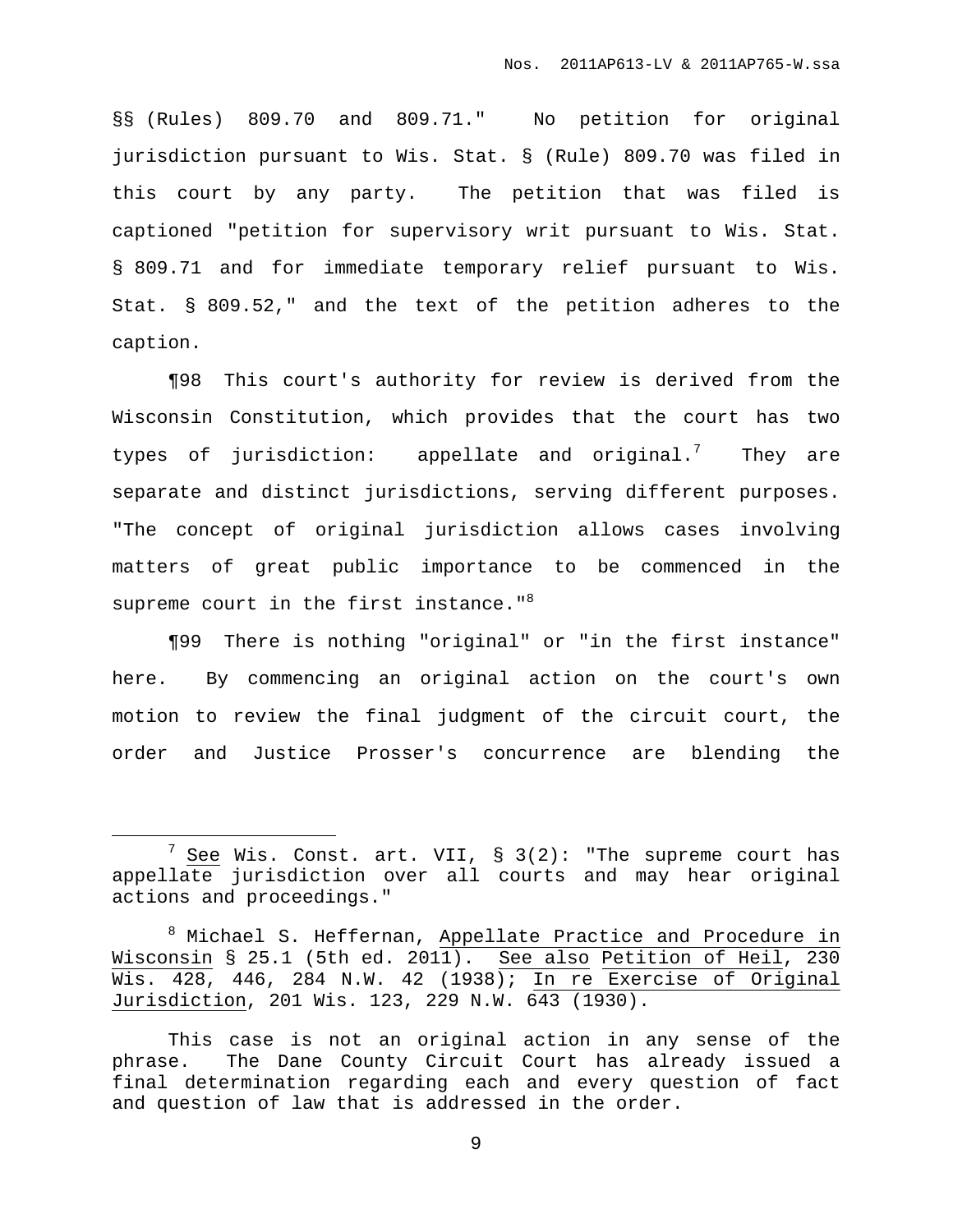separate and distinct concepts of original and appellate jurisdiction. 9

 $9$  A petition for an original action will be granted when the questions presented are of such importance "to call for a speedy and authoritative determination by this court in the first instance . . . ." Petition of Heil, 230 Wis. 428, 446, 284 N.W. 42 (1939).

This court has previously taken original jurisdiction in two cases despite an identical case pending before the circuit court. In both cases the issue was narrow and an emergency existed with no other remedy available; an appeal could not be taken timely to get the person on the ballot within the statutory framework for printing ballots; review was necessary to protect Wisconsin citizens' right to vote for the candidate of their choosing. See State of Wisconsin ex rel. Nader v. Circuit Court for Dane County, No. 2004AP2559-W, unpublished order (2004); State ex rel. Barber v. Circuit Court for Marathon County, 178 Wis. 468, 190 N.W. 563 (1922).

In the present case, there is no such exigency. First, the issues presented raise fundamental constitutional principles relating to the powers of the executive, legislative, and judicial branches of government, as well as questions regarding the scope of the rights of the people of this State to know about the actions taken by their government and their right to access the legislative process. The issues are not narrow, and the issues involve conflicting precedent.

Second, there is no "emergency." The Attorney General asserts that an emergency exists because each day the alleged breach of separation of powers is not resolved irreparable damage is done to the representative government of this State. But if that assertion meets the definition of "emergency," then any time any party asserts that a law or an action is unconstitutional it would constitute an "emergency" for this court to decide. That's not the law of the state or country.

The "ordinary course" of an appeal could afford the petitioners any warranted relief. In the alternative, the legislature could pass the Budget Repair Bill in conformance with the Open Meetings Law, rendering the circuit court's determinations ineffective. This court could still decide the important separation of powers issues presented.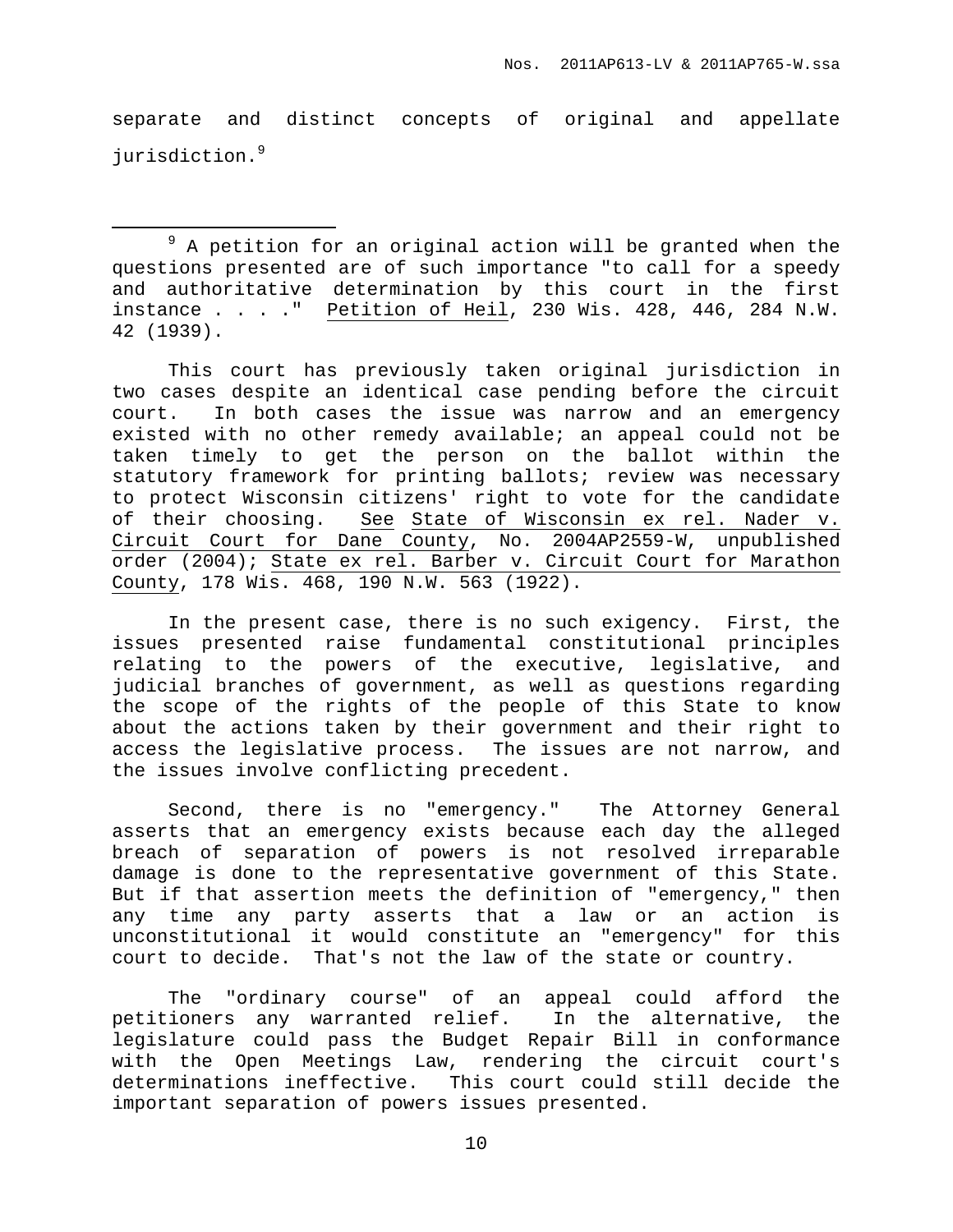¶100 Why is this important? By blending what are under our constitutional authority separate and distinct jurisdictions— original and appellate—the order and concurrence attempt to skirt the normal standards of appellate review. Faced with no record, they conjure their own facts——something this court should never do, regardless of whether it is exercising appellate or original jurisdiction.

¶101 If this court wishes to take jurisdiction of the factual and legal issues presented in this matter, the legitimate and constitutional route is through an appeal. And indeed Justice Prosser reviews the circuit court's decision as if this case were an appeal.

## B. The Order and the Concurrence Make Their Own Factual Findings.

¶102 The order states: "The doors of the senate and assembly were kept open to the press and members of the public during the enactment of the Act. The doors of the senate parlor, where the joint committee on conference met, were open to the press and members of the public. WisconsinEye broadcast the proceedings live.<sup>10</sup> Access was not denied."

<sup>10</sup> Press coverage is not necessarily the equivalent of allowing the public to be present. Cf. Douglas v. Wainwright, 714 F.2d 1532, 1542-43 (11th Cir. 1983), vacated, 468 U.S. 1206 (1984), adhered to on remand, 739 F.2d 531 (11th Cir. 1984) (relating to the constitutional guarantee of a public trial).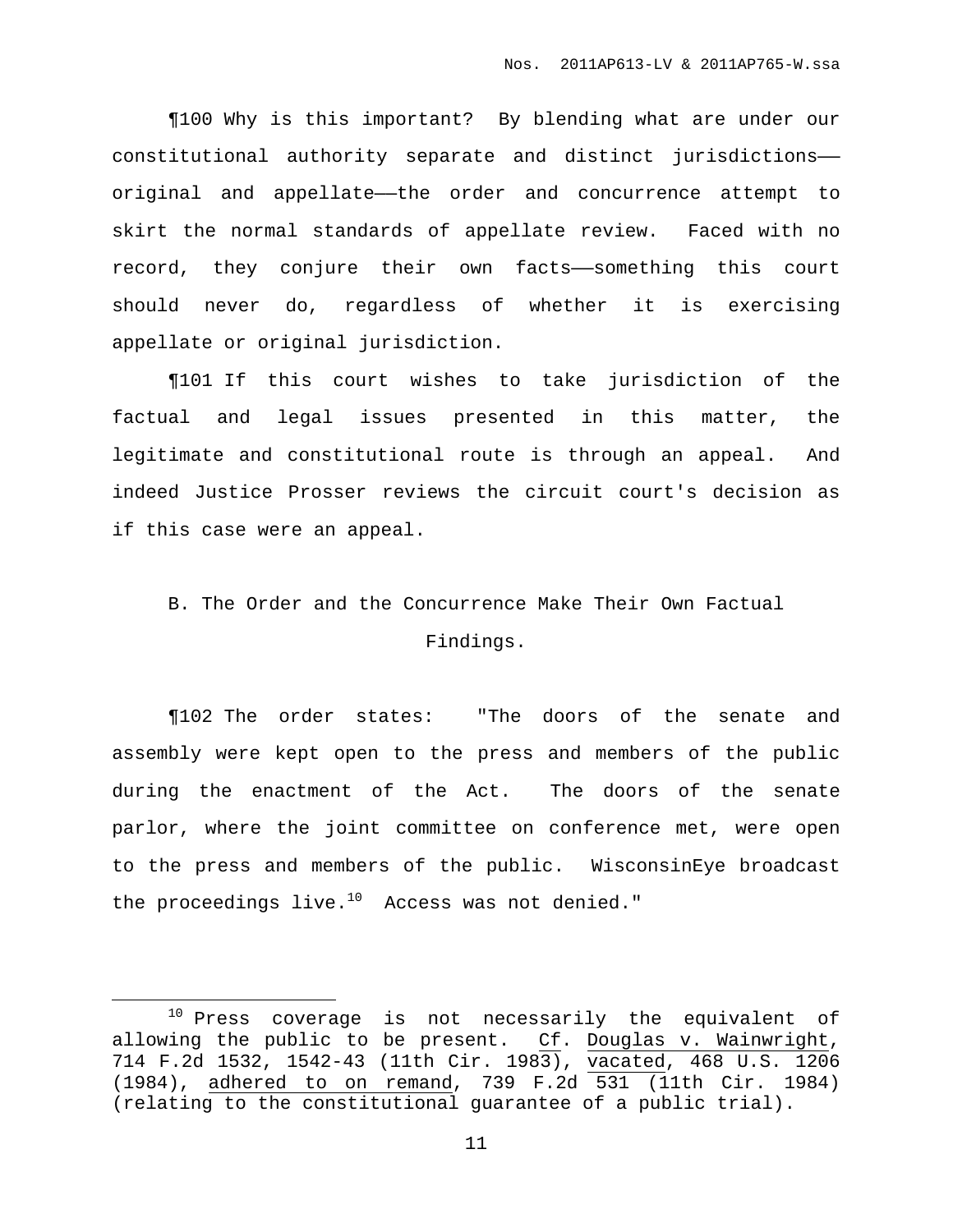¶103 Footnote 1 of the order implies that these findings of fact are supported by the transcripts of the hearings before the circuit court, which were filed in "appendices accompanying the various motions and petitions filed herein."

¶104 Justice Crooks, at ¶143 n.15, powerfully explains that reliance on information in transcripts not in the record before this court is a departure from settled precedent.

¶105 In his concurrence, Justice Prosser makes his own factual findings. Indeed, most of his concurrence is a statement of happenings. Yet Justice Prosser asserts in ¶19 "that there are no issues of material fact that prevent the court from addressing the legal issues presented."

¶106 Where do all of these facts come from? Not from the certification proceedings (which the order denies) or from the petition for supervisory writ (which the court transforms into an original action). Not from the decision or final judgment of the Dane County Circuit Court. Indeed, some of the "findings of fact" are in direct contravention of the facts found by the circuit court. By casting this as an original action, the four justices are able to skirt facts that may impede the rush to their ultimate destination.

¶107 The four justices are entitled to their opinions, but they are not entitled to their own facts. This court is not a fact-finding court.

¶108 If findings of fact are required in the exercise of our original jurisdiction, there are procedures for getting those facts. Instead of adhering to those procedures, the four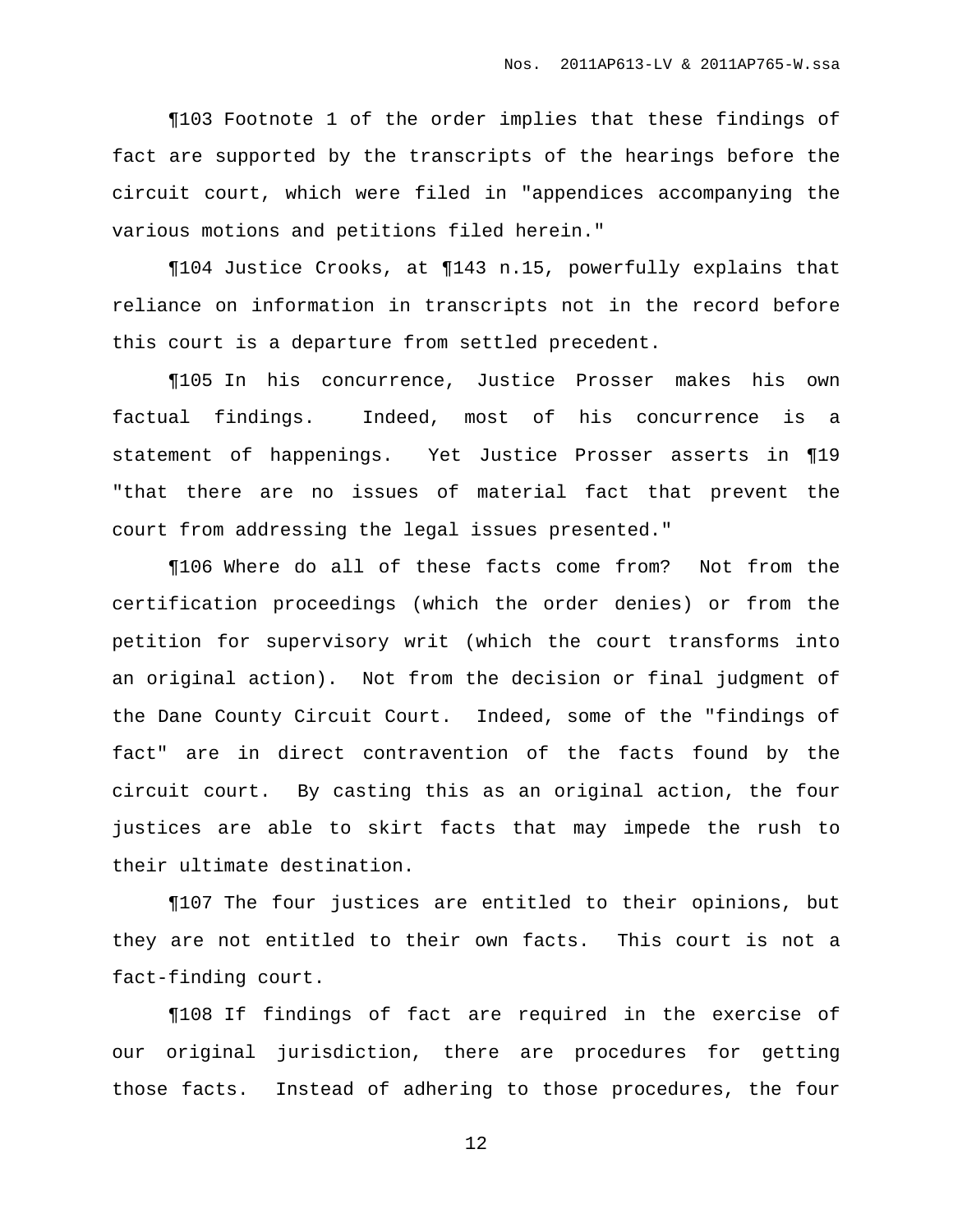justices set forth their own version of facts without evidence. They should not engage in this disinformation.

## C. The Order and the Concurrence Mischaracterize the Arguments of the Parties.

¶109 No party argues to the court, as the order claims, that "the legislature amended Article IV, Section 10 of the Wisconsin Constitution by its enactment of the Open Meetings Law." The order builds a straw house so that it can blow it down.

¶110 Justice Prosser suggests that the argument of the parties is that the Open Meetings Law is a codification of Article IV, Section 10 of the Wisconsin Constitution such that the statutes amend the Constitution. Justice Prosser too builds a straw house to blow down with uncontested, accepted blackletter law that the Wisconsin Constitution cannot be changed by statute.

## D. The Order and the Concurrence Fail to Address Adequately the Role of the Secretary of State.

¶111 The order and concurrence fail to examine carefully the arguments of the Secretary of State about the respective roles of the Secretary of State and the Legislative Reference Bureau in the publication of legislative acts, the printing of notice in the official state newspaper, and the effective date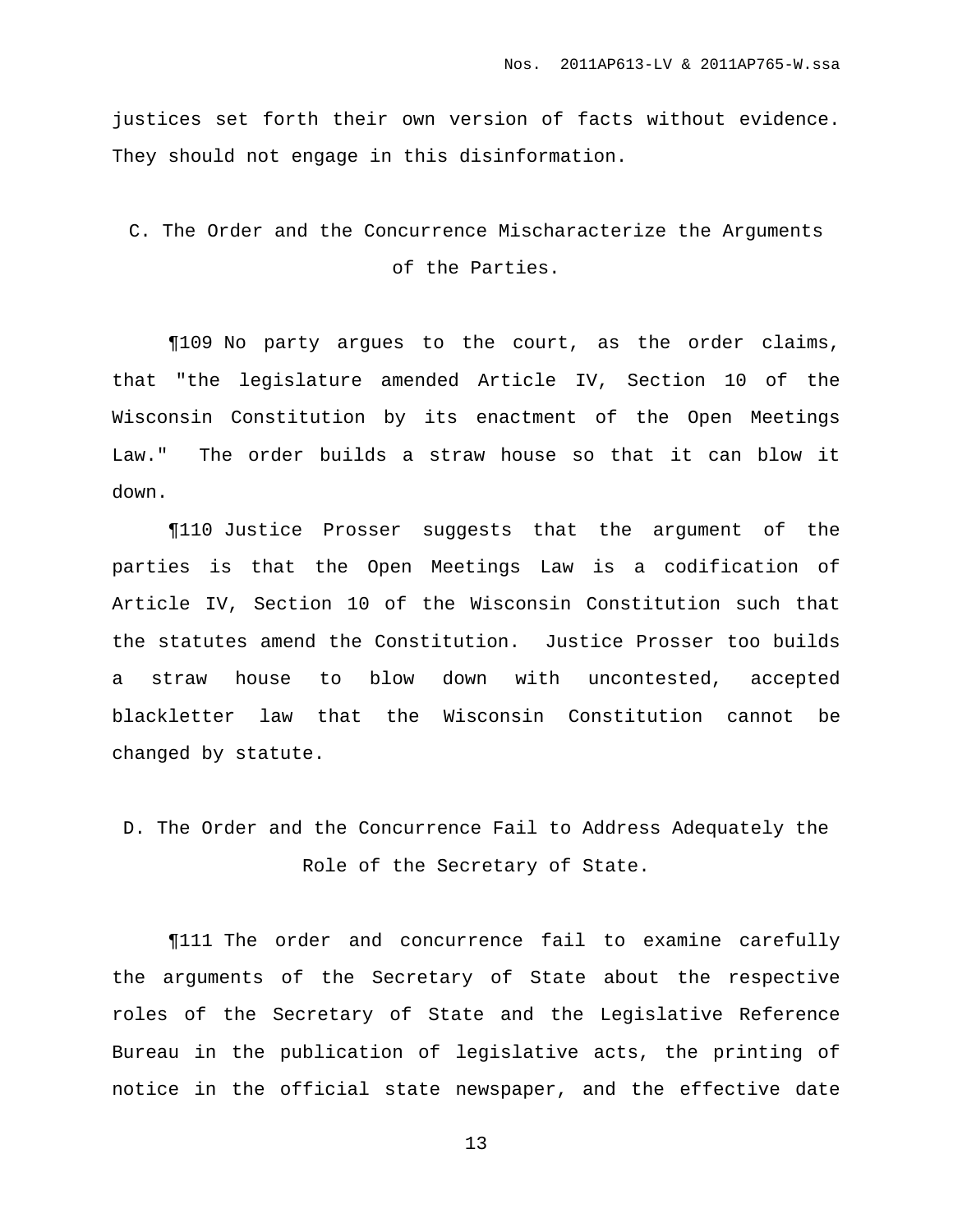of a statute. See Wis. Stat. §§ 14.38(10), 35.095(3)(b), 991.11.

E. The Order and the Concurrence Minimize, If Not Eliminate, The Wisconsin Constitutional Guarantee, Article IV, Section 10, That

"The Doors of Each House Shall Be Kept Open."

¶112 This constitutional provision, Article IV, Section 10 of the Wisconsin Constitution, has never before been interpreted by this court or any Wisconsin court. The order interprets and dismisses the constitutional provision in four short sentences without citation or rationale—an unsupported, four-sentence interpretation of a fundamental constitutional guarantee ensured by the people of Wisconsin!

¶113 After stating its own factual findings, the order dismisses the significant constitutional argument with four words: "Access was not denied." By this interpretation, the constitutional right of the people to know what its legislature is doing has been significantly minimized, if not eliminated.

¶114 Instead of the order's four-sentence analysis of this important constitutional provision, Justice Prosser sets forth a two-paragraph analysis. He goes further than the order with a novel interpretation of this constitutional provision. He states that the "manifest purpose" of Article IV, Section 10 of the Wisconsin Constitution is "to prevent state legislative business from being conducted in secret except in extremely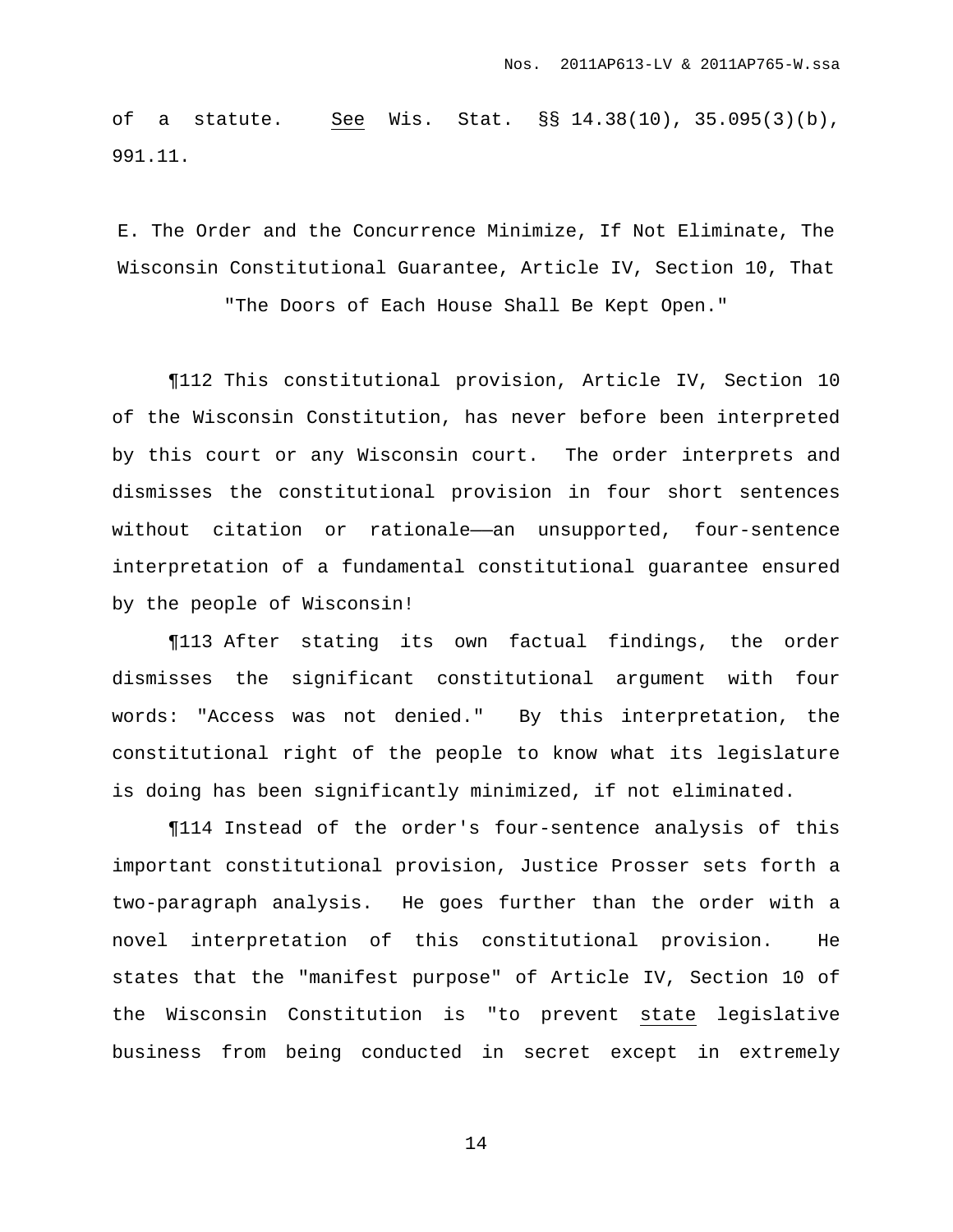limited circumstances." From whence cometh Justice Prosser's "manifest purpose?" He doesn't say.

F. The Order and the Concurrence Misstate Case Law, Appearing To Silently Overrule A Court's Power To Review Legislative Actions For Compliance With Constitutional Directives.

¶115 The order and Justice Prosser's concurring opinion treat the answers to the significant questions of law presented as clear and beyond dispute, controlled by uncontroverted precedent. The order and the concurrence do not tell the full legal story.

¶116 The court of appeals certified the legal questions to this court because the answers are not clear and our precedent is conflicting. The court of appeals determined that clarification is required regarding "the interaction between the Open Meetings Law and a line of cases dealing with the separation of power doctrine," citing to four cases: Goodland v. Zimmerman, 243 Wis. 459, 10 N.W.2d 180 (1943); State ex rel. Lynch v. Conta, 71 Wis. 2d 662, 239 N.W.2d 313 (1976); State ex rel. La Follette v. Stitt, 114 Wis. 2d 358, 338 N.W.2d 684 (1983); and Milwaukee Journal Sentinel v. Wisconsin Dep't of Admin., 2009 WI 79, 319 Wis. 2d 439, 768 N.W.2d 700.

¶117 "In sum," the court of appeals stated, "Goodland and Stitt appear to favor the Secretary of State's position [the position now forwarded by the State of Wisconsin and Secretary Huebsch] that courts lack authority to invalidate legislation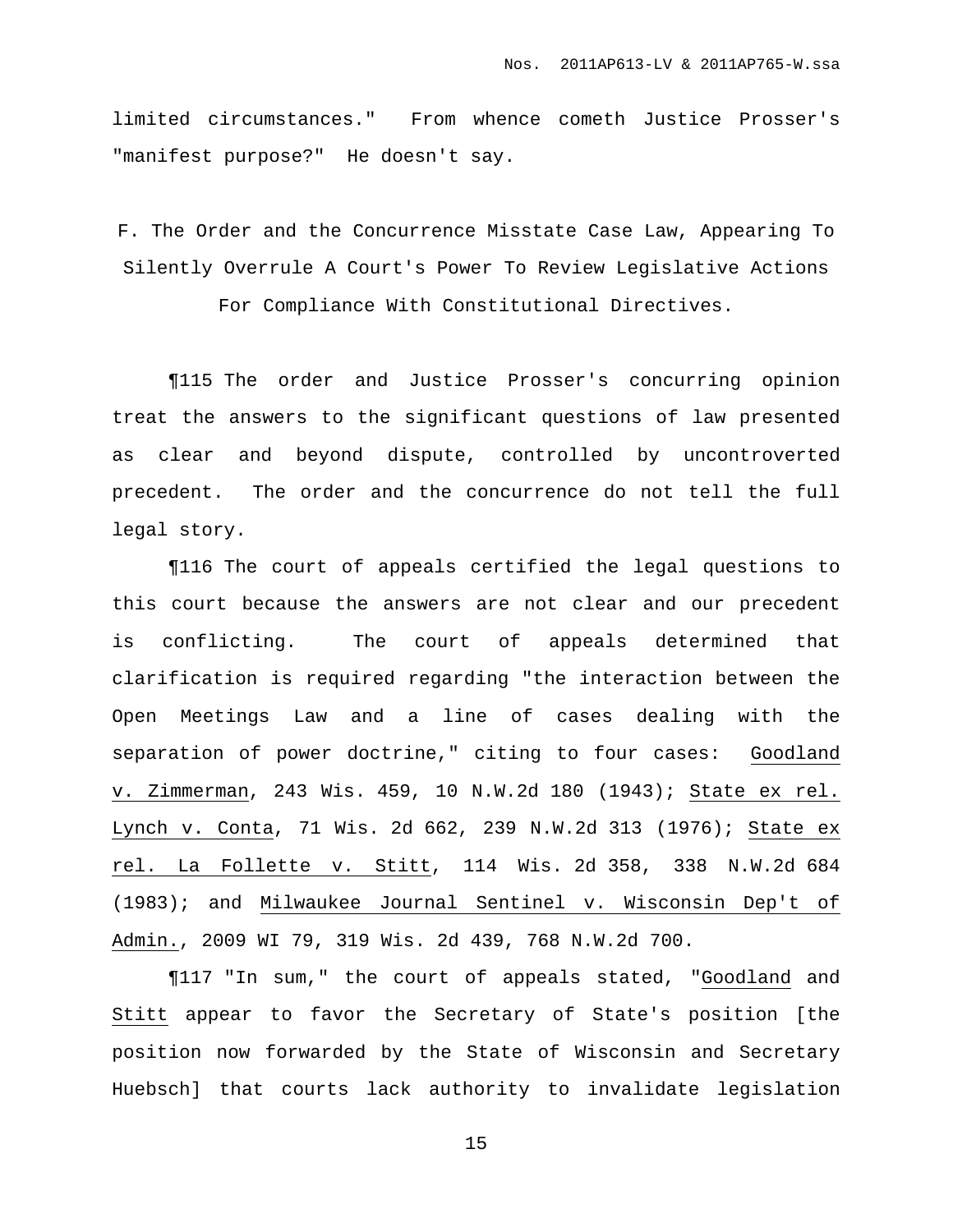enacted in violation of the Open Meetings Law or, at the least, to do so before publication. In contrast, Lynch and Milwaukee Journal Sentinel support the District Attorney's view."

¶118 Neither the order nor the concurrence comes to grips with the issue in the present case, namely whether the Open Meetings Law complies with constitutional directives, specifically Article IV, Section 10 and Article I, Section 4, so that the court must enforce the Open Meetings Law.

¶119 First, the order misrepresents Milwaukee Journal Sentinel v. Wisconsin Department of Administration, 2009 WI 79, 319 Wis. 2d 439, 768 N.W.2d 700, as not involving the legislature's compliance with a statute. In the Milwaukee Journal Sentinel case, the court declared that it had jurisdiction to determine whether the legislature complied with Wis. Stat. § 111.92(1)(a), a statute governing legislative procedure, because that statute furthered the constitutional directives found in Article IV, Section 17(2) of the Wisconsin Constitution.

¶120 Second, the order fails to acknowledge that the Milwaukee Journal Sentinel case explained that a court will interpret and apply a procedural statute to determine whether the legislative action complies "with constitutional directives":

[W]e need not decide whether Wis. Stat. § 111.92(1)(a) is a rule of legislative proceeding because a statute's terms must be interpreted to comply with constitutional directives. Accordingly, even if the statute might otherwise be characterized as a legislative rule of proceeding, we may interpret the statute and apply it to the legislative action to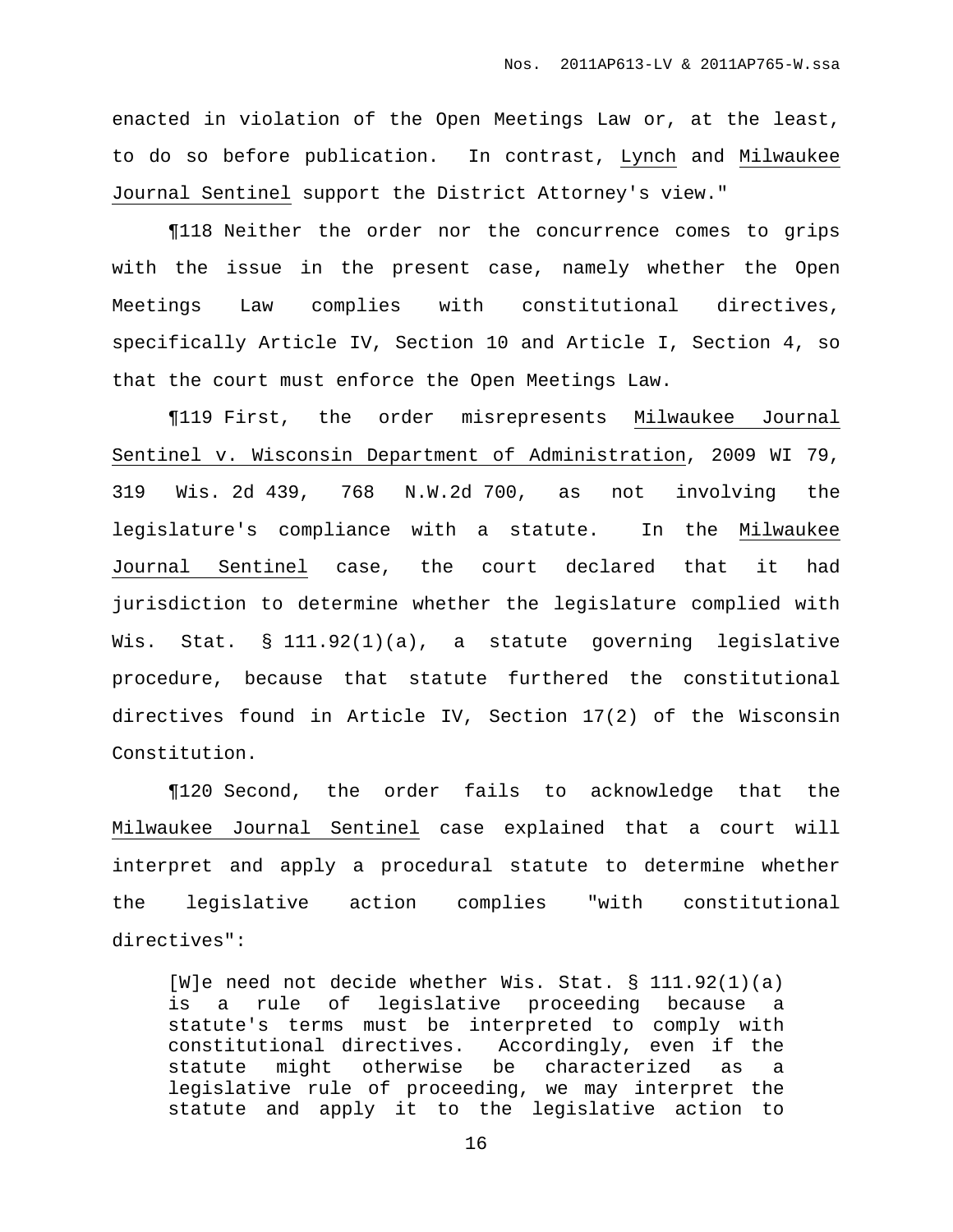determine whether that action complies with the relevant constitutional mandates. Marbury v. Madison, 5 U.S. (1 Cranch) 137 (1803); [State ex rel. La Follette v.] Stitt, 114 Wis. 2d [358, at] 367, [338 N.W.2d 684 (1983)]; McDonald v. State, 80 Wis. 407, 411-12, 50 N.W. 185 (1891).

Therefore, because both Wis. Stat. § 111.92(1)(a) and Article IV, Section 17(2) require the legislature to take additional actions to amend existing law or to create new law, and we have jurisdiction to interpret the Wisconsin Constitution and the Wisconsin Statutes, we have the authority to evaluate legislative compliance with § 111.92(1)(a). Stitt, 114 Wis. 2d at 367, 338 N.W.2d 684. Accordingly, we reject WSEU's argument in this respect, and proceed to determine whether the legislature complied with  $\S$  111.92(1)(a) in light of the Wisconsin Constitution.

Milwaukee Journal Sentinel, 319 Wis. 2d 439, ¶¶19, 20 (footnote omitted).

¶121 Justice Prosser fails to mention the case.

¶122 The Milwaukee Journal Sentinel case was based on at least three earlier cases, all concluding that a court may require the legislature to comply with a legislative procedural rule or statute if the procedural rule or statute furthers a constitutional directive. 11

 $11$  See State ex rel. La Follette v. Stitt, 114 Wis. 2d 358, 364, 338 N.W.2d 684 (1983) (A court "will not intermeddle in what we view, in the absence of constitutional directives to the contrary, to be purely legislative concerns . . . . [C]ourts generally consider that the legislature's adherence to the rules or statutes prescribing procedure is a matter entirely within legislative control and discretion, not subject to judicial review unless the legislative procedure is mandated by the constitution" (emphasis added).).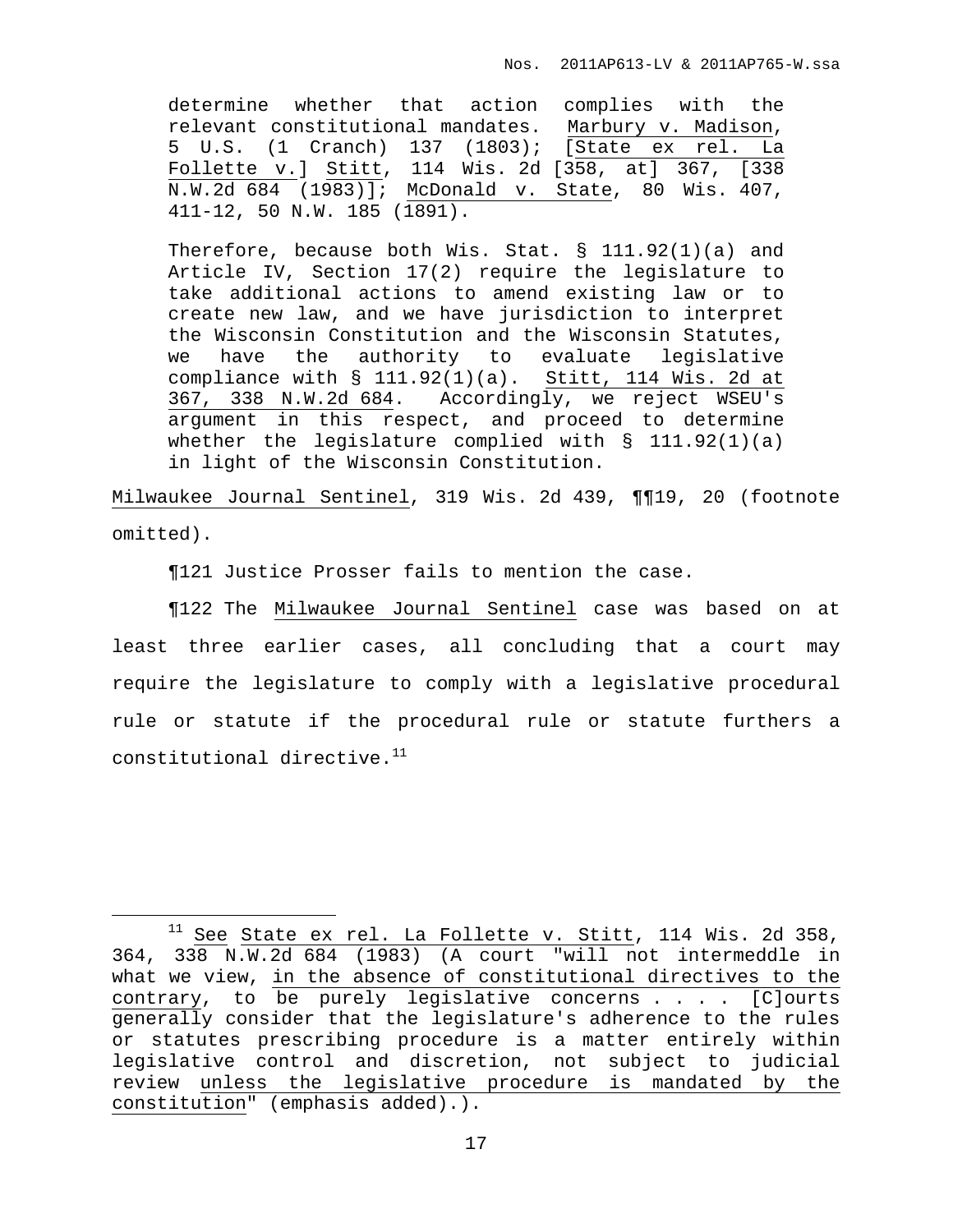¶123 The order and Justice Prosser's concurrence put in jeopardy Milwaukee Journal Sentinel and prior case law that declares that a court may determine whether legislative action in enactment of a law complies with a relevant constitutional directive.

¶124 Milwaukee Journal Sentinel (and its precursors) correctly state the applicable principles of judicial review, the doctrine of separation of powers, and the functions of the legislature and judiciary.

## III

¶125 In sum, the litigants and the public deserve more than the majority's hasty judgment.

¶126 Each person must abide by the law. Each branch of government must abide by the law. This court must ensure that the law governing judicial decision-making is followed. Justice Brandeis stated these principles eloquently as follows:

In a government of laws, existence of the government will be imperiled if it fails to observe the law scrupulously. Our government is the potent, the omnipresent teacher. For good or for ill, it teaches the whole people by its example. Crime is contagious.

See State ex rel. Lynch v. Conta, 71 Wis. 2d 662, 695, 239 N.W.2d 313 (1976), in which the court was asked to enforce an earlier version of the Open Meetings Law. The court observed that the "time-honored precept, established in Marbury v. Madison, [provides that] the judiciary may review the acts of the legislature for any conflict with the Constitution" (emphasis added).

As early as McDonald v. State, 80 Wis. 407, 411-12, 50 N.W. 185 (1891), substantially similar language appeared: "The bill for ch. 488 was therefore regularly passed, and the chapter is a valid law, unless it comes within the provisions of sec. 8, art. VIII, of the [Wisconsin] constitution" (emphasis added).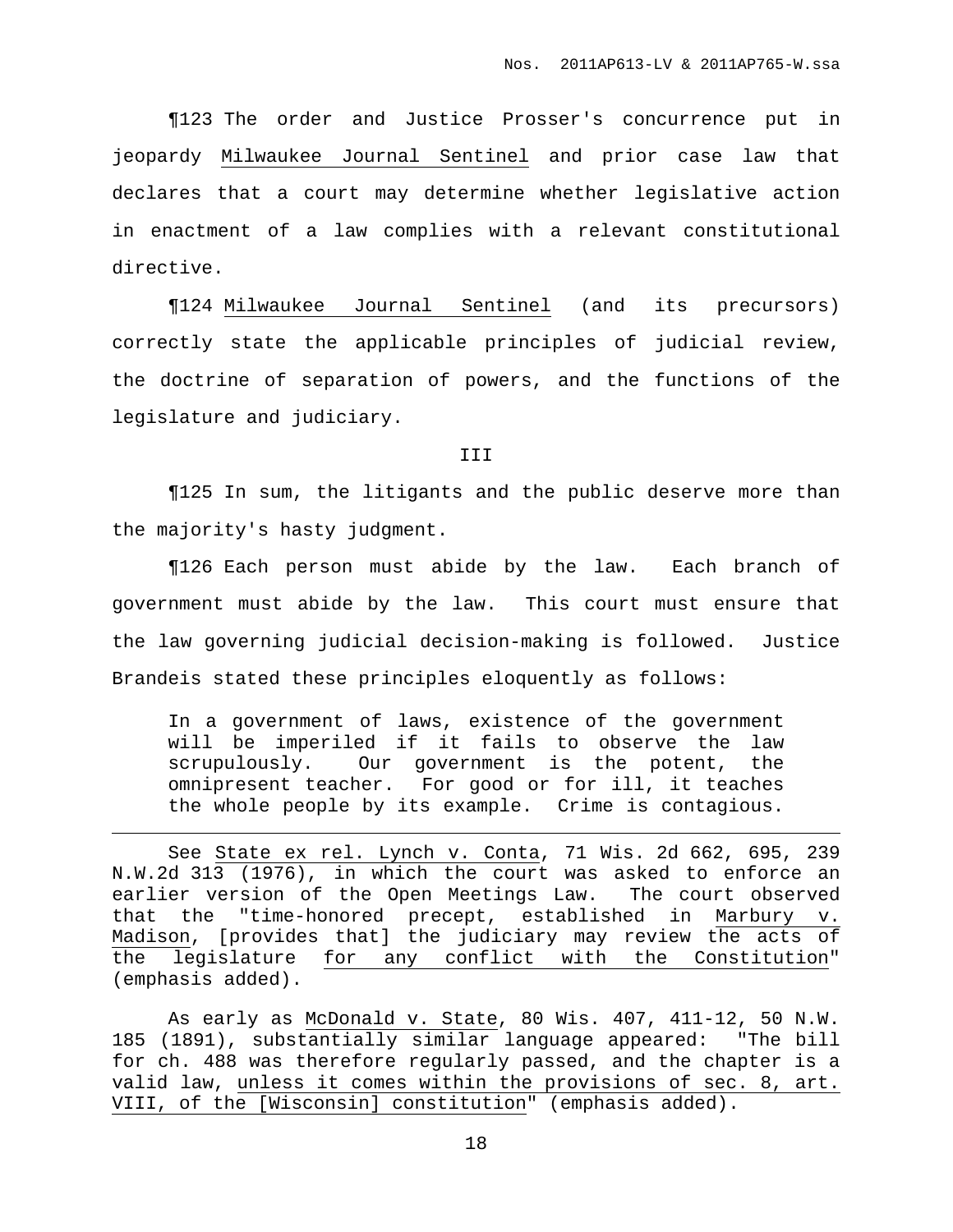If the government becomes a lawbreaker, it breeds contempt for law; it invites every man to become a law unto himself; it invites anarchy. . . . Against that pernicious doctrine this court should resolutely set its face.

Olmstead v. United States, 277 U.S. 438, 485 (1928) (Brandeis, J., dissenting).

¶127 The resoluteness called for by Justice Brandeis is no less applicable to the observance of the fundamental principles of the courts in our system of government. Unreasoned judgments breed contempt for the law. The majority, by sacrificing honest reasoning, leads us down a pernicious path. The order today departs from fundamental principles. It fails to abide by the court's Constitutional authority and its own rules and procedures and harms the rights of the people from whom our authority derives. $^{12}$  The legitimate and constitutional route to decide the issues presented is through an appeal.

¶128 For the reasons stated, I do not join the order.

¶129 I am authorized to state that Justices ANN WALSH BRADLEY and N. PATRICK CROOKS join this writing.

 $12$  Our state constitution declares: "The blessings of a free government can only be maintained by a firm adherence to justice, moderation, temperance, frugality and virtue, and by frequent recurrence to fundamental principles." Wis. Const. art. I, § 22.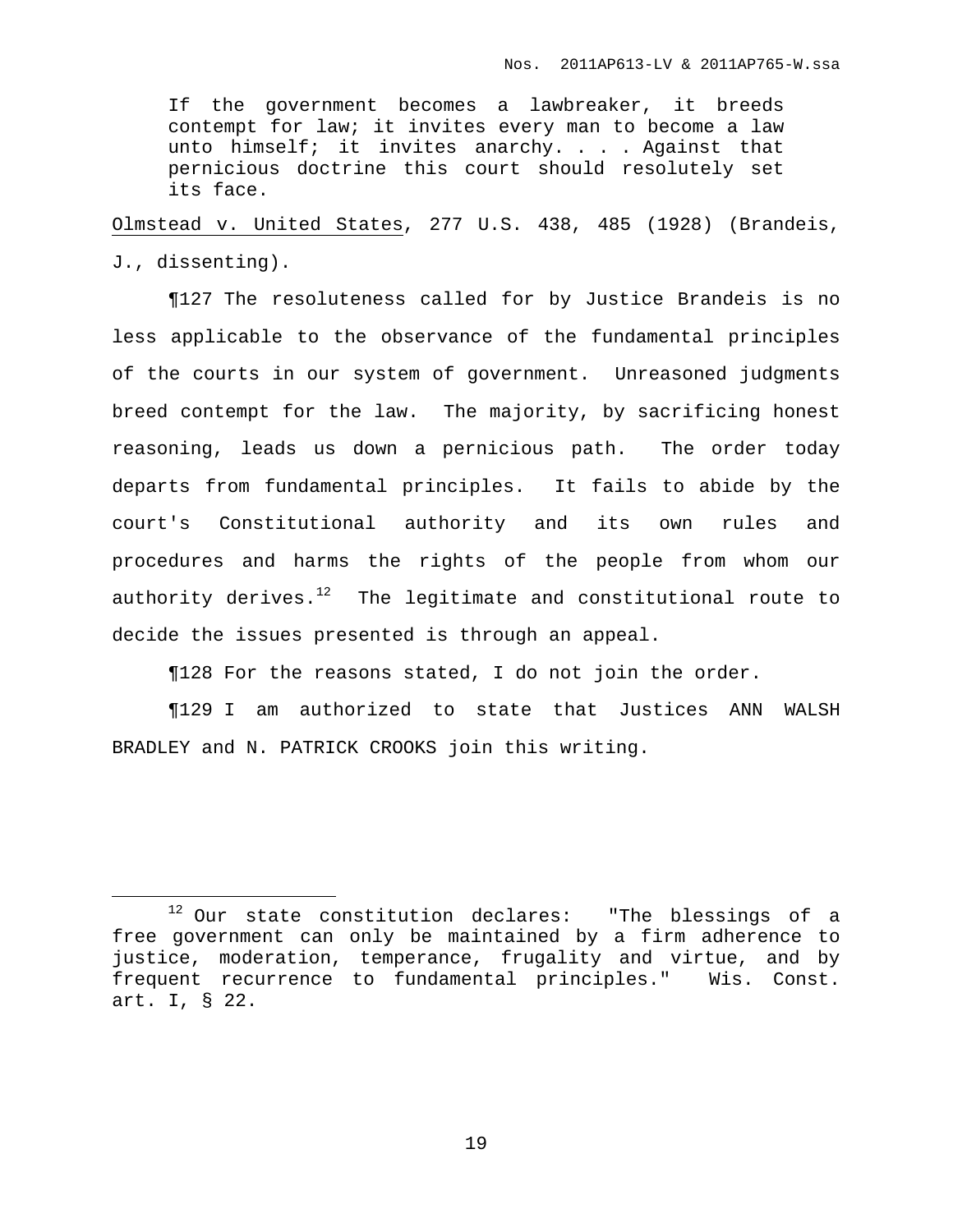¶130 N. PATRICK CROOKS, J. (concurring in part and dissenting in part). These matters exemplify the importance of compliance with procedural rules and the rule of law to the legitimacy of our government. Just as there is a right way and a wrong way to proceed with the legislative process, there is a right way and a wrong way to accept the significant issues presented for review. I dissent in part because, in taking these matters as an original action and swiftly vacating the circuit court's orders without sufficient examination, the majority has proceeded the wrong way.

¶131 I concur in part because I agree with the majority that it is imperative that this court address the weighty and complicated questions presented here. It is of great significance to the people of Wisconsin whether the legislature is required to follow the Open Meetings Law, which apparently it has tied to the Wisconsin Constitution, and if so, how it may be held accountable. It is important not only here where the Act at issue, 2011 Wisconsin Act 10, was hotly debated, but in every case where the legislature acts on behalf of the people. Those who would rush to judgment on these matters are essentially taking the position that getting this opinion out is more important than doing it right and getting it right. As this court recently stated, and as the Honorable Maryann Sumi repeated in her decision in regard to these matters, "The right of the people to monitor the people's business is one of the core principles of democracy." $1$  I also concur because I agree

<sup>1</sup> Schill v. Wis. Rapids Sch. Dist., 2010 WI 86, ¶2, 327 Wis. 2d 572, 786 N.W.2d 177.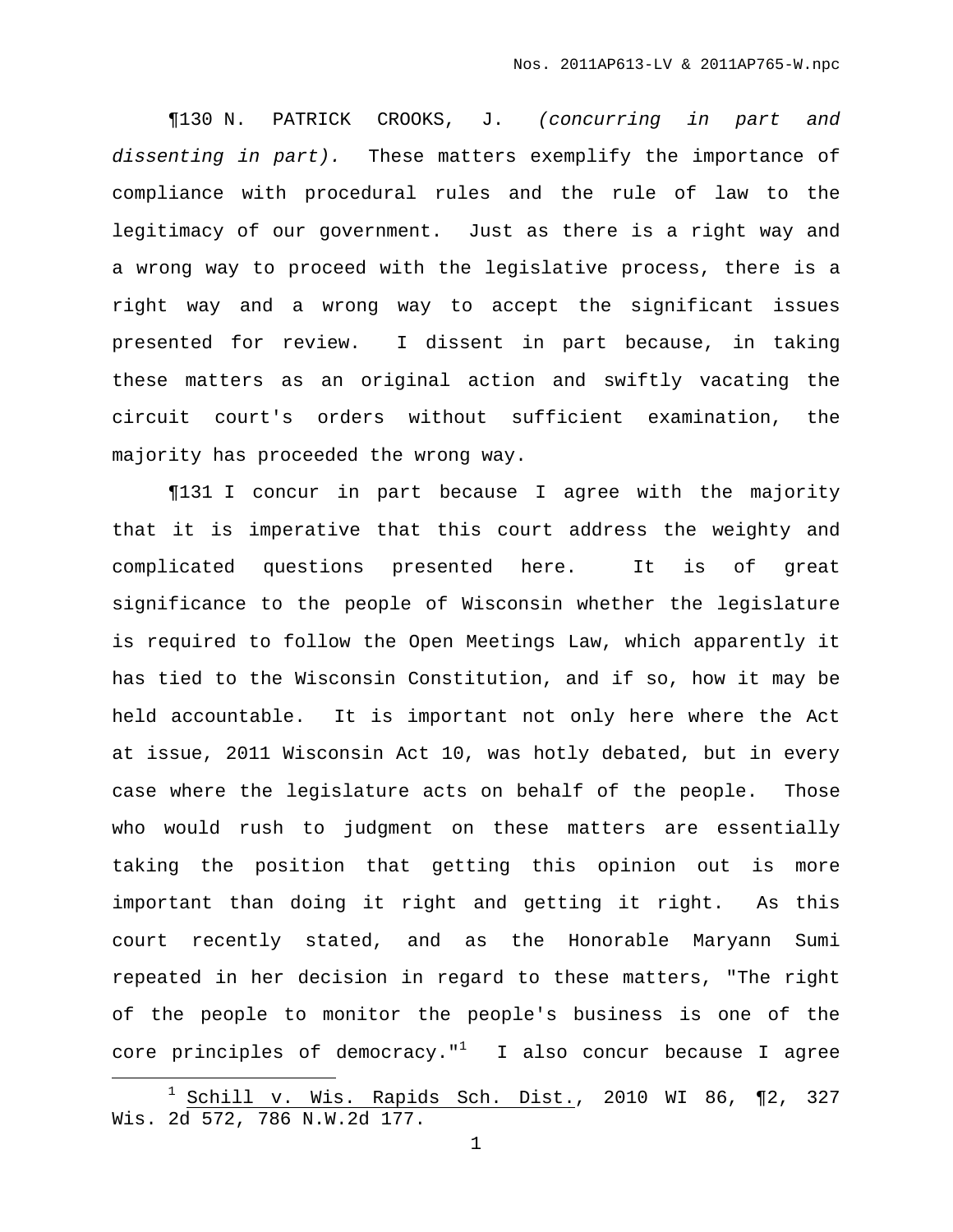with the majority that Act 10 is not in effect, and that the certification and motions for temporary relief in case No. 2011AP613-LV should be denied.

¶132 Specifically, this case raises the following questions: (1) Is the Open Meetings Law $^2$  enforceable against the legislature and, if so, what sanctions are appropriate? (2) May a court ever void an Act because of an Open Meetings Law violation? (3) May a court prohibit the publication, implementation, or effectiveness of an Act passed in violation of the Open Meetings Law, or must a court wait until after the Act is published?

¶133 There is no question that these issues are worthy of this court's review. But procedures matter——to the courts, the legislature, and the people of Wisconsin. There is a right way to address these issues and a wrong way. The majority chooses the wrong way by refusing to take this case through the appropriate procedural mechanism, and by rushing to issue an order without sufficient examination or a complete record. I concur in part because I agree with the majority's decision to address these important questions. I dissent in part due to the majority's decision to utilize inappropriately this court's original jurisdiction and due to its issuing a hasty order without sufficient consideration, and without adequately addressing all of the parties' arguments. I am convinced that

 $2$  Wis. Stat. §§ 19.81-19.98 (2009-10).

All subsequent references to the Wisconsin Statutes are to the 2009-10 version unless otherwise indicated.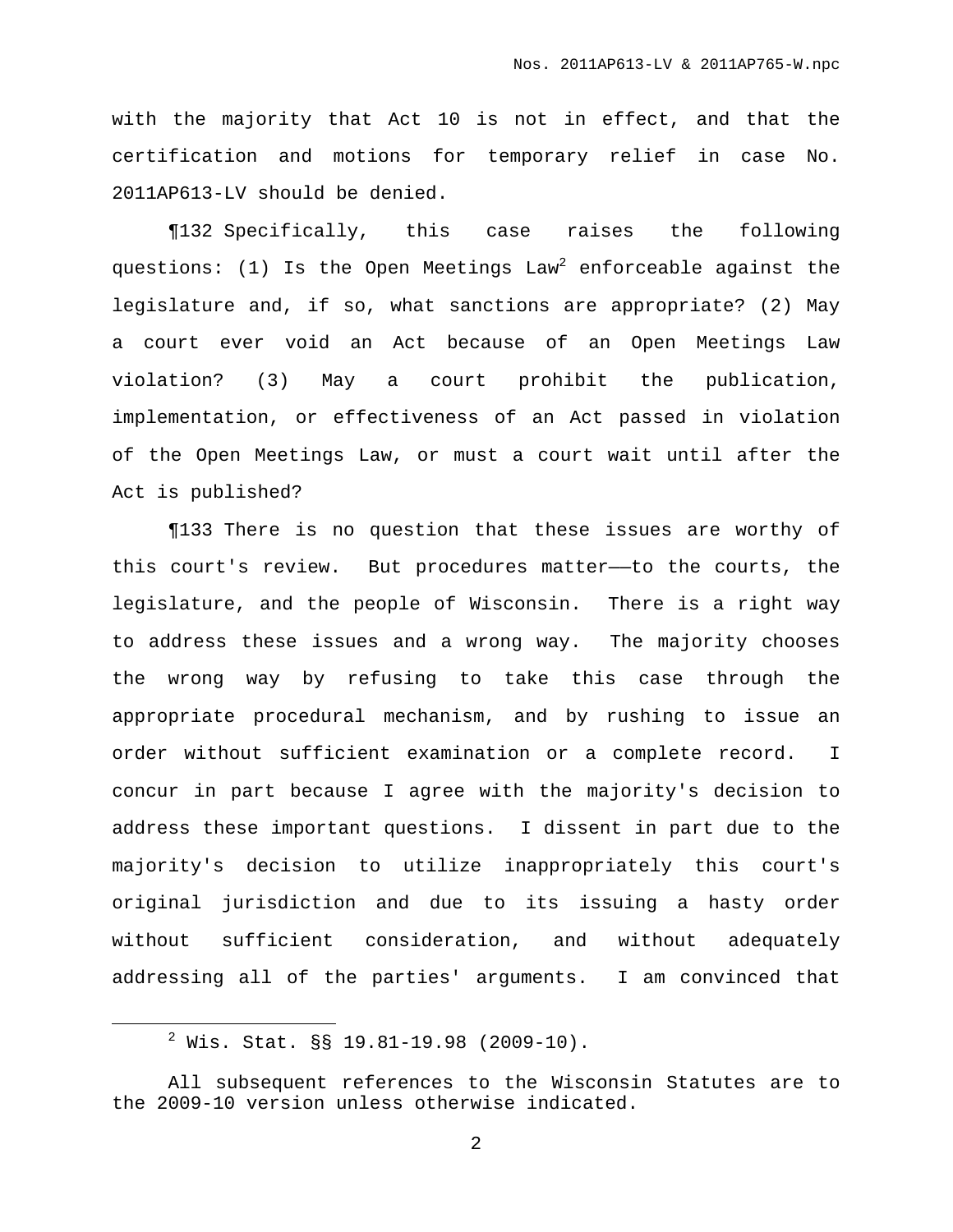these significant issues should be addressed through a direct appeal, which would allow this court to more fully resolve, with the benefit of a complete record, the complex legal and factual issues at stake.

I

¶134 In addition to the procedural morass that the majority's terse, hasty order attempts to sweep under the rug, there are important legal issues pertaining to the merits of these cases that it fails to fully resolve. To explain just what these issues are, I first provide an overview of the legal landscape.

¶135 At the center of these matters, and at the heart of the Open Meetings Law, is the mandate in Wisconsin's constitution that "[t]he doors of each house shall be kept open except when the public welfare shall require secrecy."<sup>3</sup> The legislature enacted the Open Meetings Law, in part, to comply with this constitutional directive. 4

¶136 Relevant to this case, the legislature required meetings of a "governmental body" be properly noticed and open

 $3$  Wis. Const. art. IV, § 10.

 $4$  Wisconsin Stat. § 19.81(3) provides: "In conformance with article IV, section 10, of the constitution, which states that the doors of each house shall remain open, except when the public welfare requires secrecy, it is declared to be the intent of the legislature to comply to the fullest extent with this subchapter." (Emphasis added.)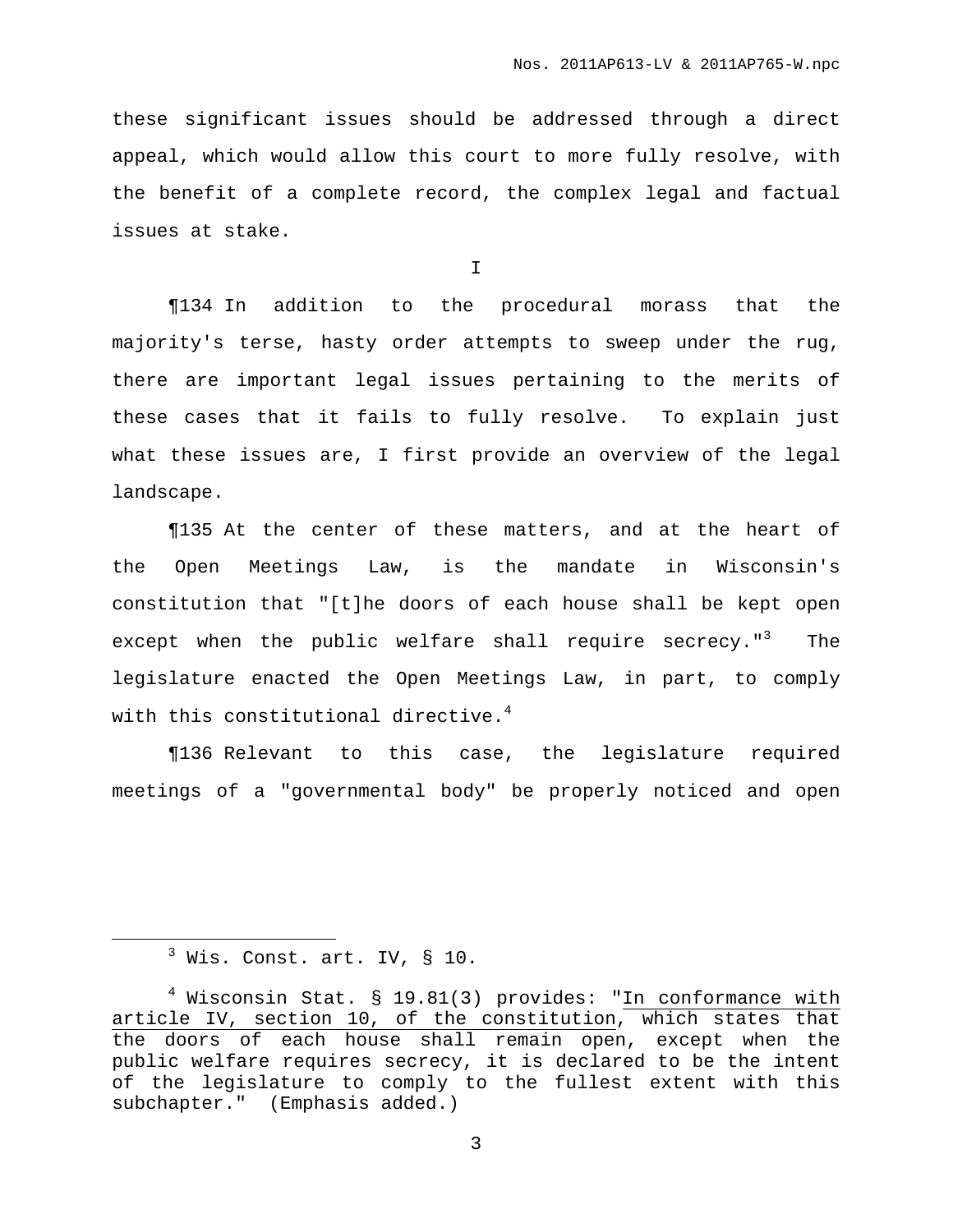to the public.<sup>5</sup> It also appeared to make it clear that these access and notice requirements apply to itself and its committees. <sup>6</sup> The legislature authorized the district attorney to prosecute violations.<sup>7</sup> And finally, it directed courts to enjoin or void actions taken in violation of the Open Meetings Law. $^8$ 

 $6$  Wisconsin Stat. § 19.82(1) defines a "[g]overnmental body" as "a state or local agency, board, commission, committee, council, department or public body corporate and politic created by constitution, statute, ordinance, rule or order." Wisconsin Stat. § 19.87 further explicitly states that the Open Meetings Law "shall apply to all meetings of the senate and assembly and the committees, subcommittees and other subunits thereof," with the exception of certain meetings not at issue here.

 $^7$  Wisconsin Stat. § 19.97(1) provides in relevant part that the Open Meetings Law "shall be enforced in the name and on behalf of the state by the attorney general or, upon the verified complaint of any person, by the district attorney of any county wherein a violation may occur." Unlike the situation in State v. City of Oak Creek, 2000 WI 9, ¶1, 232 Wis. 2d 612, 605 N.W.2d 526, in which this court recognized that the attorney general's authority is statutorily defined and concluded that the attorney general lacked the authority to challenge the constitutionality of the statute at issue, the Open Meetings Law expressly authorizes the district attorney to enforce its provisions.

 $8$  Subsections (2) and (3) of Wis. Stat. § 19.97 provide:

(2) . . . [T]he attorney general or the district attorney may commence an action . . . to obtain such

<sup>5</sup> Wisconsin Stat. § 19.83(1) provides in relevant part: "Every meeting of a governmental body shall be preceded by public notice as provided in s. 19.84, and shall be held in open session." Wisconsin Stat. § 19.84(3) provides in relevant part: "Public notice of every meeting of a governmental body shall be given at least 24 hours prior to the commencement of such meeting unless for good cause such notice is impossible or impractical, in which case shorter notice may be given, but in no case may the notice be provided less than 2 hours in advance of the meeting."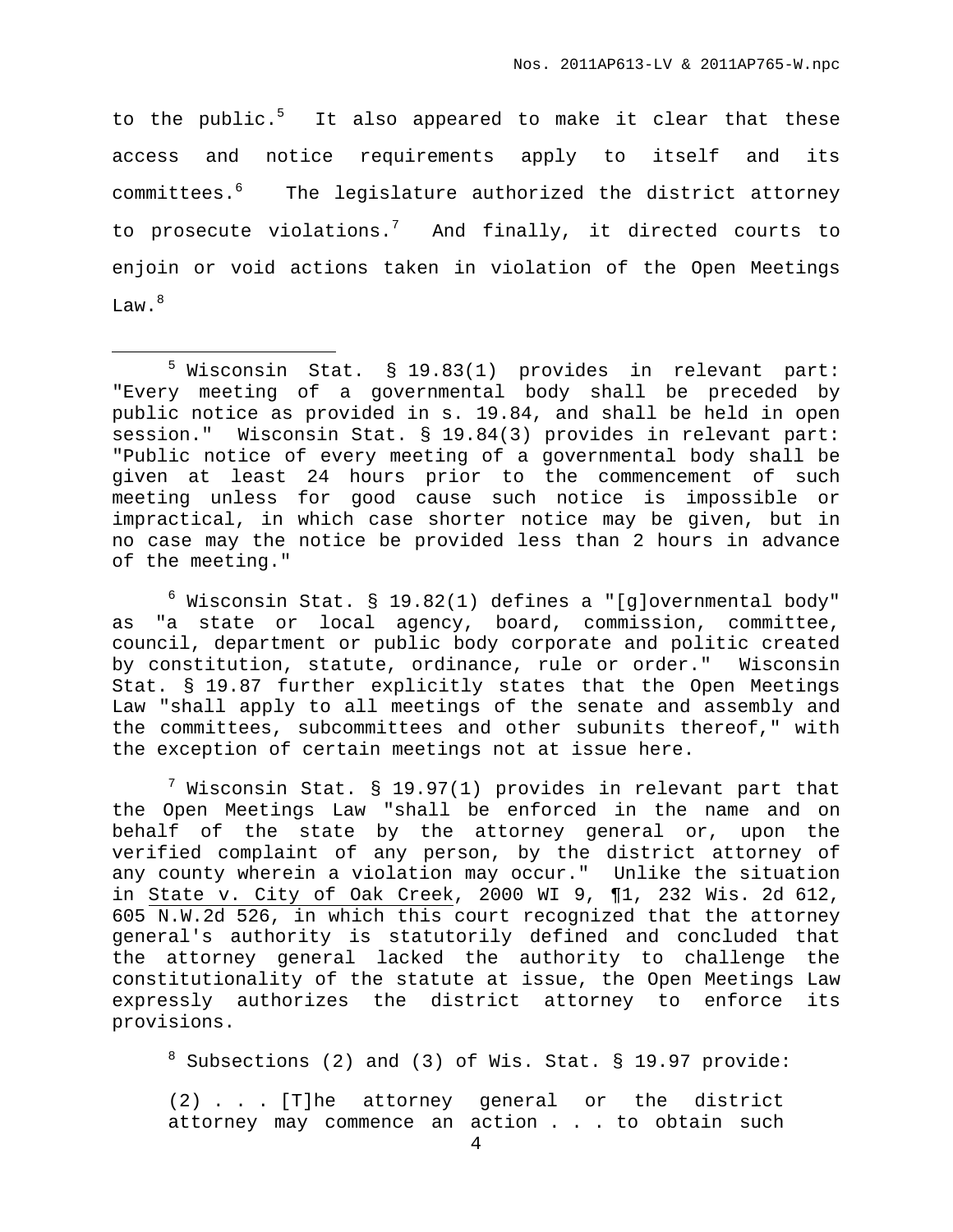¶137 It is this court's obligation to harmonize the existing precedent and to apply this explicit statutory language to give effect to the legislative intent. The core legal issues presented by this case are not as easily resolved as the majority's order suggests: (1) Are the Open Meetings Law's access or notice provisions as constitutionally based requirements enforceable against the legislature or its committees? (2) If so, is declaring an act void among the sanctions a court may impose regarding a legislative action taken in violation of this law? (3) Does a court have the authority to enjoin the publication, implementation, or effectiveness of an act, where some part of the legislative process was conducted in violation of the Open Meetings Law, but the act was passed by the legislature and signed by the governor? Instead, a review of precedent raises additional questions that the majority does not address.

¶138 In Goodland v. Zimmerman, this court provided that "the court has power to declare invalid an act of the

other legal or equitable relief, including but not limited to mandamus, injunction or declaratory judgment, as may be appropriate under the circumstances.

(3) Any action taken at a meeting of a governmental body held in violation of this subchapter is voidable, upon action brought by the attorney general or the district attorney of the county wherein the violation occurred. However, any judgment declaring such action void shall not be entered unless the court finds, under the facts of the particular case, that the public interest in the enforcement of this subchapter outweighs any public interest which there may be in sustaining the validity of the action taken.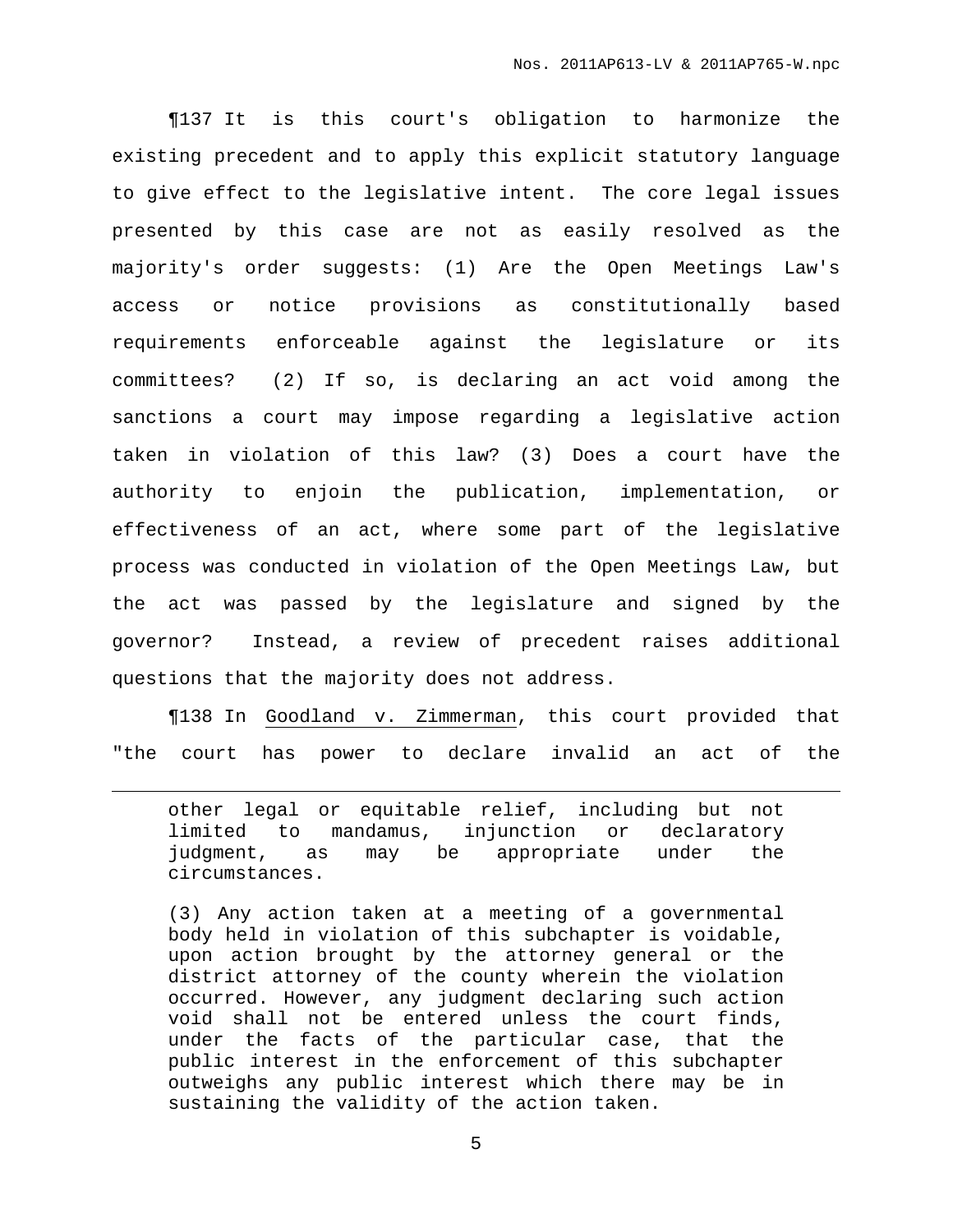legislature which contravenes constitutional provisions. That principle . . . is no longer open to debate."<sup>9</sup> However, we also stated that "[t]he judicial department has no jurisdiction or right to interfere with the legislative process."<sup>10</sup> In light of Goodland, may a court ever prevent the publication or implementation of an Act, or must it wait to void an Act until after it is published? What if the legislature chose to impose a check on itself, enforceable in court, and tied to its constitutional mandate to provide access? Can the court be said to invade the province of the legislature when the legislature has invited it into that process?

¶139 In State ex rel. La Follette v. Stitt, we stated that courts will not review or void an act of the legislature based on its failure to comply with its own procedural rules, unless those rules embody a constitutional requirement.<sup>11</sup> Consistent with this principle, we recently reviewed the validity of a legislative action based on a question of the legislature's compliance with a procedural statute that was tied to a constitutional requirement.<sup>12</sup> So a key question is: what part of

<sup>12</sup> Milwaukee Journal Sentinel v. Dep't of Admin., 2009 WI 79, ¶¶19-20, 319 Wis. 2d 439, 768 N.W.2d 700 (concluding that "we have the authority to evaluate legislative compliance with § 111.92(1)" because "even if the statute might otherwise be characterized as a legislative rule of proceeding, we may interpret the statute and apply it to the legislative action to determine whether that action complies with the relevant constitutional mandates").

 $9$  243 Wis. 459, 470-71, 10 N.W.2d 180 (1943).

 $10$  Id. at 467.

 $11$  114 Wis. 2d 358, 364-67, 338 N.W.2d 684 (1983).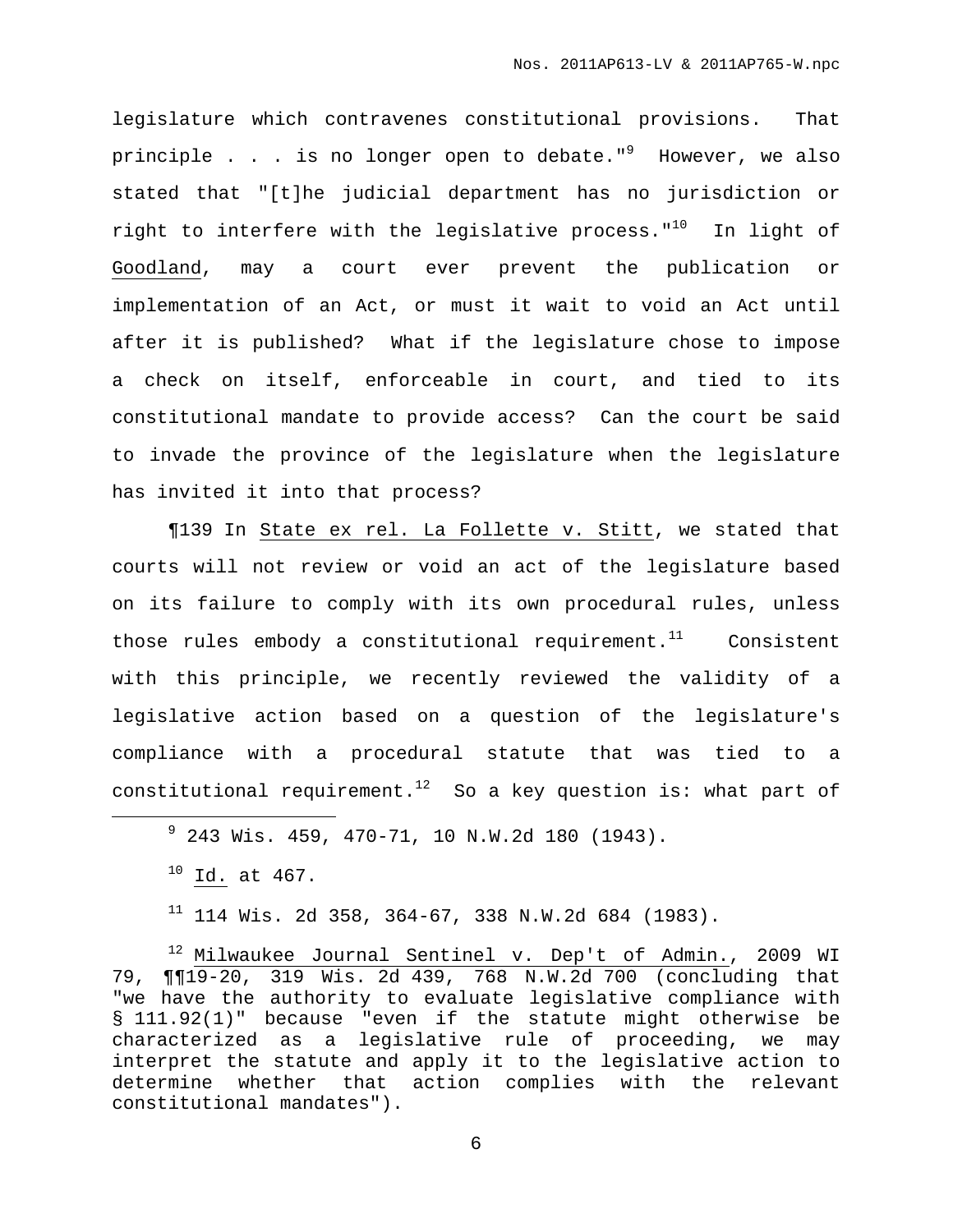the Open Meetings Law embodies a constitutional requirement? If any Open Meetings Law provisions that are tied to the constitution were violated in this case, was the circuit court permitted to void the act? $^{13}$ 

¶140 All of these highly important questions, which define the respective authority and duty of the legislature and the courts, are left without complete answers and thorough discussion. These cases implicate this court's obligation to interpret, apply and develop the law. The tough questions raised by an examination of the relevant precedent could be resolved by a thoughtful application of the plain language of the Open Meetings Law to this precedent. Instead, the majority brushes these questions aside in its hasty decision and fails to fully examine our precedent. "Adherence to precedent must then be the rule rather than the exception if litigants are to have faith in the even-handed administration of justice in the courts." <sup>14</sup> Justice Cardozo's admonition applies equally to

<sup>&</sup>lt;sup>13</sup> This begs another question: Does the attorney general's argument in the petition for a supervisory writ case, on behalf of the Department of Administration, amount to an attack on the constitutionality of the Open Meetings Law as applied to the legislature? The attorney general has argued that the Open Meetings Law is merely "aspirational" as to the legislature because, according to the attorney general, courts may only invalidate a legislative act that conflicts with the constitution and not based on a violation of statutory rules. This question is significant because, as explained in City of Oak Creek, the attorney general has no general authority to challenge the constitutionality of a statute. City of Oak Creek, 232 Wis. 2d 612, ¶1.

<sup>&</sup>lt;sup>14</sup> Benjamin N. Cardozo, The Nature of the Judicial Process 34 (1921).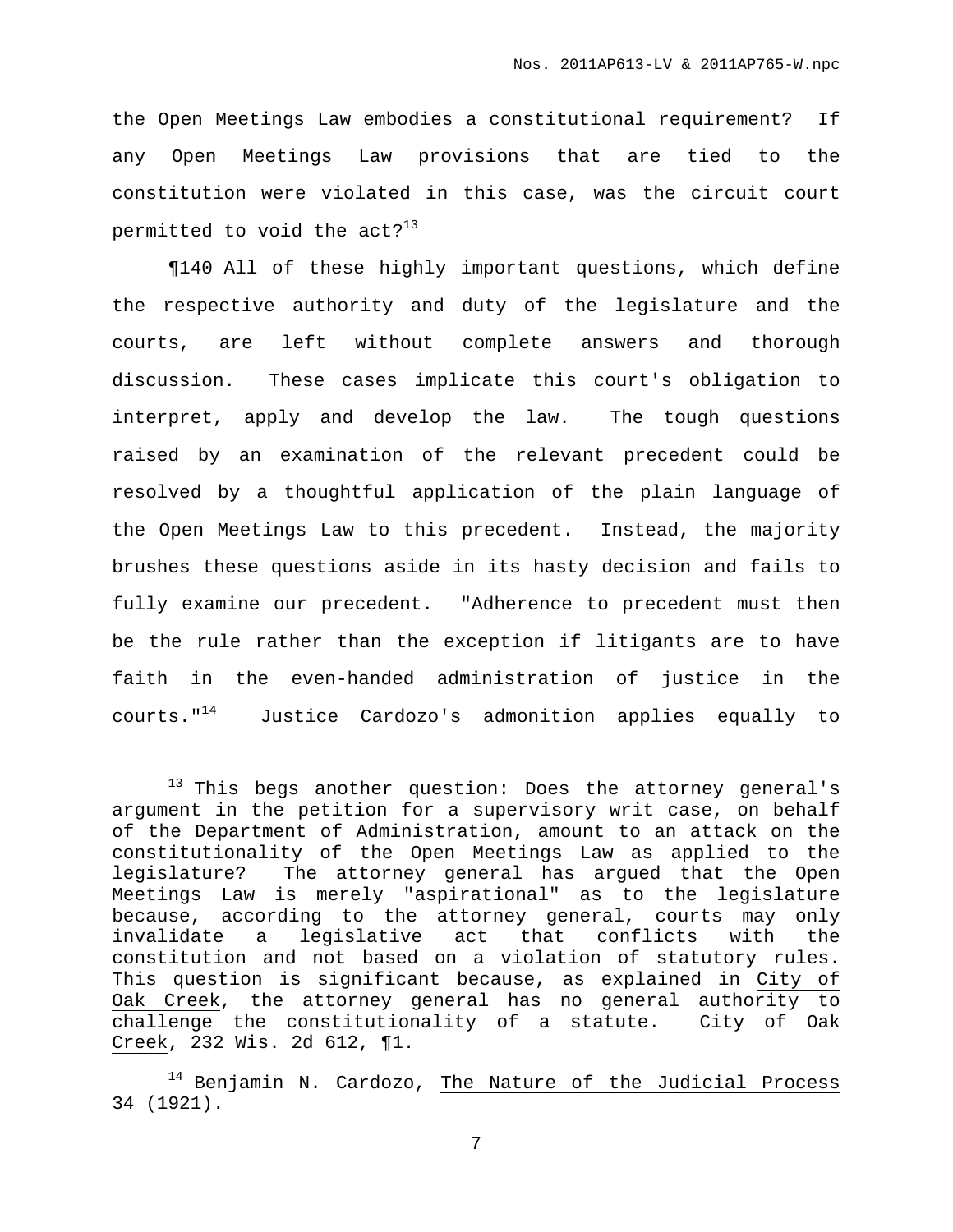deciding the substantive issues presented here as to choosing the best procedural way to accept these cases for review.

T<sub>T</sub>

¶141 For both practical and institutional reasons, the right way to go about answering these weighty and significant questions would be for these issues to be presented to this court as a direct appeal of the final judgment entered by the circuit court for Dane County.

¶142 The practical reasons that a direct appeal makes the most sense are based on the desirability of deciding these issues with all the available information, and in the most focused and efficient way. They have to do with the nuts and bolts of the process of receiving cases for various types of review at this court. These matters did not come to us as a direct appeal of a judgment but rather through two separate methods: an appeal and certification of a temporary order and a rarely used process, a supervisory writ, provided by statute, both filed before the circuit court's findings, conclusions and judgment.

¶143 Due to the unusual posture, we have no access to the complete record that was compiled in the circuit court that included the transcripts of the days of testimony taken in the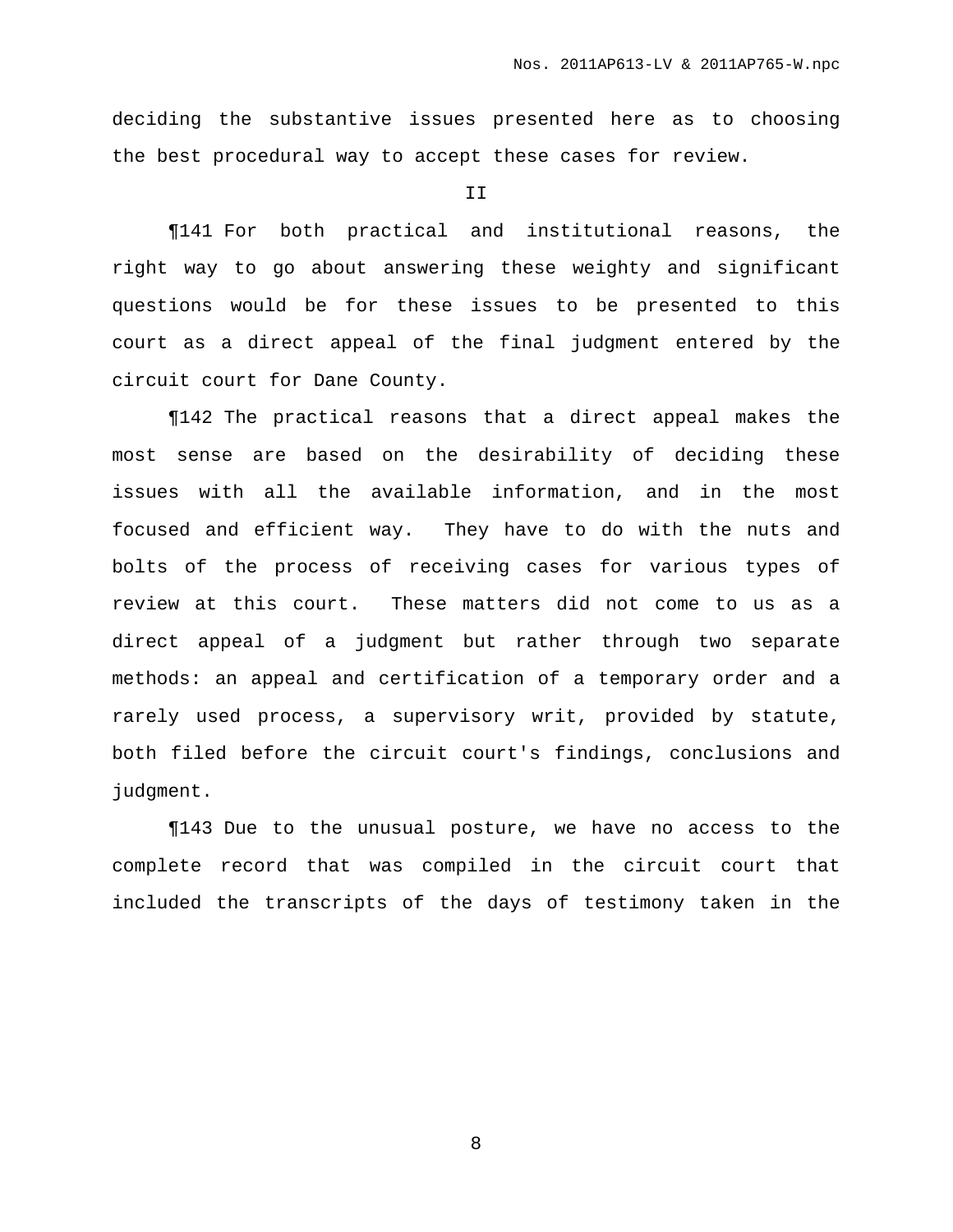circuit court,<sup>15</sup> the exhibits entered into evidence, and the briefs filed there.<sup>16</sup> Many people would likely find it puzzling that under these circumstances we, the highest court in the

<sup>16</sup> This is particularly troubling because the majority and Justice Prosser's concurrence appear to make many factual assertions. The majority's conclusion that "the legislature did not employ a process that violated Article IV, Section 10 of the Wisconsin Constitution" is based on facts that either conflict with or are not found in the limited record before this court. Specifically, the majority states (1) "[t]he doors of the senate and assembly were kept open to the press and members of the public during the enactment of the Act," (2) "[t]he doors of the senate parlor, where the joint committee on conference met, were open to the press and members of the public," and (3) "WisconsinEye broadcast the proceedings live." The source of the facts is unclear. The majority's factual findings either conflict with or are unsupported by the circuit court's findings of fact in State ex rel. Ozanne v. Fitzgerald, which provide that the doors to the Senate Gallery were locked during the meeting and say nothing regarding the doors to the senate parlor or a WisconsinEye broadcast. "Findings of fact shall not be set aside unless clearly erroneous, and due regard shall be given to the opportunity of the trial court to judge the credibility of the witnesses." Wis. Stat. § 805.17(2).

Justice Prosser's concurrence likewise relies on numerous factual assertions, some of which are based on the circuit court's findings of fact in Ozanne, and others whose source is unexplained. It cannot be both ways—either these are purely legal questions that require no factual findings outside of the circuit court's findings of fact (which control unless found to be clearly erroneous) or this court needs a record and a resolution of disputed facts.

<sup>&</sup>lt;sup>15</sup> While the majority's order implies that this court may consider whatever transcripts were filed in appendices to materials submitted to this court, that is a departure from settled precedent that is sure to cause grave concern among appellate lawyers. State v. Kuhn, 178 Wis. 2d 428, 439, 504 N.W.2d 405 (Ct. App. 1993) (noting that an appellate court is "limited by the record before [it] and cannot consider the extraneous material included in [a party's] appendix"). This break with precedent is yet another legal casualty of the majority's hasty decision.

<sup>9</sup>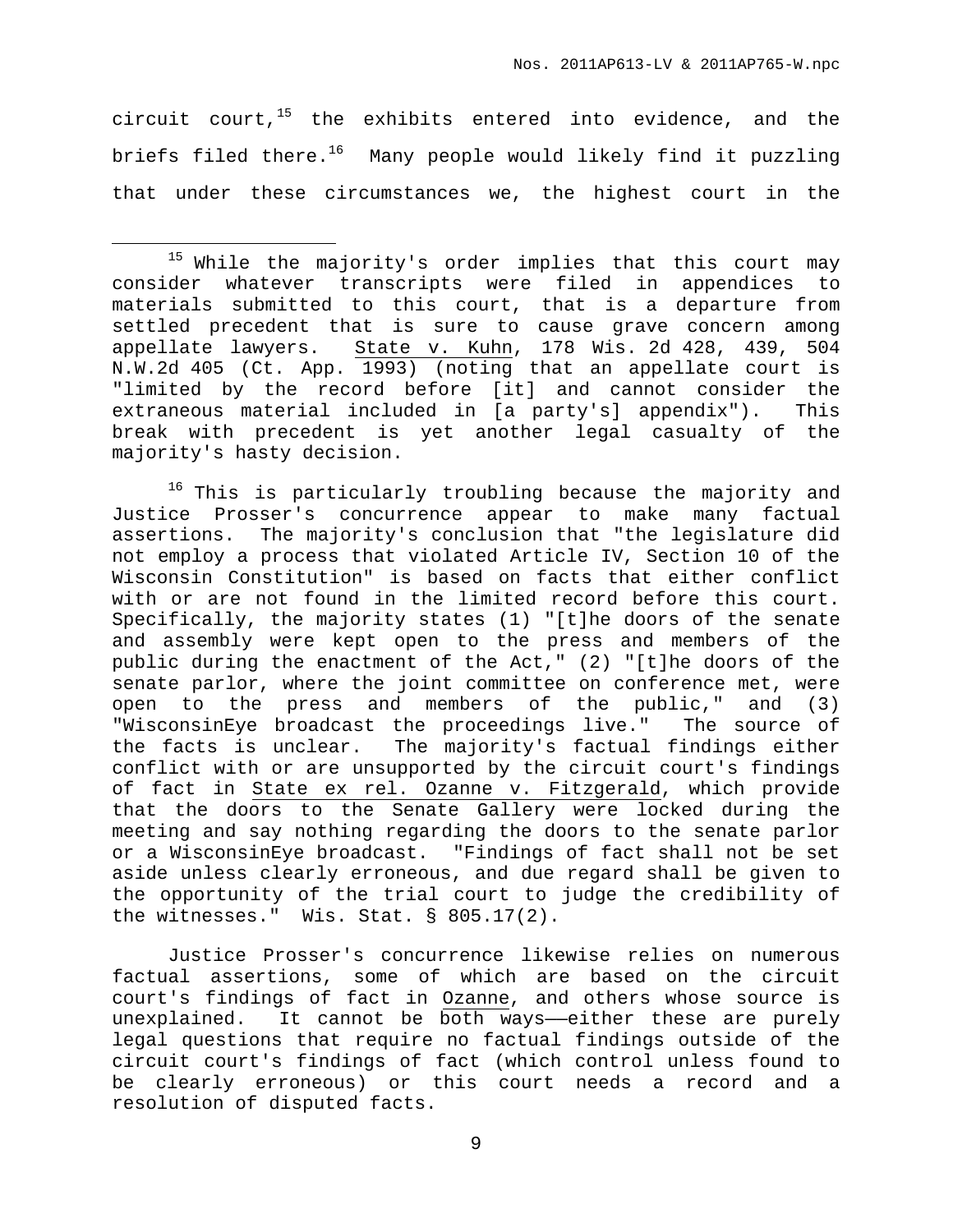state, cannot simply order up whatever information is needed from relevant court proceedings, especially since information on the testimony and evidence has been publicly disseminated, but statutes and rules prescribe the manner that cases proceed through the judicial system, and should be followed. Those procedures matter. When a case arrives before us in the posture of a direct appeal, and we grant the petition for review, certification or bypass, $^{17}$  we have access to all the information, evidence and arguments that have been presented to the court below to answer the questions presented. These cases did not arrive in that posture, and those boxes of documents, transcripts and evidence that we ordinarily review were not made available to us. When this court heard oral arguments on the question of whether to take these cases and in what manner, we heard arguments from counsel representing six parties for more than six hours. It is rather astonishing that the court would

<sup>&</sup>lt;sup>17</sup> The path most frequently taken to this court is that parties appeal from the circuit court judgment to the court of appeals, which reviews and rules, and then petition this court for review. See Wis. Stat. § (Rule) 809.62. However, there are other routes provided by statute for a case to come to this court without first being reviewed by the court of appeals, whether at the request of the parties, see Wis. Stat. § (Rule) 809.60 (permitting parties to petition this court for review, bypassing the court of appeals), or the request of the court of appeals itself or on motion of this court, see Wis. Stat. § (Rule) 809.61 (permitting the court of appeals to send cases to this court by certification and authorizing this court to take jurisdiction of any action pending in the court of appeals). In each of those instances, the record in the underlying case is available to this court.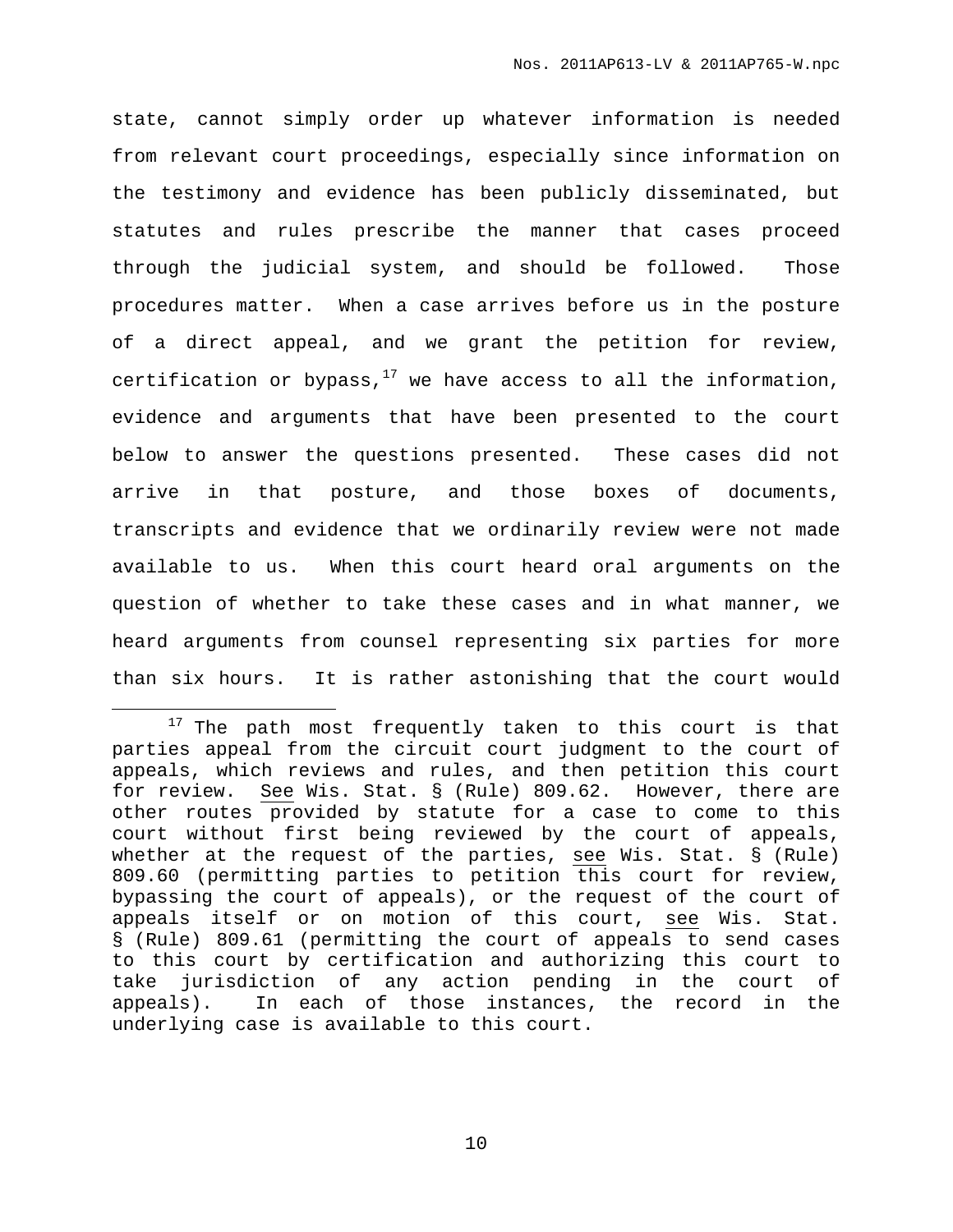choose to decide to take and decide such an unusual and complex case without benefit of the complete record.

¶144 The ready availability of a direct appeal by aggrieved parties makes this all the more puzzling. The majority does not really come to grips with the obvious fact that an appeal is an available remedy here. As many of the parties to these cases have argued, it would be a simple matter for an aggrieved party to intervene in this matter and file an ordinary appeal, which would proceed the usual way. $^{18}$   $\quad$  This would have the added benefit of briefs and arguments solely focused on the merits of the substantive legal issues presented, what the heart of the case is really about, with the benefit of a complete record. It would be followed by the ordinary written decision fully explaining this court's analysis. And taking that path would, in addition, avoid creating unfortunate precedent; it would take

 $18$  I would hold that there is a final decision by the circuit court "as to the validity of the actions taken on March 9, 2011," (the date of the alleged Open Meetings Law violation). Pursuant to Wis. Stat. § 808.03, the circuit court's decision is a final, appealable judgment because it "disposes of the entire matter in litigation as to one or more of the parties." Aggrieved parties may intervene after a circuit court decision under the permissive intervention requirements in Wis. Stat. § 803.09, and appeal from that decision. M & I Marshall & Ilsley Bank v. Urquhart Cos., 2005 WI App 225, ¶7, 287 Wis. 2d 623, 706 N.W.2d 335 ("This court has noted that motions to intervene must be evaluated 'with an eye toward disposing of lawsuits by involving as many apparently concerned persons as is compatible with efficiency and due process.'") (quoting Wolff v. Town of Jamestown, 229 Wis. 2d 738, 742-43, 601 N.W.2d 301 (Ct. App. 1999)). I recognize that the circuit court stated that the separate forfeiture claims against some legislators "are held in abeyance pending expiration or waiver of their legislative immunity."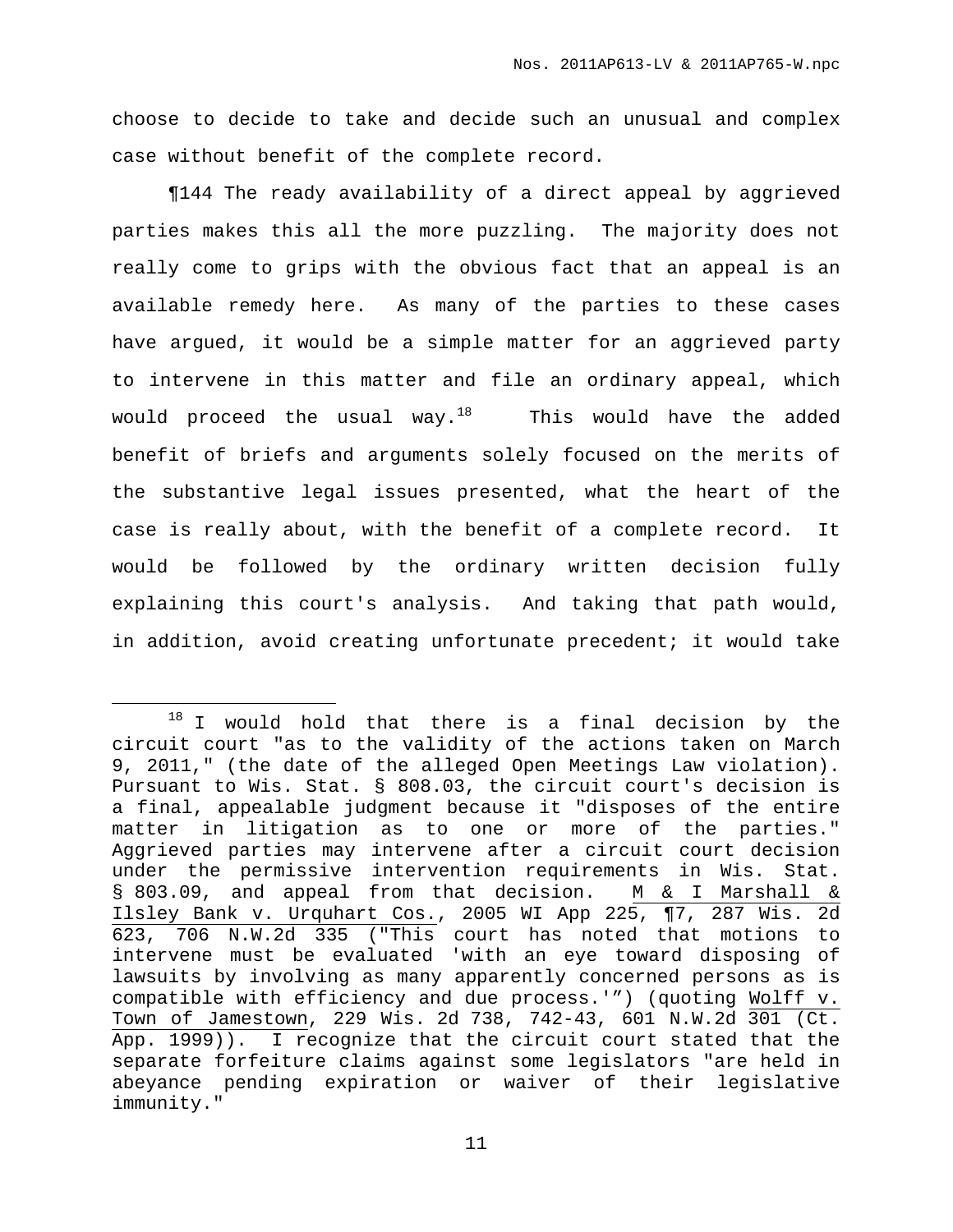the prudent approach, considering all the relevant evidence, and follow the way we handle many thorny issues that are presented to us: without rush or impatience or needless deviation from well-settled practice. For this very practical reason-having all the information that was presented in the circuit court for our review and being able to give the biggest questions presented our full attention——these matters, especially given the significant questions involved, would best be reviewed in the posture of a direct appeal.

¶145 But as compelling as those practical reasons are, the greater reason that a direct appeal is the best way is that it is the procedurally correct way – no shortcuts, no cut corners, no unnecessary invocation of rarely used powers. Let me be clear: taking this case as an original action [publici juris or supervisory authority] is not outside this court's power; it is just the wrong choice under these circumstances. These matters, after all, are at bottom about rules and procedures. It is about whether the legislature's stated intent to abide by the Open Meetings Law provisions, in accordance with constitutional requirements, can be enforced by way of voiding a law resulting from legislative meetings that did not comply with the law. These matters are about the integrity of the rules that one branch imposes on others and apparently on itself to govern procedures. Especially in light of the public focus and intense scrutiny we must not depart from the usual method of handling cases and employ a method that disposes of the issues with atypical speed and insufficient explanation. As this court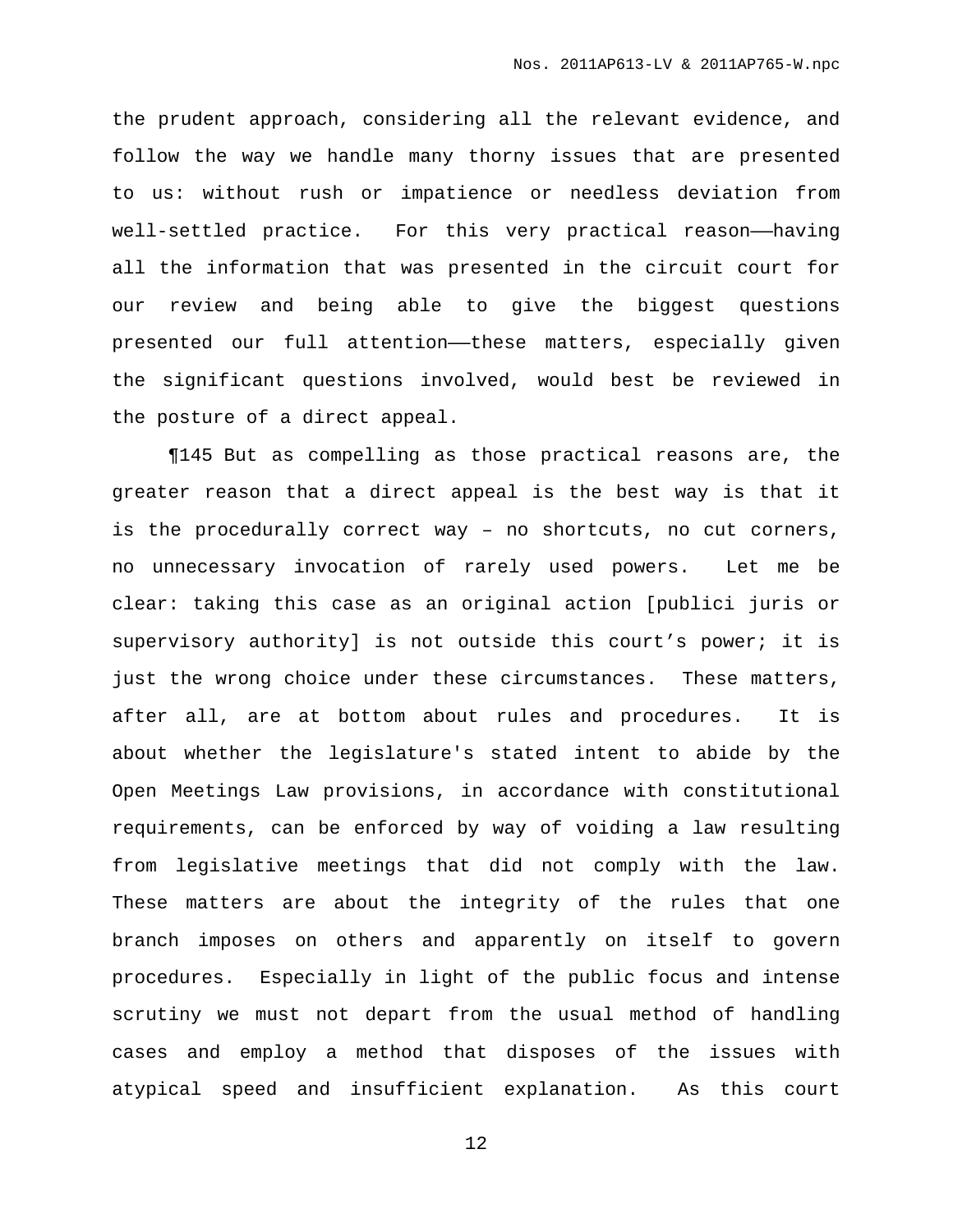stated, "The independence of the judiciary and the legitimate exercise of judicial discretion is necessary to maintain the balance of power among the branches of government. The judiciary is cognizant . . . that it must function within established rules and precedents to maintain public trust in the integrity of the judicial process."<sup>19</sup> That principle is aptly illustrated here. The high-profile nature of these matters only gives more force to the necessity of proceeding in a way that is least likely to undermine public confidence in the independence of the judiciary. There is not only no reason to depart from the preferred method of direct review, there are many reasons to prefer it.

¶146 Conversely, there are many infirmities in the alternatives that are argued by the State. There are two cases before us that we considered taking for review. I agree with the majority that one of them, the certification from the court of appeals concerning the issuance of a temporary restraining order in State ex rel. Ozanne v. Fitzgerald, is now moot, since a final judgment has been issued. Accepting the certification is therefore no longer an appropriate course of taking

<sup>19</sup> State v. Speer, 176 Wis. 2d 1101, 1124, 501 N.W.2d 429 (1993).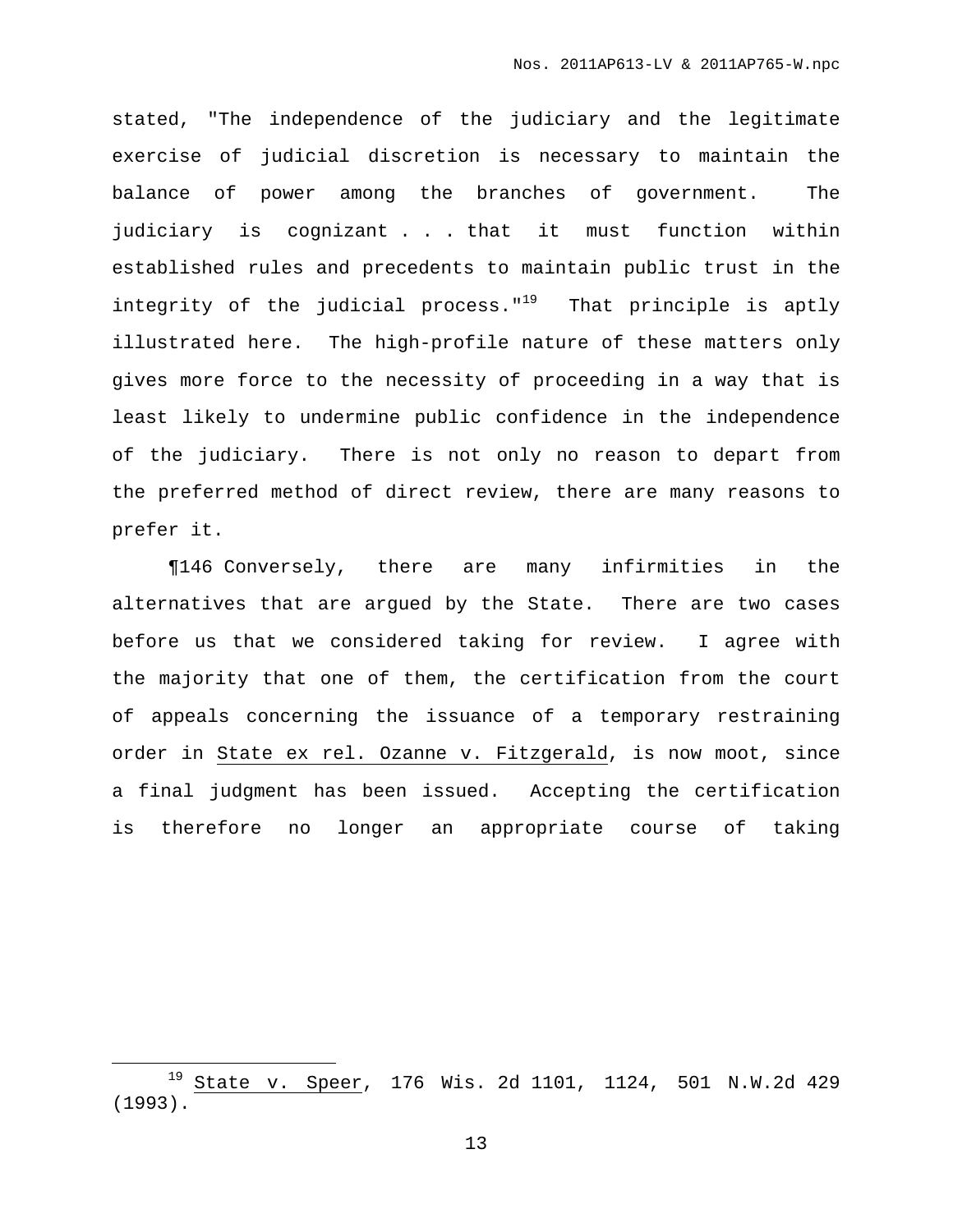jurisdiction.<sup>20</sup> The petition for a supervisory writ is the wrong way, because our case law makes clear that if an appeal is an available remedy, a petition for a supervisory writ must fail. $^{21}$ As we stated in State ex rel. Kalal v. Circuit Court for Dane Cnty, "A supervisory writ 'is considered an extraordinary and drastic remedy that is to be issued only upon some grievous exigency.'"<sup>22</sup> We made clear in that case that "[a] petition for a supervisory writ will not be granted unless [among other things] an appeal is an inadequate remedy."<sup>23</sup> An appeal is a simple matter and is not an inadequate remedy in this case, especially given this court's power to take a directly appealed case from the court of appeals on its own motion.

¶147 These cases should not be converted into a petition for an original action and taken using our original jurisdiction for several reasons: there is nothing that merits the use of that power in this instance. Such an exercise brings more of

 $21$  State ex rel. Dressler v. Circuit Court for Racine Cnty, 163 Wis. 2d 622, 630, 472 N.W.2d 532 (Ct. App. 1991).

<sup>22</sup> 2004 WI 58, ¶17, 271 Wis. 2d 633, 681 N.W.2d 110 (quoting Dressler, 163 Wis. 2d at 630).

 $23$  Id. (citations omitted).

 $20$  The certification from the court of appeals pursuant to Wis. Stat. 809.61 arose from Secretary of State LaFollette's "petition for leave to appeal a temporary restraining order (TRO) issued on March 18, 2011." The March 18, 2011, TRO no longer exists because it was superseded by the circuit court's May 26, 2011, decision. There is no separate question presented by the TRO; if this court addresses the significant issues addressed above concerning the circuit court's permanent injunction, it would by definition resolve any questions concerning the TRO.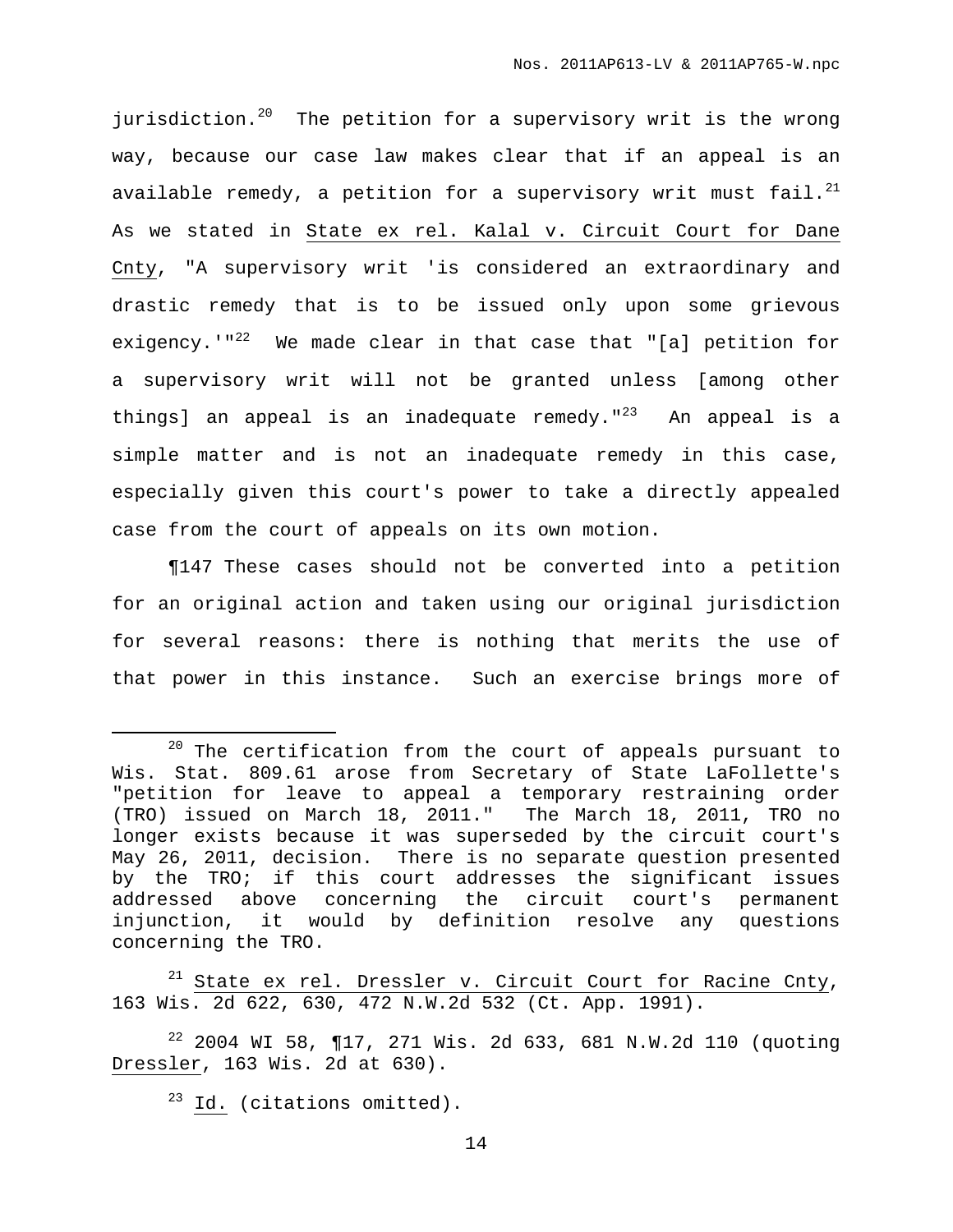the case than we need in order to answer the central issues and bogs us down with requiring resolution of the remaining disputed factual matters.<sup>24</sup> As I noted above, it is beyond dispute that this court has the power to exercise its authority and take an original action utilizing our original jurisdiction. But we exercise that extraordinary power only when we have a compelling reason to do so. There is no such reason in this case. The court in Petition of Heil took a very pragmatic and sensible approach and stated plainly the reason that taking original jurisdiction should be used sparingly and "on the basis of the nature of the issues involved rather than upon a mere consideration of convenience or expediency."<sup>25</sup> The Heil court urged that the system works best when the trial and appellate courts play the roles that they are designed to play:

This court is primarily an appellate court, and it should not be burdened with matters not clearly within its province if it is to discharge in a proper and efficient manner its primary function. Mere expedition of causes, convenience of parties to actions, and the prevention of a multiplicity of suits are matters

 $24$  As I have noted previously, the majority's order does not give adequate consideration to the distinctions between a petition for a supervisory writ and a petition for an original action. The attorney general originally petitioned for a supervisory writ and for the first time argued in Huebsch's reply brief that the petition for a supervisory writ could be "recast as a petition for original action publici juris," but no party has actually petitioned for an original action. The majority seems to have decided to recast this petition as one for an original action, and now that it has done so, it should address the procedural problems that presented such as the lack of a complete record, the disputed factual issues that must now be resolved, and who the parties are.

 $25$  Petition of Heil, 230 Wis. 428, 448, 284 N.W. 42 (1939).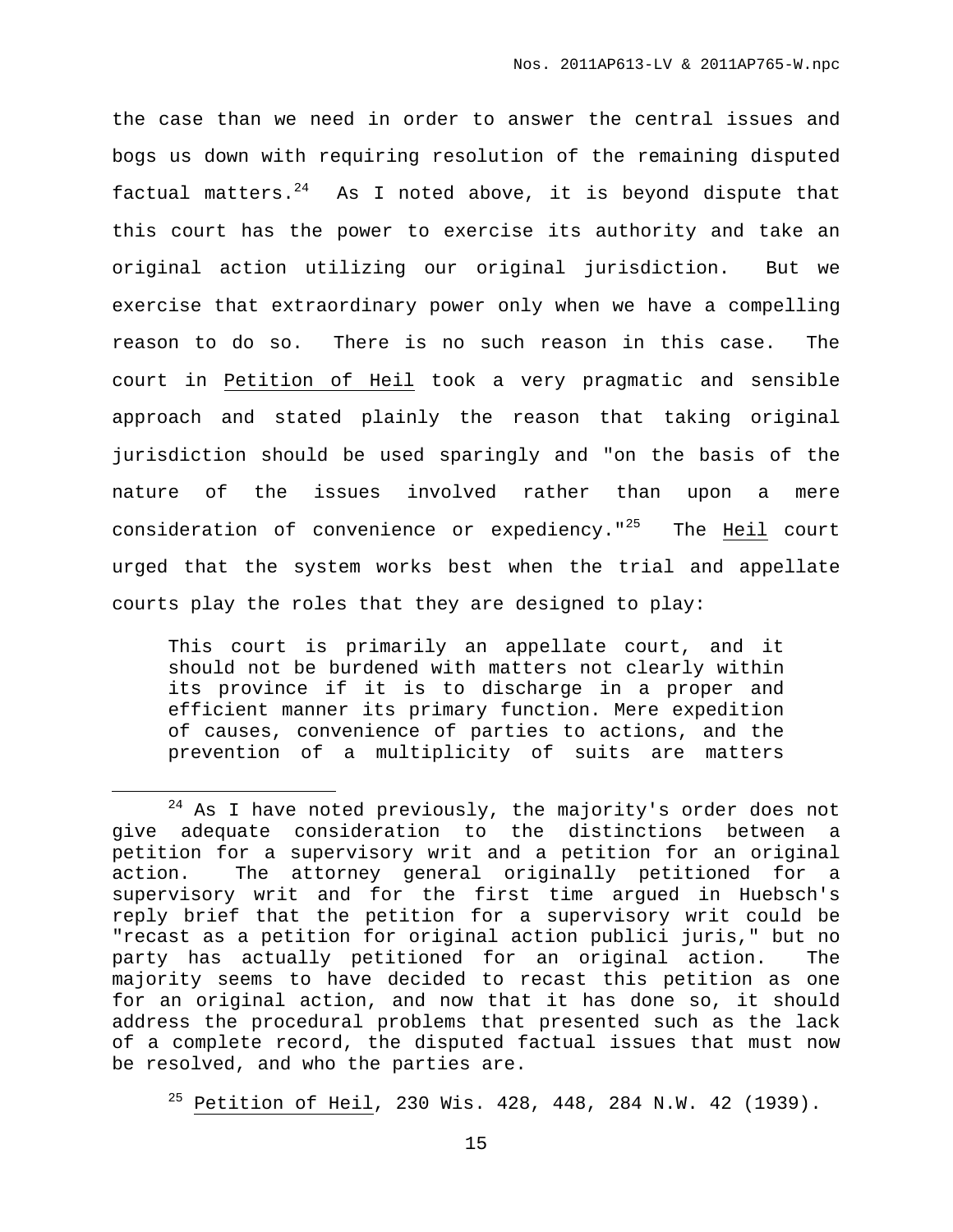which form no basis for the exercise of original jurisdiction of this court. Because it is the principal function of the circuit court to try cases and of this court to review cases which have been tried, due regard should be had to these fundamental considerations. 26

¶148 "Because this court is not a fact-finding tribunal, it generally will not exercise its original jurisdiction in matters involving contested issues of fact."<sup>27</sup> There are mechanisms which have been utilized, such as appointment of a special master, perhaps a reserve judge, to conduct fact-finding under the continued jurisdiction/supervision of this court.<sup>28</sup> Comparing the use of such mechanisms to a direct appeal, such approaches are unwieldy and time-consuming. When this court takes original jurisdiction, it takes the whole tangled lot of issues and factual disputes just as if it were the trial court. Three of the parties, in their letter briefs to this court, claim that there are unresolved factual issues concerning the amount of alleged fiscal harm at stake, the rules under which the Senate and Assembly operate, the so-called "good cause" exception that permits a shorter meeting notice requirement, and the role of the secretary of state in the publication process. Clearly, it is not proper to recast the supervisory writ petition as one for an original action and to take original

<sup>26</sup> Petition of Heil, 230 Wis. at 448.

 $27$  Green for Wis. v. State Elections Bd., 2006 WI 120, 297 Wis. 2d 300, 302, 723 N.W.2d 418.

<sup>&</sup>lt;sup>28</sup> See Wis. Prof'l Police Ass'n, Inc. v. Lightbourn, 2001 WI 59, ¶6, 243 Wis. 2d 512, 627 N.W.2d 807 (referencing the reserve judge who supervised the stipulation of facts agreed to by the parties).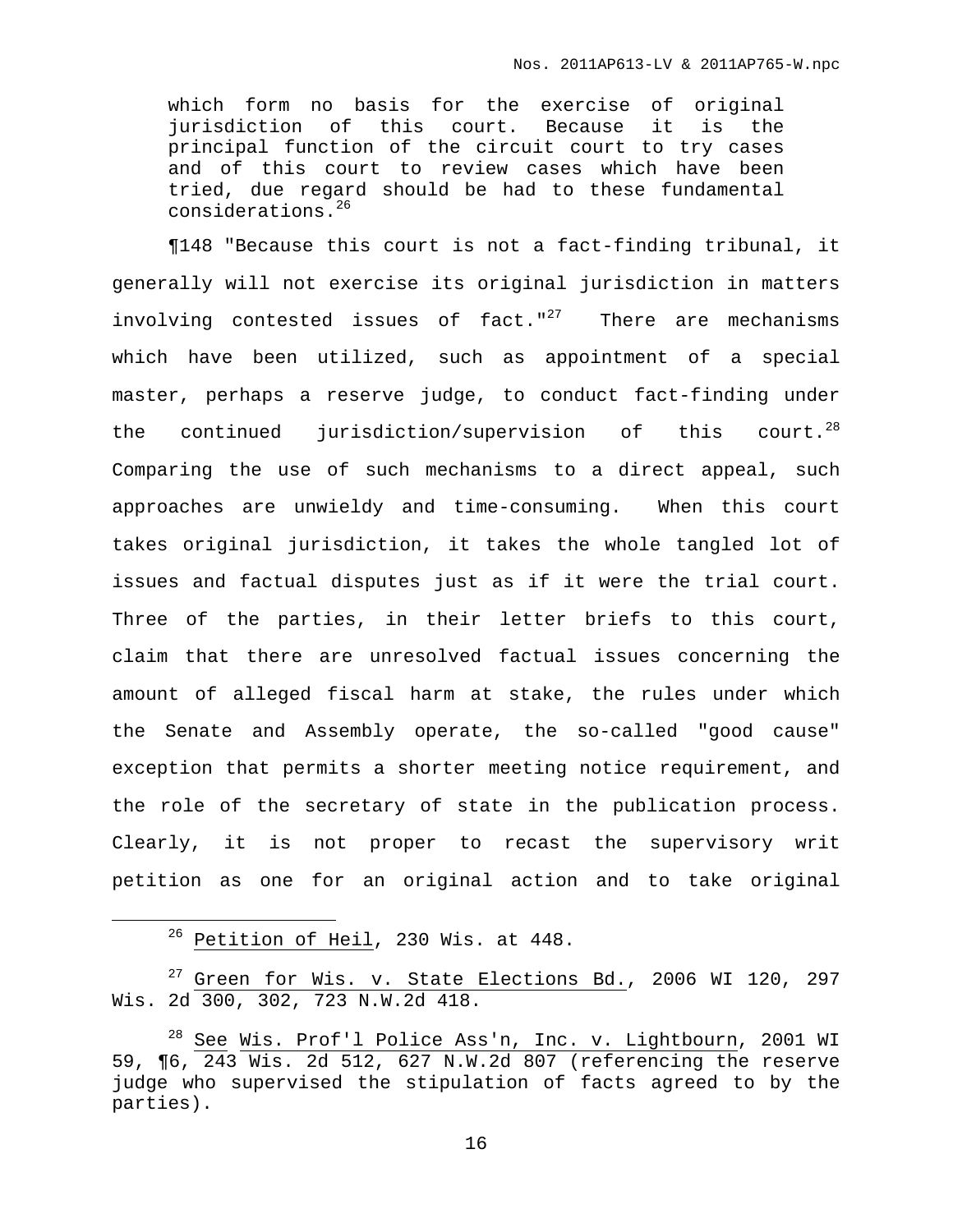jurisdiction without resolving the claimed factual disputes presented. While I agree with the majority that Act 10 is not in effect, a full and complete resolution of the factual questions surrounding the appropriate procedure involving a matter such as publication needs to be set forth.

### III

¶149 These cases exemplify the importance of compliance with procedural rules and the rule of law in maintaining the legitimacy of our government. Just as there is a right way and a wrong way to proceed with the legislative process, there is a right way and a wrong way to accept these issues for review. I dissent in part because, in taking these matters as an original action and swiftly vacating the circuit court's orders without sufficient examination the majority has proceeded in the wrong way.

¶150 I concur in part because I agree with the majority that it is imperative that this court address the weighty and complicated questions presented here. It is of great significance to the people of Wisconsin whether the legislature is required to follow the Open Meetings Law, which apparently it has tied to the Wisconsin Constitution, and if so, how it may be held accountable. It is important not only here where the Act at issue, 2011 Wisconsin Act 10, was hotly debated, but in every case where the legislature acts on behalf of the people. Those who would rush to judgment on these matters are essentially taking the position that getting this opinion out is more important than doing it right and getting it right. As this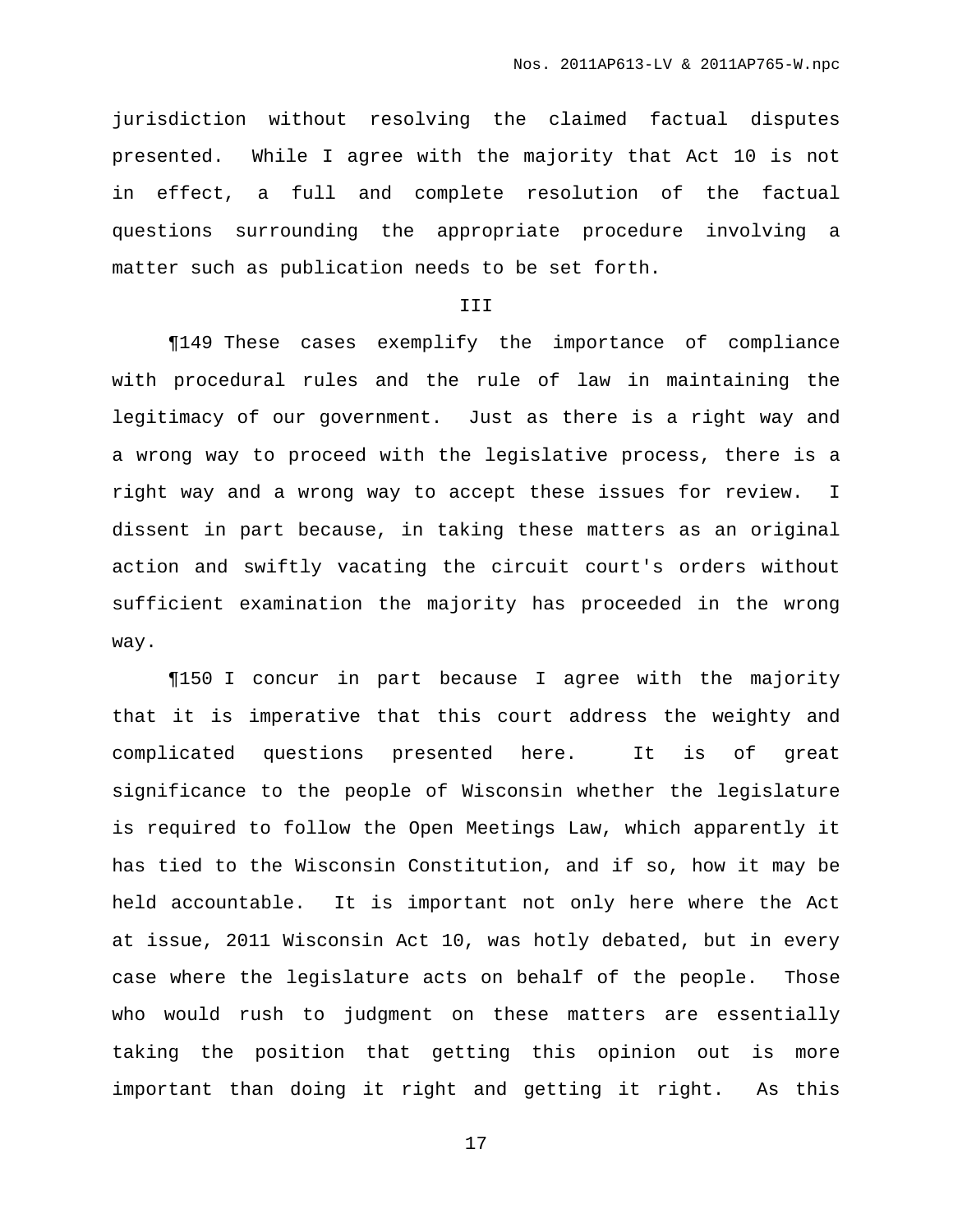court recently stated and as the Honorable Maryann Sumi repeated in her decision in regard to those matters, "The right of the people to monitor the people's business is one of the core principles of democracy."<sup>29</sup> I also concur because I agree with the majority that Act 10 is not in effect, and that the certification and motions for temporary relief in case No. 2011AP613-LV should be denied.

¶151 Specifically, this case raises the following questions: (1) Is the Open Meetings Law <sup>30</sup> enforceable against the legislature and, if so, what sanctions are appropriate? (2) May a court ever void an Act because of an Open Meetings Law violation? (3) May a court prohibit the publication, implementation, or effectiveness of an Act passed in violation of the Open Meetings Law, or must a court wait until after the Act is published?

¶152 There is no question that these issues are worthy of this court's review. But procedures matter——to the courts, the legislature, and the people of Wisconsin. There is a right way to address these issues and a wrong way. The majority chooses the wrong way by refusing to take this case through the appropriate procedural mechanism, and by rushing to issue an order without sufficient examination or a complete record. I concur in part because I agree with the majority's decision to address these important questions. I dissent in part due to the majority's decision to utilize inappropriately this court's

 $29$  Schill, 327 Wis. 2d 572,  $\P2$ .

<sup>30</sup> Wis. Stat. §§ 19.81-19.98.